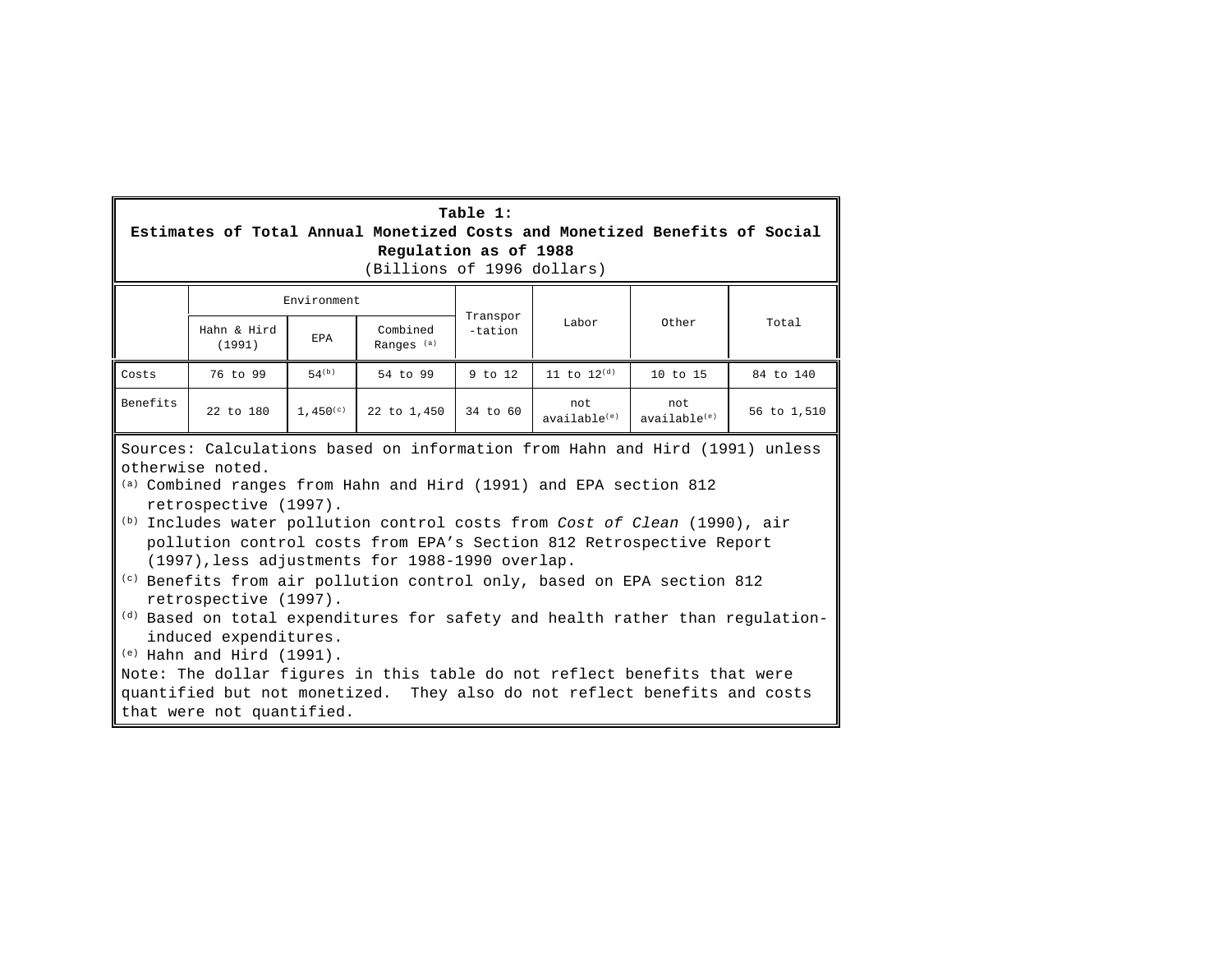| Table 2:<br>Estimates of Total Annual Monetized Costs and Monetized Benefits of<br>Social Regulations Issued Between 1987 and First Quarter of 1999<br>(Billions of 1996 dollars) |                  |                     |       |       |                                                                                                    |
|-----------------------------------------------------------------------------------------------------------------------------------------------------------------------------------|------------------|---------------------|-------|-------|----------------------------------------------------------------------------------------------------|
| Time Period                                                                                                                                                                       | Environ-<br>ment | Transpor-<br>tation | Labor | Other | Total                                                                                              |
| Costs                                                                                                                                                                             | 71               | 6                   | 7     | 7     | 92                                                                                                 |
| Benefits<br>50<br>28 to 30<br>45 to 49<br>75 to 145<br>198 to 274                                                                                                                 |                  |                     |       |       |                                                                                                    |
|                                                                                                                                                                                   |                  |                     |       |       | Source: The 1987 to 1994 estimates of costs are from OMB (1996) p. A-5. The 1987 to 1994 estimates |

of benefits are calculated by taking the benefit/cost ratios for the final rules issued between 1990 and 1995 from Hahn (1996) Table 10-4 and applying them to our costs estimates to derive benefit estimates. (See caveats above and the discussion in OMB (1997) for the rationale for this approach). The benefit/cost ratios are 1.4 for environmental, 9.7 for transportation, 3.8 for labor and 7.9 for other social regulations. The estimates for 1995 through the first quarter of 1999 are derived as described in tables 6 through 17. Note that totals may not add because of rounding.

Note: The dollar figures in this table do not reflect benefits that were quantified but not monetized. They also do not reflect benefits and costs that were not quantified.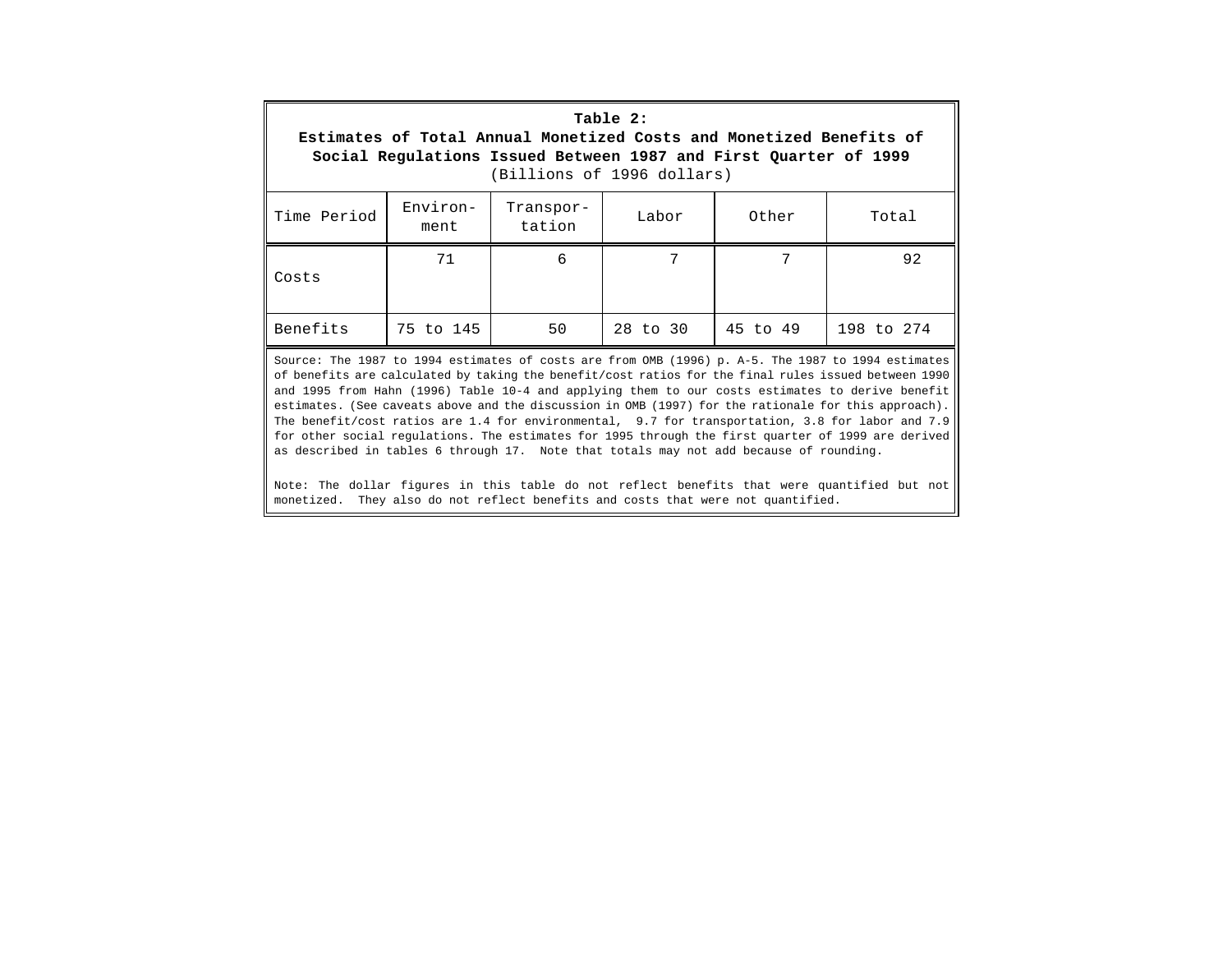| Table 3<br>Estimates of Total Annual Monetized Benefits and Monetized Costs<br>of Environmental Requlations<br>(Billions of 1996 dollars as of 1999, $O(1)$ ) |                                                              |
|---------------------------------------------------------------------------------------------------------------------------------------------------------------|--------------------------------------------------------------|
|                                                                                                                                                               | Benefits<br>Costs                                            |
| EPA "Retrospective" Report, 1990                                                                                                                              | \$ 960 <sup>a</sup> / to \$1450<br>\$54                      |
| EPA "Prospective" Report, 2000                                                                                                                                | \$<br>$55^{\frac{a}{}}$ to \$<br>96<br>\$20                  |
| Additional EPA Air Rules, 1995 to 1999                                                                                                                        | \$<br>12<br>67<br>\$22<br>to \$                              |
| Total for EPA Air Rules                                                                                                                                       | \$1030<br>\$96<br>to \$1610                                  |
|                                                                                                                                                               |                                                              |
| Hahn & Hird (1991) as of 1988 (Table 1)                                                                                                                       | $\boldsymbol{\mathsf{S}}$<br>\$76 to \$99<br>22<br>to \$ 180 |
| Environmental Estimates (Table 2)                                                                                                                             | \$<br>75<br>to \$ 145<br>\$71                                |
| Total for "Hahn" -Based Estimates<br>for Environmental Rules                                                                                                  | \$<br>97<br>to \$ 325<br>\$147 to \$170                      |

Source: See tables 1 and 2 and text.

a/Age-adjusted mortality estimate.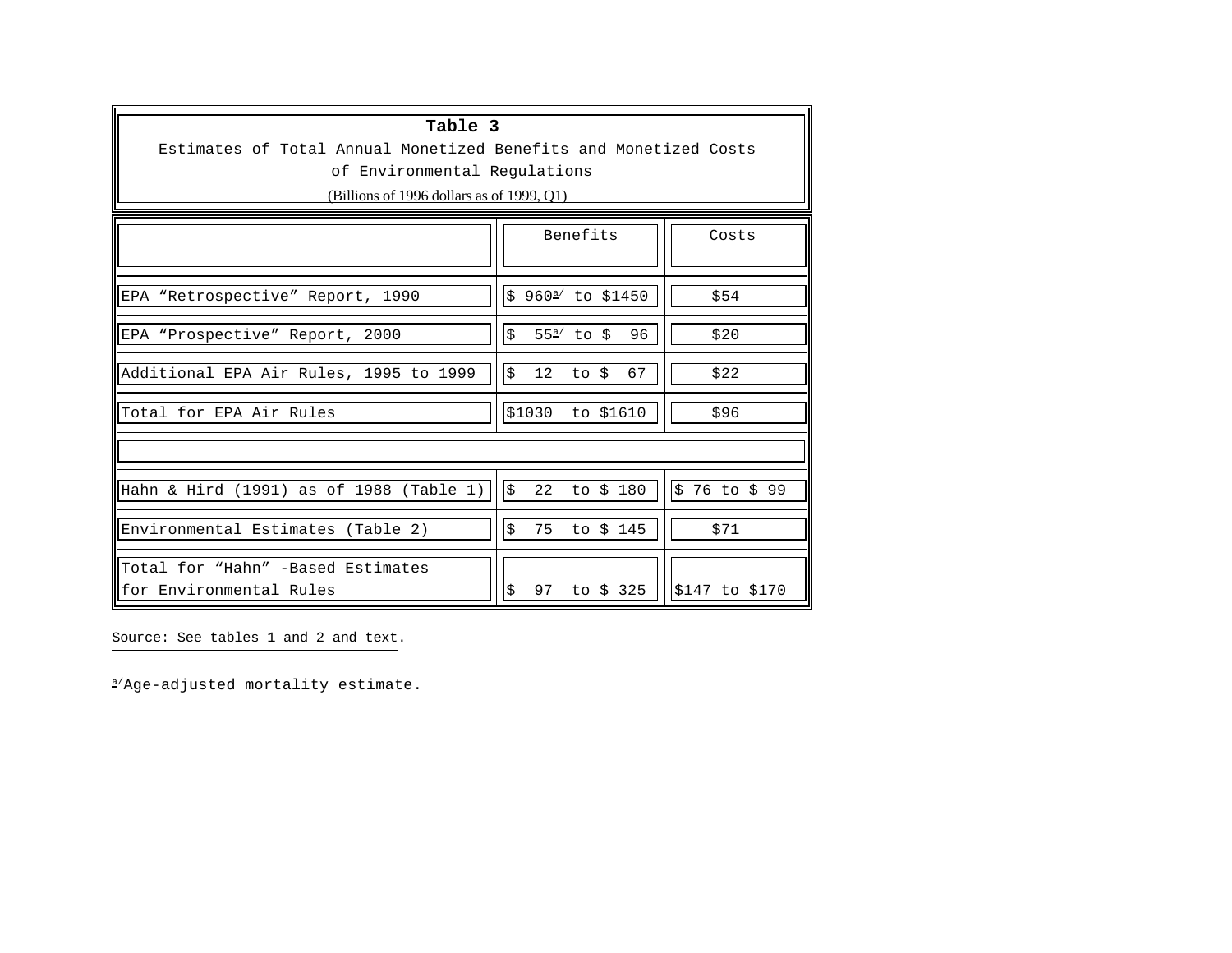| Table 4:<br>Estimates of Total Annual Monetized Costs and Monetized Benefits of Social<br>Regulations<br>(Billions of 1996 dollars as of 1999, O1)  |                  |                     |               |            |                |
|-----------------------------------------------------------------------------------------------------------------------------------------------------|------------------|---------------------|---------------|------------|----------------|
|                                                                                                                                                     | Environ-<br>ment | Transpor-<br>tation | Labor         | Other      | Total          |
| Costs                                                                                                                                               | \$96 to 170      | $$15$ to $18$       | \$18 to 19    | \$17 to 22 | \$146 to 229   |
| Benefits                                                                                                                                            | \$97 to 1,610    | \$84 to 110         | $$28$ to $30$ | \$45 to 49 | \$254 to 1,799 |
| Net Benefits <sup>(a)</sup><br>\$9 to 12<br>$$-73$ to 1,514<br>\$66 to 95<br>$$25$ to 1,653<br>\$23 to 32                                           |                  |                     |               |            |                |
| Source: Tables 1,2 and 3.<br>(a) Lower estimate calculated by subtracting high cost from low benefit. Higher estimate calculated by subtracting low |                  |                     |               |            |                |

cost from high benefit. Note: The dollar figures in this table do not reflect benefits that were quantified but not monetized. They also do

not reflect benefits and costs that were not quantified.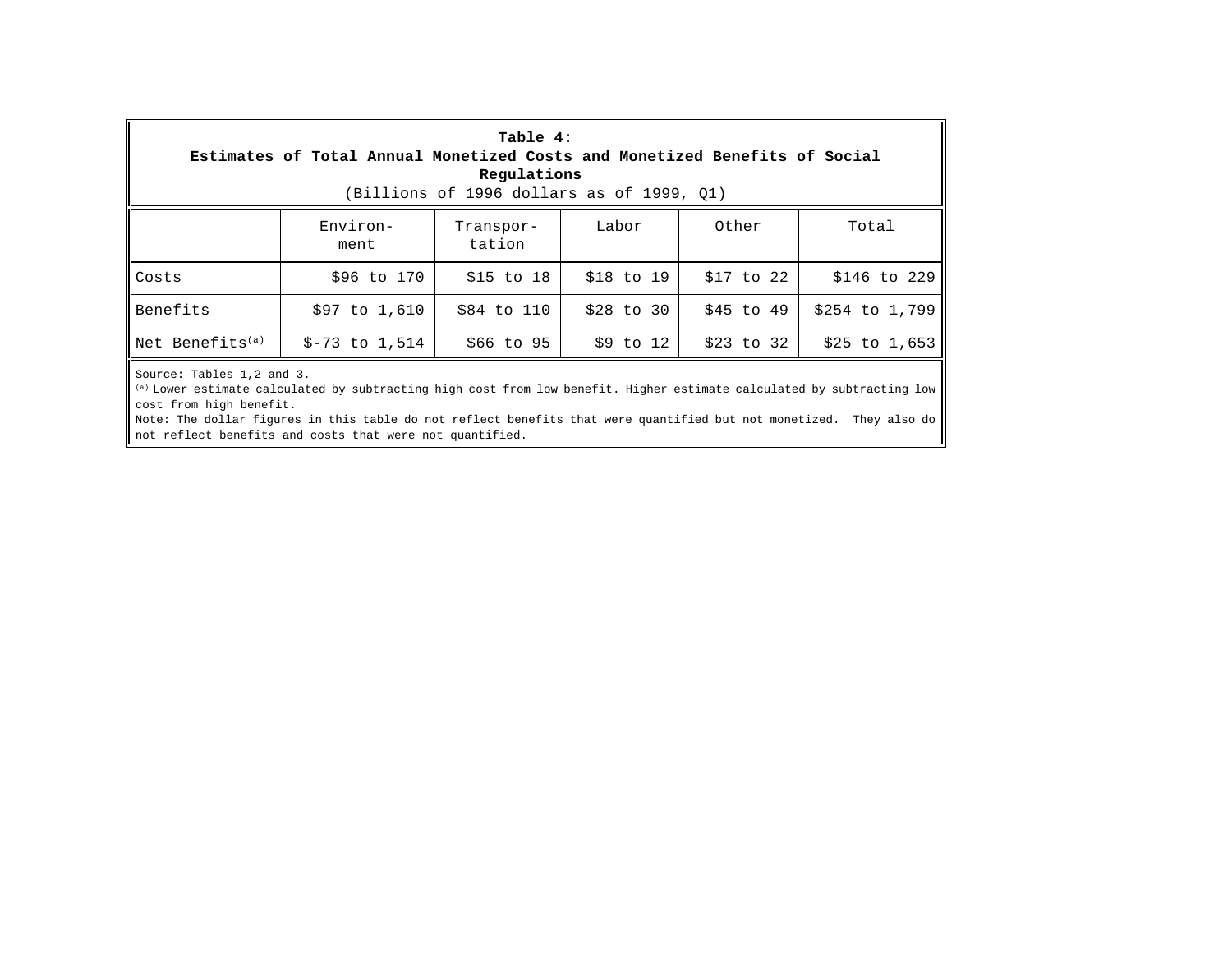|                                                               | Table 5<br>Estimates of the Total Annual Monetized Benefits and Monetized Costs of Social Requlations by Agency<br>April 1995 to March 1999<br>$(\frac{1}{2} millions)$ |                                   |                                       |                                       |                                      |                                            |  |  |
|---------------------------------------------------------------|-------------------------------------------------------------------------------------------------------------------------------------------------------------------------|-----------------------------------|---------------------------------------|---------------------------------------|--------------------------------------|--------------------------------------------|--|--|
| Agency                                                        | 2000                                                                                                                                                                    | 2005                              | 2010                                  | 2015                                  | Annualized                           | Net Present Value                          |  |  |
| Dept. of<br>Agriculture<br>Benefits<br>Costs                  | $$2,300-4,900$<br>$$1,170-1,190$                                                                                                                                        | $$2,300-4,900$<br>$$1,170-1,190$  | $$2,300-4,900$<br>$$1,170-1,190$      | $$2,300-4,900$<br>$$1,170-1,190$      | $$2,600-5,300$<br>$$1, 270-1, 290$   | $$35,000-72,000$<br>$$17,100-17,400$       |  |  |
| Dept. of<br>Education<br>Benefits<br>Costs                    | $$580 - 720$<br>$$320 - 540$                                                                                                                                            | $$580 - 720$<br>$$320 - 540$      | $$580 - 720$<br>$$320 - 540$          | $$580 - 720$<br>$$320 - 540$          | $$580 - 720$<br>$$320 - 540$         | $$8,000-10,000$<br>$$4,500-7,500$          |  |  |
| Dept. of Energy<br>Benefits<br>Costs                          | \$670<br>\$300                                                                                                                                                          | $$750 - 780$<br>\$300             | $$870 - 940$<br>\$300                 | $$970-1,100$<br>\$300                 | $$780 - 840$<br>\$280                | $$11,000-12,000$<br>\$3,900                |  |  |
| Dept. of Health<br>and Human<br>Services<br>Benefits<br>Costs | $$1,800-3,000$<br>$$510-570$                                                                                                                                            | $$1,800-3,000$<br>$$510-570$      | $$1,800-2,600$<br>$$500 - 560$        | $$1,800-3,000$<br>$$500 - 560$        | $$2,100-3,000$<br>$$520 - 590$       | $$30,000-40,000$<br>$$7,500-8,500$         |  |  |
| Dept. of Labor<br>Benefits<br>Costs                           | $$390 - 810$<br>\$230                                                                                                                                                   | $$390 - 810$<br>\$230             | $$390 - 810$<br>\$230                 | $$390 - 810$<br>\$230                 | $$890 - 3000$<br>\$250               | $$12,000-41,000$<br>\$3,400                |  |  |
| Dept. of<br>Transporta-tion<br>Benefits<br>Costs              | $$1,200-1,700$<br>$$980 - 2, 200$                                                                                                                                       | $$2,100-2,500$<br>\$1,200         | $$2,100-2,500$<br>\$1,200             | $$2,100-2,500$<br>\$1,200             | $$2,000-2,400$<br>$$1,200-1,600$     | $$27,000-33,000$<br>$$16,000-22,000$       |  |  |
| Environmental<br>Protection<br>Agency<br>Benefits<br>Costs    | $$4,300-22,000$<br>$$5,500-5,600$                                                                                                                                       | $$4,900-25,000$<br>$$6,400-6,600$ | $$27,000-150,000$<br>$$17,300-17,500$ | $$31,000-170,000$<br>$$61,000-61,100$ | $$17,000-84,000$<br>$$27,600-27,700$ | $$220,000-1,200,000$<br>$$370,000-380,000$ |  |  |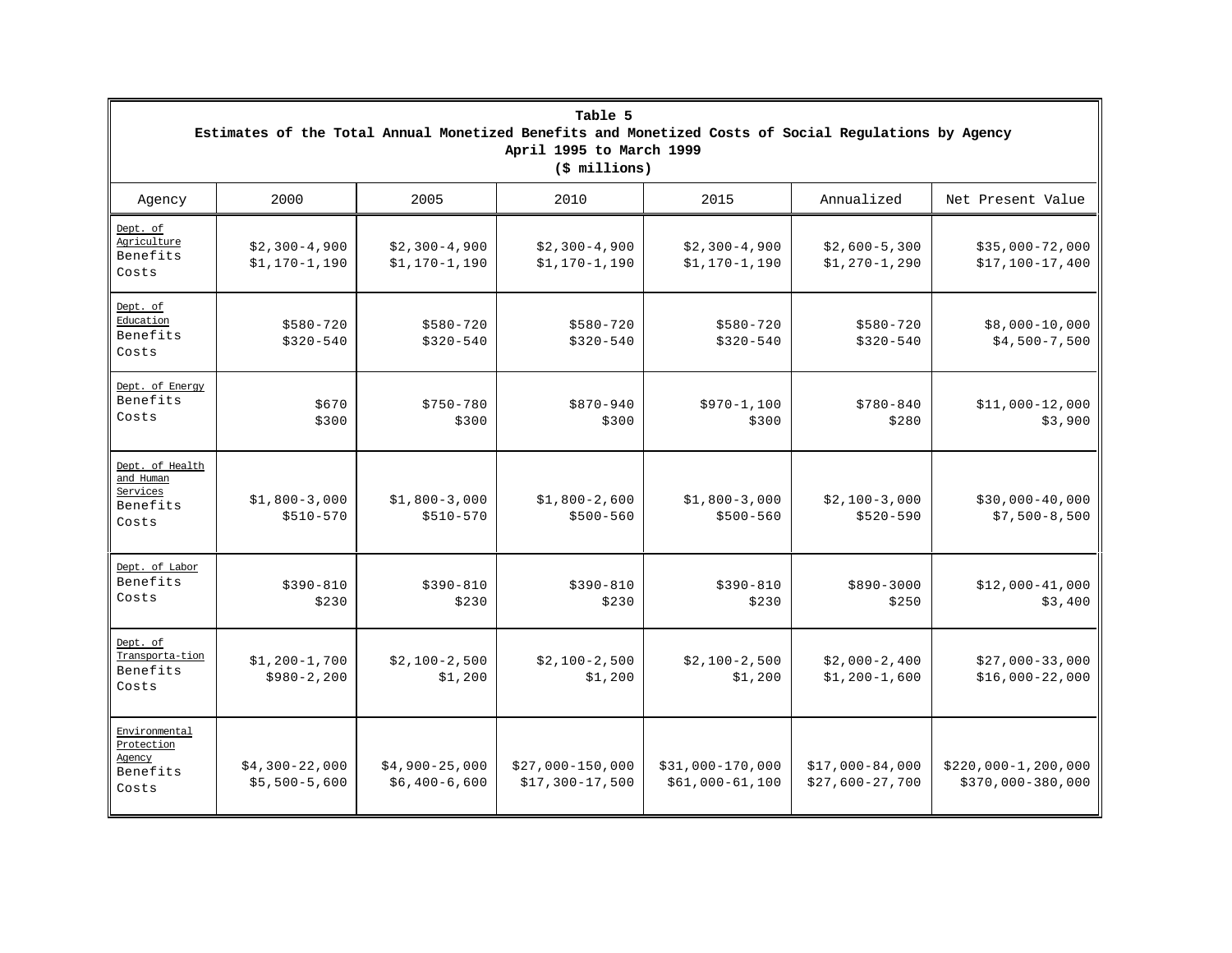| Table 6                                   |                |  |  |  |  |
|-------------------------------------------|----------------|--|--|--|--|
| Information Collection Budget for FY 1999 |                |  |  |  |  |
| (millions of hours)                       |                |  |  |  |  |
|                                           | Expected Total |  |  |  |  |
| Department/Agency                         | Hour Burden    |  |  |  |  |
| Agriculture                               | 83.55          |  |  |  |  |
| Commerce                                  | 10.74          |  |  |  |  |
| nonperiodic<br>periodic                   | 8.74<br>2.25   |  |  |  |  |
| Defense                                   | 105.20         |  |  |  |  |
| Education                                 | 35.89          |  |  |  |  |
| Energy                                    | 3.88           |  |  |  |  |
| Health and Human                          |                |  |  |  |  |
| Services                                  | 164.55         |  |  |  |  |
| Housing and Urban<br>Development          | 22.33          |  |  |  |  |
| Interior                                  | 4.98           |  |  |  |  |
| Justice                                   | 37.37          |  |  |  |  |
| Labor                                     | 193.20         |  |  |  |  |
| State                                     | 28.90          |  |  |  |  |
| Transportation                            | 143.20         |  |  |  |  |
| Treasury                                  | 5,912.44       |  |  |  |  |
| Veterans Affairs                          | 3.87           |  |  |  |  |
|                                           |                |  |  |  |  |
| <b>EPA</b>                                | 120.61         |  |  |  |  |
| <b>FAR</b>                                | 20.36          |  |  |  |  |
| <b>FCC</b>                                | 31.72          |  |  |  |  |
| FDIC                                      | 7.57           |  |  |  |  |
| <b>FEMA</b>                               | 3.82           |  |  |  |  |
| FERC                                      | 4.23           |  |  |  |  |
| <b>FTC</b>                                | 126.83         |  |  |  |  |
| NASA                                      | 7.33           |  |  |  |  |
| <b>NSF</b>                                | 4.41           |  |  |  |  |
| NRC                                       | 9.59           |  |  |  |  |
| <b>SEC</b>                                | 75.41          |  |  |  |  |
| SBA                                       | 3.71           |  |  |  |  |
| SSA                                       | 21.60          |  |  |  |  |
| Government Total                          | 7,202.59       |  |  |  |  |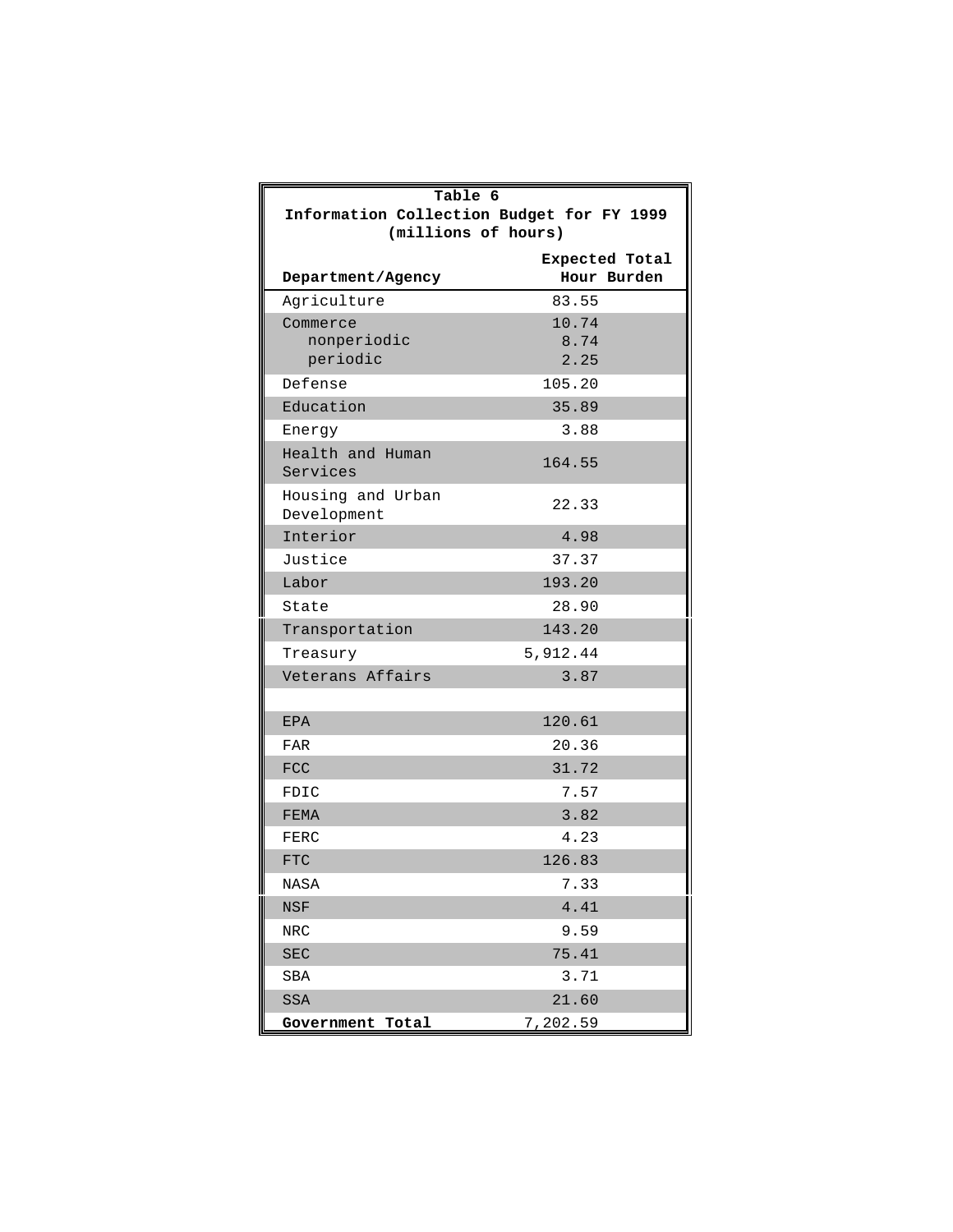|               |                                                            |                 |               | (As of date of completion of OMB review)                                                                                                                                                                                                                                                                                                                                                                                                                              |
|---------------|------------------------------------------------------------|-----------------|---------------|-----------------------------------------------------------------------------------------------------------------------------------------------------------------------------------------------------------------------------------------------------------------------------------------------------------------------------------------------------------------------------------------------------------------------------------------------------------------------|
| <b>AGENCY</b> | <b>RULE</b>                                                | <b>BENEFITS</b> | <b>COSTS</b>  | <b>OTHER INFORMATION</b>                                                                                                                                                                                                                                                                                                                                                                                                                                              |
| <b>USDA</b>   | Solid Wood<br>Packing<br>Material from<br>China            | Not Estimated   | Not Estimated | USDA estimates that if left unchecked, these pests have the potential to<br>create losses in excess of \$41 billion to forest products, commercial fruit,<br>maple syrup, nursery, and tourist industries.<br>The value of imports from China potentially affected is estimated to range<br>between \$12 billion and \$16 billion. These estimates represent a maximum<br>cost that would occur only if all these imports were lost to U.S. markets. [63<br>FR 50107] |
| <b>USDA</b>   | Pseudorabies<br>in Swine                                   | Not Estimated   | Not Estimated | USDA authorizes the transfer of \$80 million in funds for the accelerated<br>pseudorabies eradication program. USDA has determined that this is the<br>most appropriate time to conduct the program because of the depressed<br>market value of swine. This will mean that the indemnity will be paid at<br>considerable savings. [64 FR 2548]                                                                                                                        |
| DOC           | Endangered<br>and<br>Threatened<br>Species of<br>Salmonids | Not Estimated   | Not Estimated |                                                                                                                                                                                                                                                                                                                                                                                                                                                                       |

**TABLE 7**: **SUMMARY OF AGENCY ESTIMATES FOR FINAL RULES 4/1/98 - 3/31/99**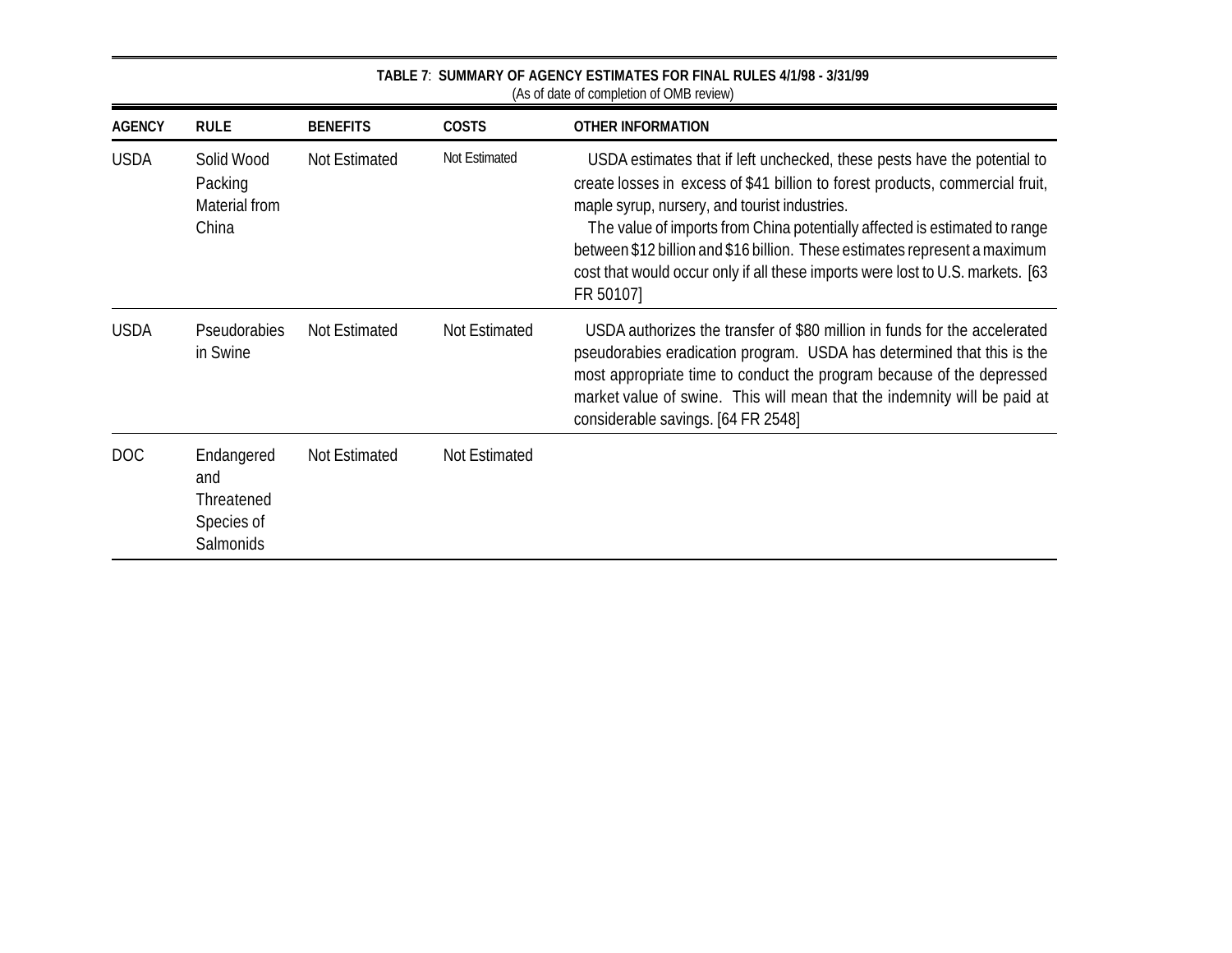| <b>AGENCY</b> | <b>RULE</b>                                                                           | <b>BENEFITS</b>  | <b>COSTS</b>     | <b>OTHER INFORMATION</b>                                                                                                                                                                                                                                                                                                                                                                                                                                                                                                                                                                                                                                                                                                                                                                                                                                                                                                                                                                                                                                                                                                                                                                                                                                                                                                                                            |
|---------------|---------------------------------------------------------------------------------------|------------------|------------------|---------------------------------------------------------------------------------------------------------------------------------------------------------------------------------------------------------------------------------------------------------------------------------------------------------------------------------------------------------------------------------------------------------------------------------------------------------------------------------------------------------------------------------------------------------------------------------------------------------------------------------------------------------------------------------------------------------------------------------------------------------------------------------------------------------------------------------------------------------------------------------------------------------------------------------------------------------------------------------------------------------------------------------------------------------------------------------------------------------------------------------------------------------------------------------------------------------------------------------------------------------------------------------------------------------------------------------------------------------------------|
| HHS-FDA       | Safety and<br><b>Effectiveness</b><br>of New Drugs<br>in Pediatric<br><b>Patients</b> | \$76 million/yr. | \$47 million/yr. | "FDA could not develop a quantifiable estimate of the benefits of this<br>regulation, although numerous anecdotal examples illustrate the current<br>health problem. To consider some of these potential benefits, the agency<br>examined hospitalization rates for five serious illnesses (asthma, HIV/AIDS,<br>cancer, pneumonia, and kidney infections) and found significantly higher<br>rates for children than for middle-aged adultsthe analysis suggests that a<br>25 percent reduction in the pediatric/adult hospitalization rate differentials<br>would yield annual [medical cost] savings of \$76 million for these five<br>illnesses." [63 FR 66666]<br>"This estimate may represent a lower bound on the benefits to pediatric<br>patients, however, because a number of other disease conditions are also<br>common to children and adults, including such life-threatening conditions as<br>hypertensive disease and renal disease. These pediatric populations would<br>also experience significant benefits from increased safety and access to drug<br>treatments currently available only to adult patient. Moreover, the analysis<br>omits any quantification of benefits from reduced pain and suffering and<br>reduced pediatric mortality. Thus the full benefits of the rule could easily<br>exceed \$100 million per year." [63FR 66667] |

**TABLE 7**: **SUMMARY OF AGENCY ESTIMATES FOR FINAL RULES 4/1/98 - 3/31/99**  (As of date of completion of OMB review)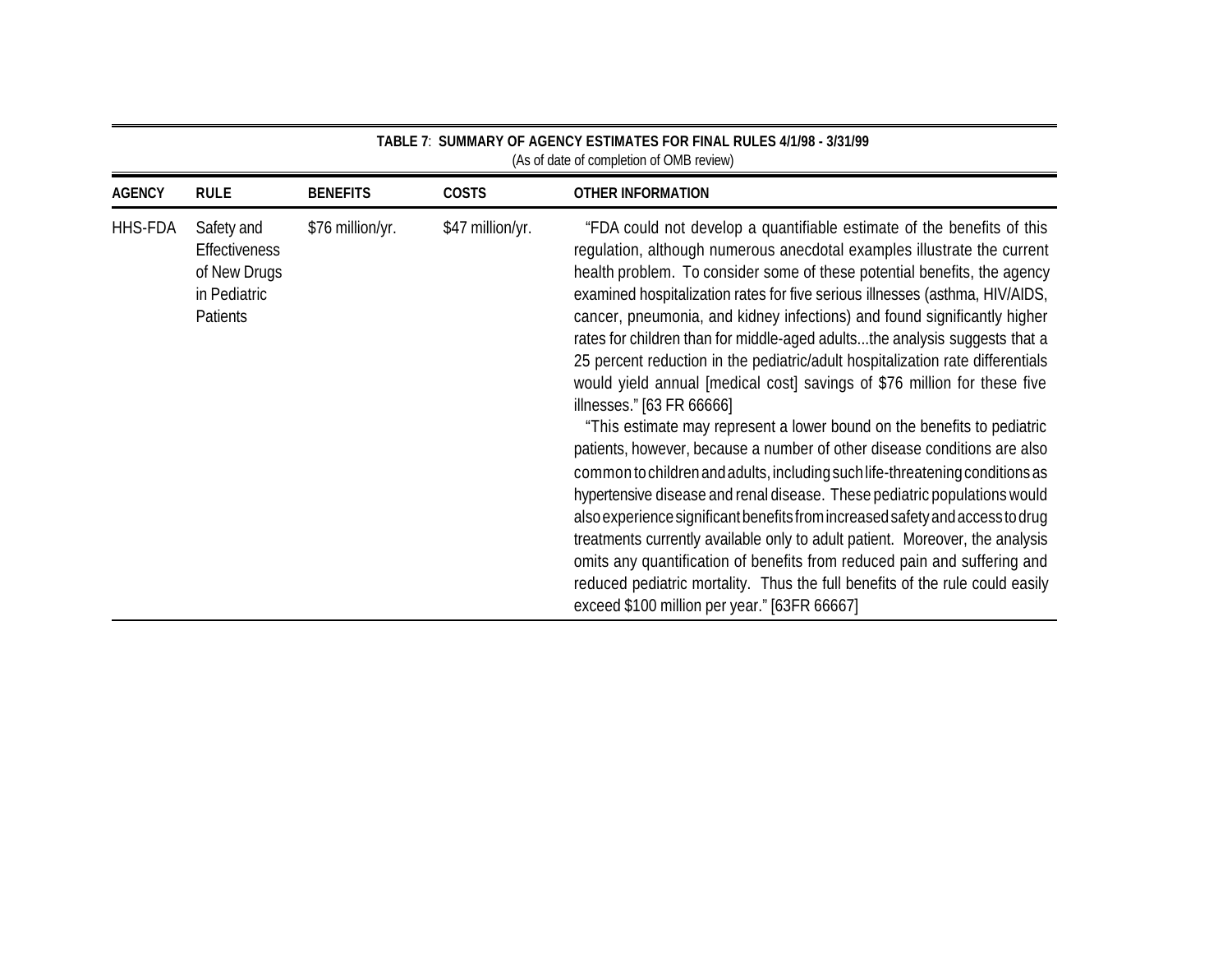|                     |                                                    |                                         |                                                                                                     | (As of date of completion of OMB review)                                                                                                                                                                                                                                                                                                                                    |
|---------------------|----------------------------------------------------|-----------------------------------------|-----------------------------------------------------------------------------------------------------|-----------------------------------------------------------------------------------------------------------------------------------------------------------------------------------------------------------------------------------------------------------------------------------------------------------------------------------------------------------------------------|
| <b>AGENCY</b>       | <b>RULE</b>                                        | <b>BENEFITS</b>                         | <b>COSTS</b>                                                                                        | <b>OTHER INFORMATION</b>                                                                                                                                                                                                                                                                                                                                                    |
| <b>HHS-FDA</b>      | Over-The-<br><b>Counter Drug</b><br>Labeling       | \$61-80 million/yr.                     | \$18 million/yr.                                                                                    | Monetized benefits are based on the assumption that the rule will reduce<br>hospitalizations resulting from unintentional misuse of drugs by 5 percent.<br>These benefits include avoided direct cost of hospitalizations, and the<br>associated lost work time. They also include the value of time savings in<br>making drug purchase decisions.                          |
|                     |                                                    |                                         |                                                                                                     | "Although the agency cannot quantify the value of health improvements that<br>would result, the agency is confident that more informed OTC drug selection<br>and use produced by this rule will increase consumer satisfaction and, at<br>times, reduce health care costs for additional or supplemental medications,<br>doctor visits, and hospitalizations." [64FR 13277] |
|                     |                                                    |                                         |                                                                                                     | "The new label format will establish a consistent order of presentation and<br>group similar information (such as ingredients, warnings, and directions)<br>together under relevant headings so that it will be easier for consumers to<br>find and read this information, thus helping to reduce the number of [less<br>severe] adverse event occurrences." [64FR 13277-8] |
| HHS-<br><b>HCFA</b> | Provision of<br>Transplant-<br><b>Related Data</b> | \$5.7 billion over<br>the first 5 years | \$1.4 billion (direct<br>medical costs)<br>plus 399,000 -<br>752,000 additional<br>paperwork burden | Benefits and costs based on expectation of 4,118 additional non-renal<br>(primarily liver, heart, pancreas, and lung) transplants over first 5 years and<br>assume an average of 12 life-years gained per transplant at a value of<br>\$116,000 per life-year. [63 FR 33873]                                                                                                |
|                     |                                                    |                                         | hours over the first<br>5 years                                                                     | The agency also expects "this regulation will increase tissue and eye<br>donations as well as organ donations," but did not quantify this effect. [63 FR<br>33872]                                                                                                                                                                                                          |

**TABLE 7**: **SUMMARY OF AGENCY ESTIMATES FOR FINAL RULES 4/1/98 - 3/31/99**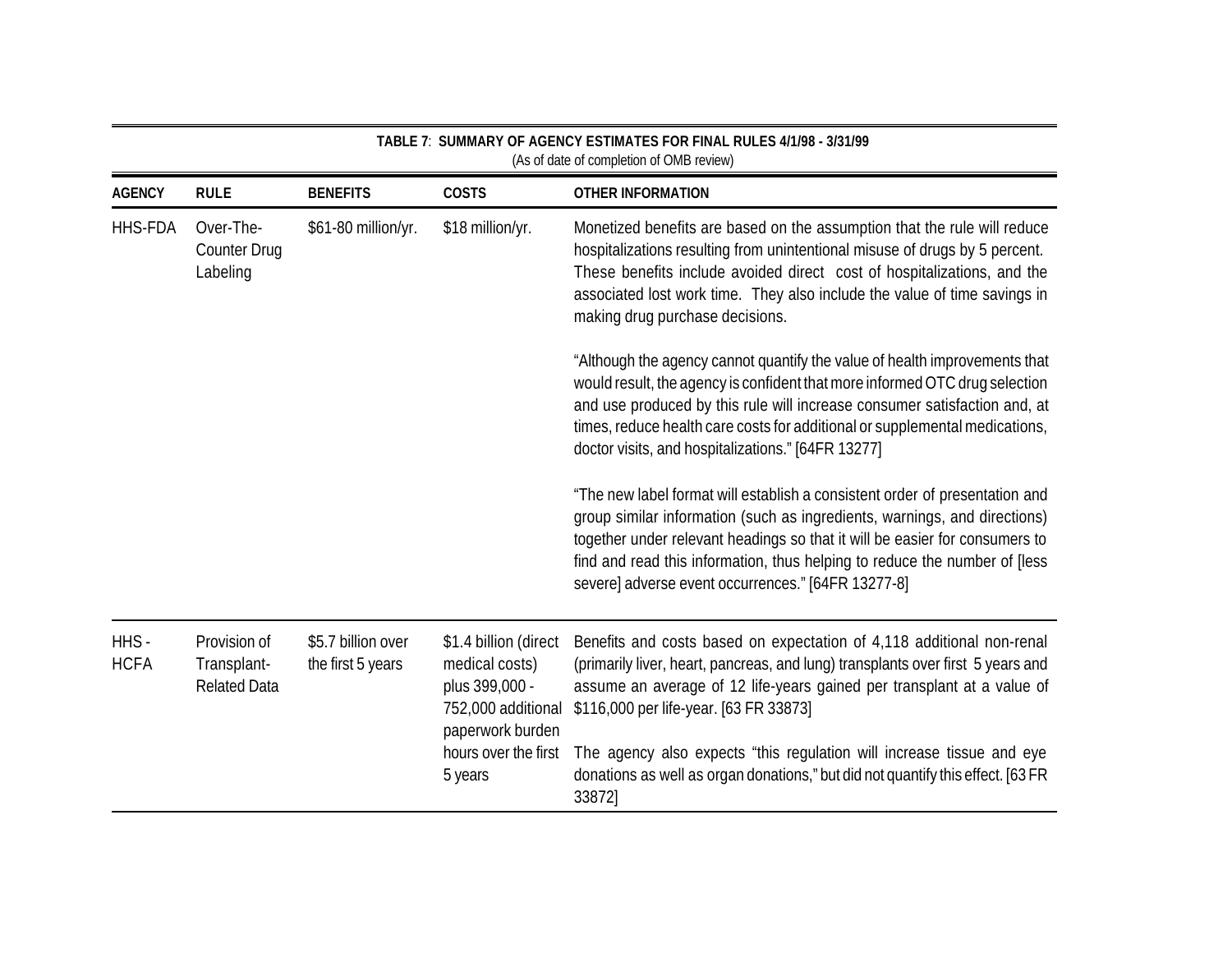| <b>AGENCY</b>            | <b>RULE</b>                                                                                     | <b>BENEFITS</b>      | <b>COSTS</b>             | <b>OTHER INFORMATION</b>                                                                                                                                                                                                                                                                                                                                                                                                                                                                                                                                                                                                                                                                                                                                        |
|--------------------------|-------------------------------------------------------------------------------------------------|----------------------|--------------------------|-----------------------------------------------------------------------------------------------------------------------------------------------------------------------------------------------------------------------------------------------------------------------------------------------------------------------------------------------------------------------------------------------------------------------------------------------------------------------------------------------------------------------------------------------------------------------------------------------------------------------------------------------------------------------------------------------------------------------------------------------------------------|
| HHS/<br>DOL/<br>Treasury | Group Health<br>Plans Under<br>the Newborns'<br>and Mothers'<br>Health<br><b>Protection Act</b> | Not estimated        | \$130-200<br>million/yr. | "Many believe that the minimum length-of-stay requirements of 48 hours for<br>a vaginal delivery and 96 hours for a cesarean section will have a positive<br>impact on the overall health and well-being of mothers and newborns. The<br>longer stays will allow health care providers sufficient time to assess their<br>ability to care for the newborn. Although some services performed in an<br>inpatient hospital setting may be effectively provided in other settings, such<br>as clinics or physicians' offices, not all women have access to the full range<br>of appropriate follow-up care. [This law] ensures that many women and<br>newborns with health coverage will now be provided an acceptable level of<br>postpartum care." [63FR 57550-1] |
| DOI                      | <b>Migratory Bird</b><br>Hunting<br>(Early Season<br>Frameworks)                                | \$50-192 million/yr. | Not Estimated            | Estimates of individual's willingness to pay for an additional duck indicate the<br>size of this benefit. Willingness to pay for generally improved duck hunting<br>in California was \$32. Willingness to pay for taking twice as many birds in<br>Montana was \$123. Expanding these estimates nationwide, the welfare<br>benefit of the duck hunting frameworks is on the order of \$50 to \$192 million.                                                                                                                                                                                                                                                                                                                                                    |
| <b>DOI</b>               | <b>Migratory Bird</b><br>Hunting<br>(Late Season<br>Frameworks)                                 | \$50-192 million/yr. | Not Estimated            | Estimates of individual's willingness to pay for an additional duck indicate the<br>size of this benefit. Willingness to pay for generally improved duck hunting<br>in California was \$32. Willingness to pay for taking twice as many birds in<br>Montana was \$123. Expanding these estimates nationwide, the welfare<br>benefit of the duck hunting frameworks is on the order of \$50 to \$192 million.                                                                                                                                                                                                                                                                                                                                                    |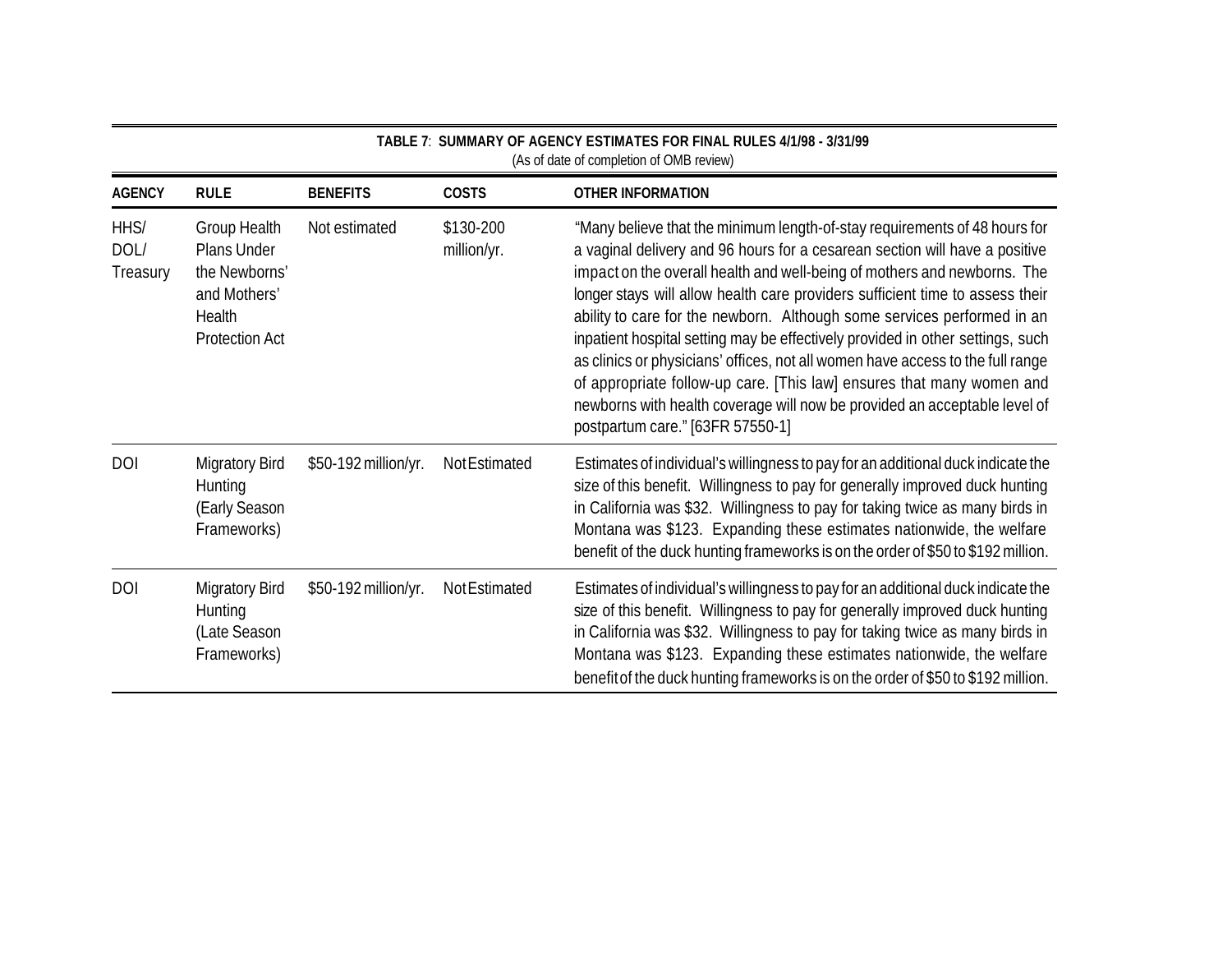|                     | TABLE 7: SUMMARY OF AGENCY ESTIMATES FOR FINAL RULES 4/1/98 - 3/31/99<br>(As of date of completion of OMB review) |                                                                                                                     |                                        |                                                                                                                                                                                                                                                                                                                                                                                                                                                                                                                                                                                                                                                                                                                                                                                                                                                                                                                                                                                                                                                                                                                                                                                               |  |
|---------------------|-------------------------------------------------------------------------------------------------------------------|---------------------------------------------------------------------------------------------------------------------|----------------------------------------|-----------------------------------------------------------------------------------------------------------------------------------------------------------------------------------------------------------------------------------------------------------------------------------------------------------------------------------------------------------------------------------------------------------------------------------------------------------------------------------------------------------------------------------------------------------------------------------------------------------------------------------------------------------------------------------------------------------------------------------------------------------------------------------------------------------------------------------------------------------------------------------------------------------------------------------------------------------------------------------------------------------------------------------------------------------------------------------------------------------------------------------------------------------------------------------------------|--|
| <b>AGENCY</b>       | <b>RULE</b>                                                                                                       | <b>BENEFITS</b>                                                                                                     | <b>COSTS</b>                           | <b>OTHER INFORMATION</b>                                                                                                                                                                                                                                                                                                                                                                                                                                                                                                                                                                                                                                                                                                                                                                                                                                                                                                                                                                                                                                                                                                                                                                      |  |
| <b>DOL</b>          | Powered<br>Industrial<br>Truck<br>Operator<br>Training                                                            | \$136 million/yr.<br>$(1993$ dollars);<br>11 fatalities and<br>6,449 non-lost-<br>workday injuries<br>prevented/yr. | \$16.9 million/yr.<br>$(1993$ dollars) | The monetized portion of benefit estimate includes savings in medical costs,<br>the value of lost output, savings in administrative costs of workers'<br>compensation claims, and indirect costs to employer associated with lost-<br>workday injuries [2,973 per year] only. It also includes reduced property<br>damage and reduced litigation costs. It does not include a monetized<br>estimate of loss of life or pain and suffering of injured workers. [63FR 66265]                                                                                                                                                                                                                                                                                                                                                                                                                                                                                                                                                                                                                                                                                                                    |  |
| Education           | Education of<br>Children with<br><b>Disabilities</b><br>and Early<br>Intervention<br>Program                      | \$577-723<br>million/yr.                                                                                            | \$324-544<br>million/yr.               | The Department's estimates include the benefits and costs of significant<br>statutory changes to the IDEA that have been incorporated in the rule and the<br>benefits and costs of those non-statutory provisions that could be quantified.<br>Estimated savings are attributable to statutory changes regarding the<br>responsibility of private schools to provide services to children with<br>disabilities and the elimination of unnecessary testing and non-statutory<br>changes that reduce the number of meetings of school personnel that are<br>required for children who are being disciplined and the extent of required<br>services for children who have been suspended. These savings would be<br>offset to some extent by the costs associated with the statutory changes<br>requiring the participation of the child's regular education teacher in certain<br>meetings and requiring alternate assessments for children with disabilities<br>notincluded in general assessments. These estimates also include the cost<br>of the non-statutory requirement for continued services to students who have<br>exited high school without earning a regular high school diploma. |  |
| DOT/<br><b>FHWA</b> | Lighting<br>Devices,                                                                                              | \$360 million<br>(present value)                                                                                    | \$228 million over<br>2-year phase-in  |                                                                                                                                                                                                                                                                                                                                                                                                                                                                                                                                                                                                                                                                                                                                                                                                                                                                                                                                                                                                                                                                                                                                                                                               |  |
| <b>DOT</b>          | <b>Child Restraint</b>                                                                                            | 36-50 fatalities                                                                                                    | \$152 million/yr.                      |                                                                                                                                                                                                                                                                                                                                                                                                                                                                                                                                                                                                                                                                                                                                                                                                                                                                                                                                                                                                                                                                                                                                                                                               |  |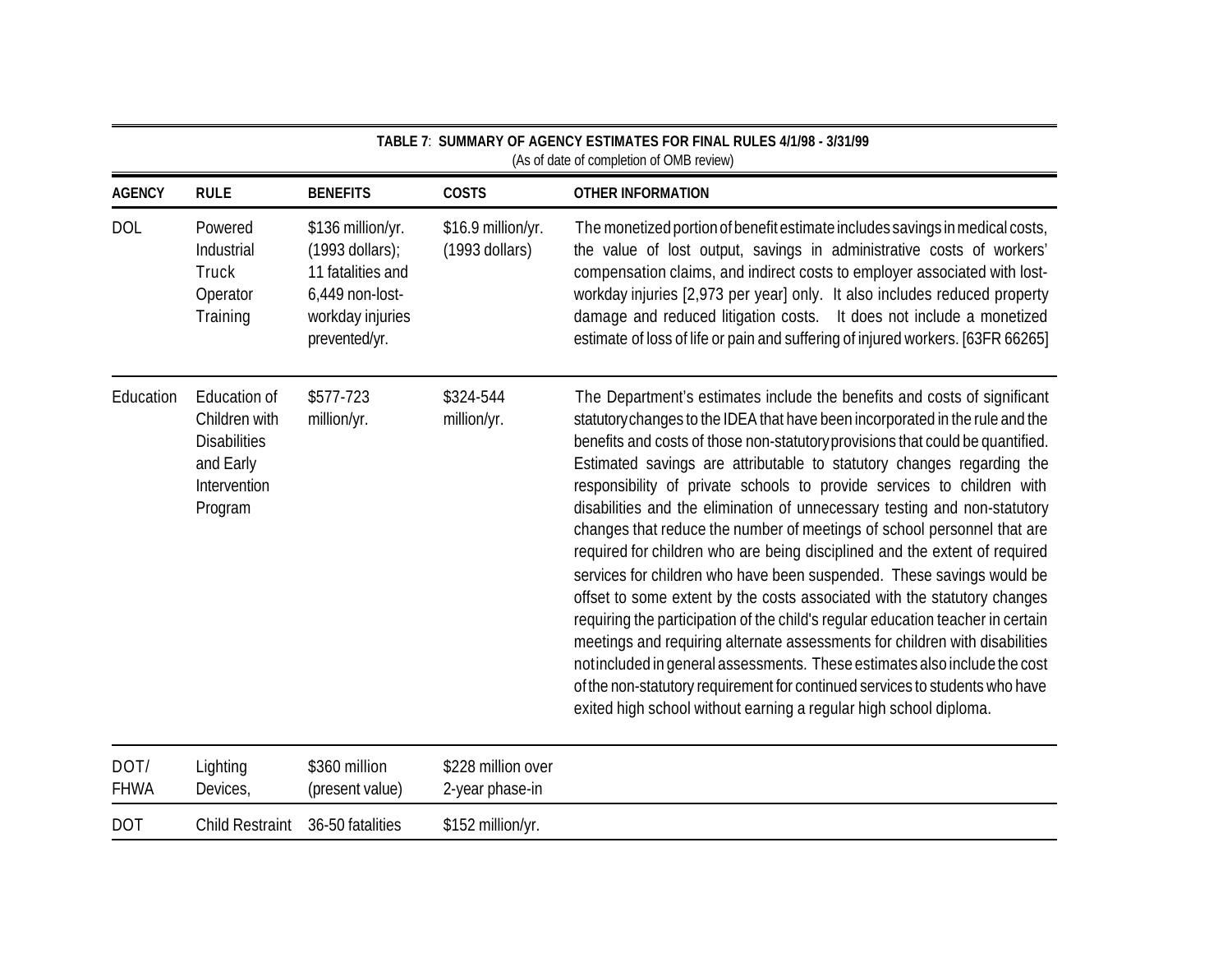|                      |                                                                       |                               |                             | TABLE 7: SUMMARY OF AGENCY ESTIMATES FOR FINAL RULES 4/1/98 - 3/31/99<br>(As of date of completion of OMB review)                                                                                                                                                                                                                                                                                                                                                                                                                                                                                                             |
|----------------------|-----------------------------------------------------------------------|-------------------------------|-----------------------------|-------------------------------------------------------------------------------------------------------------------------------------------------------------------------------------------------------------------------------------------------------------------------------------------------------------------------------------------------------------------------------------------------------------------------------------------------------------------------------------------------------------------------------------------------------------------------------------------------------------------------------|
| <b>AGENCY</b>        | <b>RULE</b>                                                           | <b>BENEFITS</b>               | <b>COSTS</b>                | <b>OTHER INFORMATION</b>                                                                                                                                                                                                                                                                                                                                                                                                                                                                                                                                                                                                      |
| DOT/<br><b>NHTSA</b> | <b>Light Truck</b><br>CAFÉ Model-<br><b>Year 2001</b>                 | Not<br>Estimated              | Not<br>Estimated            |                                                                                                                                                                                                                                                                                                                                                                                                                                                                                                                                                                                                                               |
| EPA                  | Stage 1<br>Disinfectants/<br><b>Disinfection</b><br><b>Byproducts</b> | \$0 - 3.88 billion/yr.        | $$626 - 701$<br>million/yr. | Quantified benefits based on potential reductions in fatal and non-fatal<br>bladder cancers. Non-quantified benefits include possible reductions in<br>colon and rectal cancer and possible reductions in adverse reproductive and<br>developmental effects. Regarding colon and rectal cancer, EPA notes that<br>"the associationwhile possibly significant, cannot be determined at this<br>time because of limited data" [RIA, p 4-14] with regard to reproductive and<br>developmental effects, EPA notes that "the results are inconclusive and do<br>not support quantification of benefits at this time." [RIA p 4-16] |
| EPA                  | Enhanced<br>Surface Water<br>Treatment                                | $$348 - 1,603$<br>million/yr. | $$287 - 307$<br>million/yr. | Quantified benefits based on reduced illness and death from avoided cases<br>of cryptosporidiosis only. Non-quantified benefits include reduced risks from<br>other pathogens, and avoided costs of averting behavior (by people who<br>would not have gotten cryptosporidiosis) in a major, well-publicized<br>outbreak, such as occurred in Milwaukee in 1993.                                                                                                                                                                                                                                                              |
| EPA                  | Petroleum<br>Refining<br>Process Waste                                | See "Other<br>Information"    | \$30 million/yr.            | Recovered oil benefits were identified and netted out of the cost estimate.<br>Risks to exposed populations were assessed.                                                                                                                                                                                                                                                                                                                                                                                                                                                                                                    |
|                      |                                                                       |                               |                             | EPA evaluated fifteen waste streams and listed four of these waste streams<br>that it determined to pose potential risks to exposed populations.                                                                                                                                                                                                                                                                                                                                                                                                                                                                              |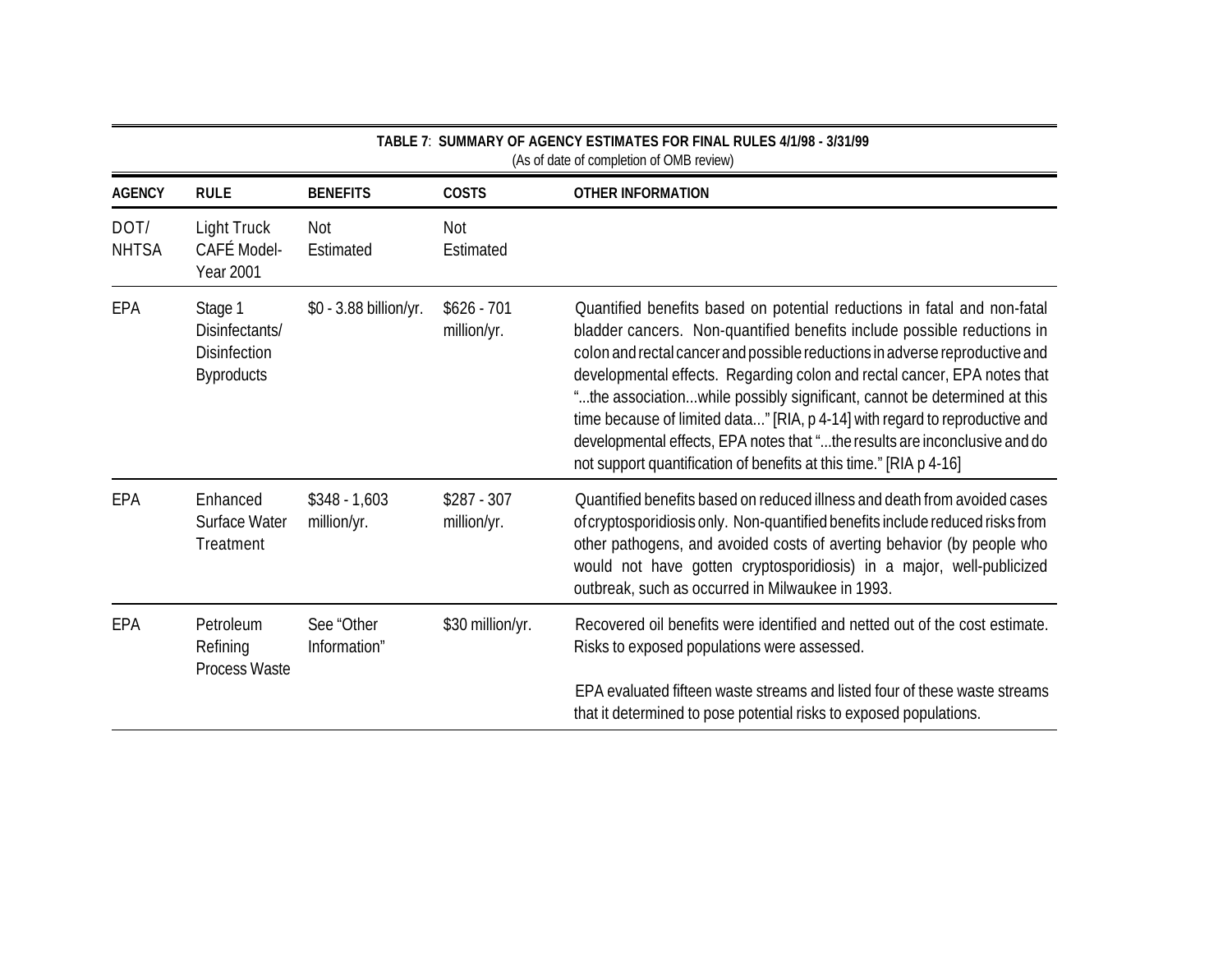| (As of date of completion of OMB review) |                                                                                           |                                                              |                         |                                                                                                                                                                                                                                                                                                                                                                                                                                                                                                                                                                                                                                              |  |  |  |  |
|------------------------------------------|-------------------------------------------------------------------------------------------|--------------------------------------------------------------|-------------------------|----------------------------------------------------------------------------------------------------------------------------------------------------------------------------------------------------------------------------------------------------------------------------------------------------------------------------------------------------------------------------------------------------------------------------------------------------------------------------------------------------------------------------------------------------------------------------------------------------------------------------------------------|--|--|--|--|
| <b>AGENCY</b>                            | <b>RULE</b>                                                                               | <b>BENEFITS</b>                                              | <b>COSTS</b>            | <b>OTHER INFORMATION</b>                                                                                                                                                                                                                                                                                                                                                                                                                                                                                                                                                                                                                     |  |  |  |  |
| EPA                                      | Nitrogen<br>Oxide<br>Emissions<br>from New                                                | 46,000 tons of<br>nitrogen oxides in<br>2000                 | \$81 million in<br>2000 | "Certain simplifying assumptions, such as no fuel switching in response to<br>the rule, may have resulted in a significant overestimation of these costs."<br>[63FR 49450]                                                                                                                                                                                                                                                                                                                                                                                                                                                                   |  |  |  |  |
| EPA                                      | Fossil-Fuel-<br><b>Fired Steam</b><br>Generating<br><b>Units</b>                          |                                                              |                         | "Emissions reductions from replacement boilers are not quantified because<br>of difficulties in characterizing emission rates for the boilers being replaced<br>and the inability of the replacement model to predict selection of different<br>types of boilers in both the baseline case and in response to the regulation.<br>A qualitative analysis of industrial boiler replacement raises the possibility<br>that replacement delay due to the revision may keep some boilers continuing<br>to emit at a higher level than they would in the baseline case where they<br>would be replaced by a lower emitting boiler." [63FR 49450]   |  |  |  |  |
|                                          | Volatile<br>Organic<br>Compound<br>Emission<br>Standards for<br>Architectural<br>Coatings | 113,500 tons of<br>volatile organic<br>compounds per<br>year | \$26 million/yr.        | "The EPA believes the estimates of total cost and associated economic<br>impacts are conservatively high. Since the best available data on VOC<br>content of architectural coatings is from 1990, and the final rule has VOC<br>content requirements similar to State rules, which have been enforced since<br>1990, the EPA believes the estimated number of reformulations and/or their<br>reformulation cost that result from this action may be overstated in that the<br>compliant products developed by manufacturers to comply with various State<br>rules can be used to meet the requirements of the Federal rule." [63FR<br>48856] |  |  |  |  |

**TABLE 7**: **SUMMARY OF AGENCY ESTIMATES FOR FINAL RULES 4/1/98 - 3/31/99**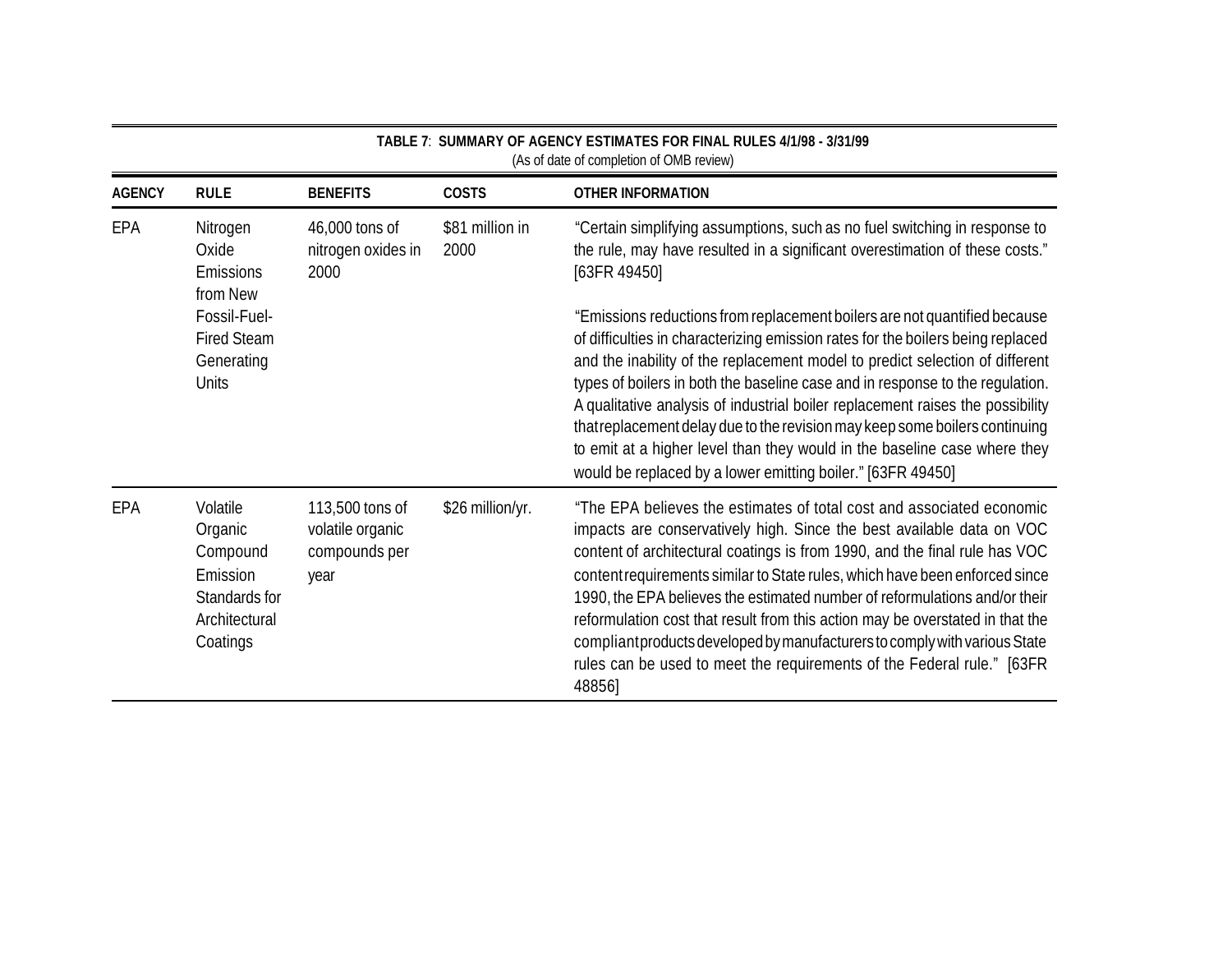|               |                                                                 |                                                                                                                                                                             |                                                 | (As of date of completion of OMB review)                                                                                                                                                                                                                                                                                                                     |
|---------------|-----------------------------------------------------------------|-----------------------------------------------------------------------------------------------------------------------------------------------------------------------------|-------------------------------------------------|--------------------------------------------------------------------------------------------------------------------------------------------------------------------------------------------------------------------------------------------------------------------------------------------------------------------------------------------------------------|
| <b>AGENCY</b> | <b>RULE</b>                                                     | <b>BENEFITS</b>                                                                                                                                                             | <b>COSTS</b>                                    | <b>OTHER INFORMATION</b>                                                                                                                                                                                                                                                                                                                                     |
| EPA           | Non-Road<br><b>Diesel</b><br>Engines                            | 768,000 tons of<br>nitrogen oxides;<br>110,000 tons of<br>hydrocarbons; and<br>87,000 tons of<br>particulate matter<br>annualized<br>emission<br>reductions (1999-<br>2018) | \$298 million/yr.<br>annualized (1999-<br>2018) |                                                                                                                                                                                                                                                                                                                                                              |
| EPA           | Regional<br>Transport of<br>Ozone (NO <sub>x</sub><br>SIP Call) | $$1.1-4.2$ billion/yr.<br>(1990 dollars) in<br>2007                                                                                                                         | \$1.7 billion/yr.<br>(1990 dollars) in<br>2007  | Agency estimates based on analysis of 2007. Actual benefits and costs<br>begin in 2003.<br>The monetized benefits reflect improvements in health, crop yields, visibility,<br>and ecosystem protection. "Due to practical analytical limitations, the<br>EPA is not able to quantify and/or monetize all potential benefits of<br>this action." [63FR 57478] |

**TABLE 7**: **SUMMARY OF AGENCY ESTIMATES FOR FINAL RULES 4/1/98 - 3/31/99**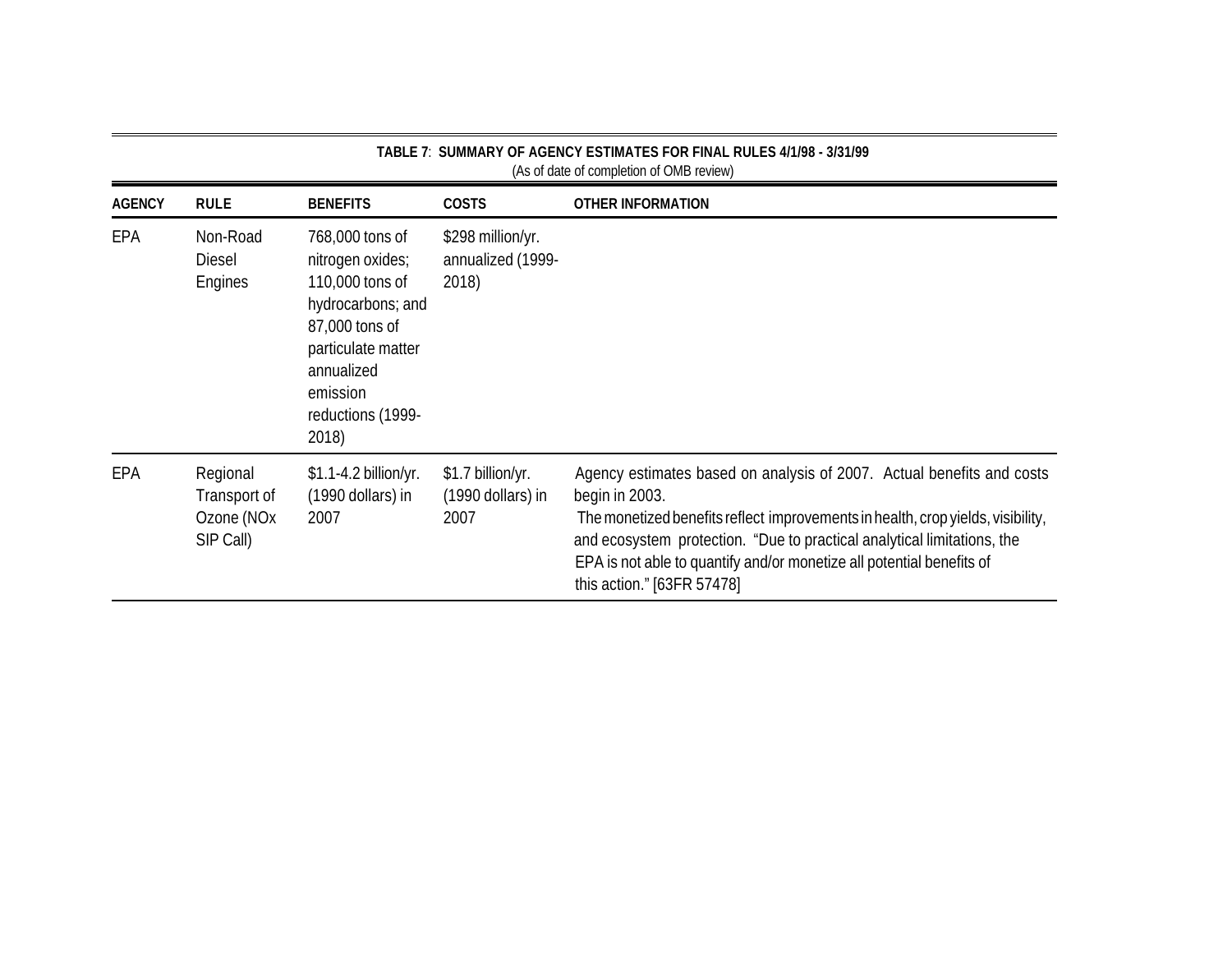| <b>AGENCY</b> | <b>RULE</b>                                                                | <b>BENEFITS</b>                                                                                                                                                                                 | <b>COSTS</b>                                    | <b>OTHER INFORMATION</b> |
|---------------|----------------------------------------------------------------------------|-------------------------------------------------------------------------------------------------------------------------------------------------------------------------------------------------|-------------------------------------------------|--------------------------|
| EPA           | New Non-<br>Road<br>Non-Handheld<br>Engines At or<br>Below 19<br>Kilowatts | 194,000 tons of<br>combined<br>hydrocarbons plus<br>nitrogen oxides<br>annualized<br>emission<br>reductions (2001-<br>2020); \$200<br>million/yr.<br>annualized fuel<br>savings (2001-<br>2020) | \$132 million/yr.<br>annualized (2001-<br>2020) |                          |

### **TRANSFER RULES**

### **Dept. of Agriculture (USDA)**

Disaster Set-Aside Program Livestock Assistance Program

### **Dept. of Health and Human Services (HHS** )

Definition of an Unemployed Parent

Clinical Psychologist and Clinical Social Worker Services

Prospective Payment System for Skilled Nursing Facilities

Medicare Coverage and Payment for Bone Mass Measurements

Establishment of the Medicare+Choice Program

Hospital Inpatient Prospective Payment System FY1999

Inpatient Hospital Deductible and Hospital and Extended Care Coinsurance 1999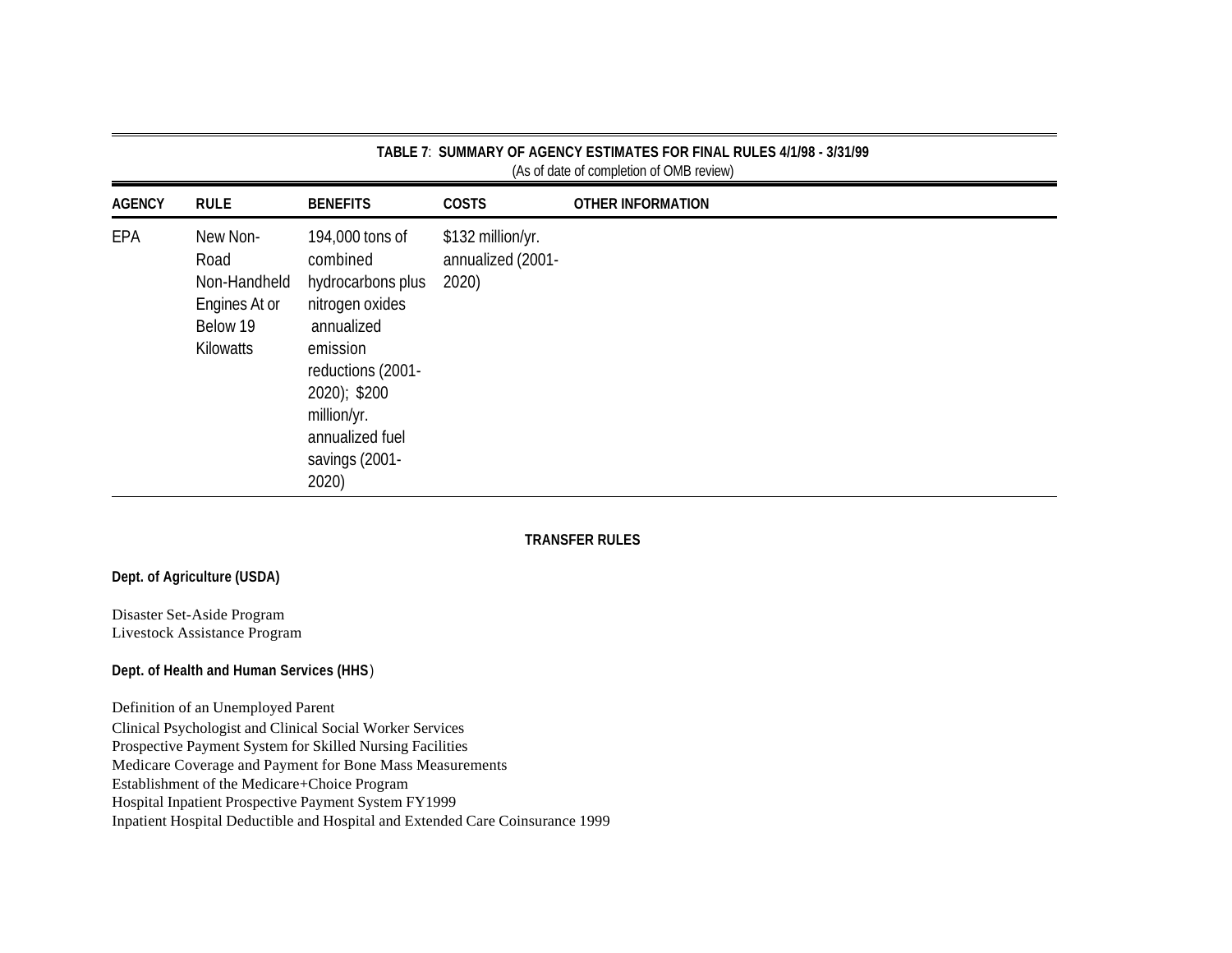Monthly Actuarial Rates and Insurance Premium Rate beginning 1/1/99 Physician Fee Schedule for CY1999 Medicare Program: Hospital Wage Data Revisions Temporary Assistance for Needy Families Medicare State Allotments for Payment of Medicare Part B Premiums FY 1999

**Department of Justice (DOJ)** 

Immigration Examinations Fee Account

**Pension Benefit Guarantee Corporation (PBGC)** 

Payment of Premiums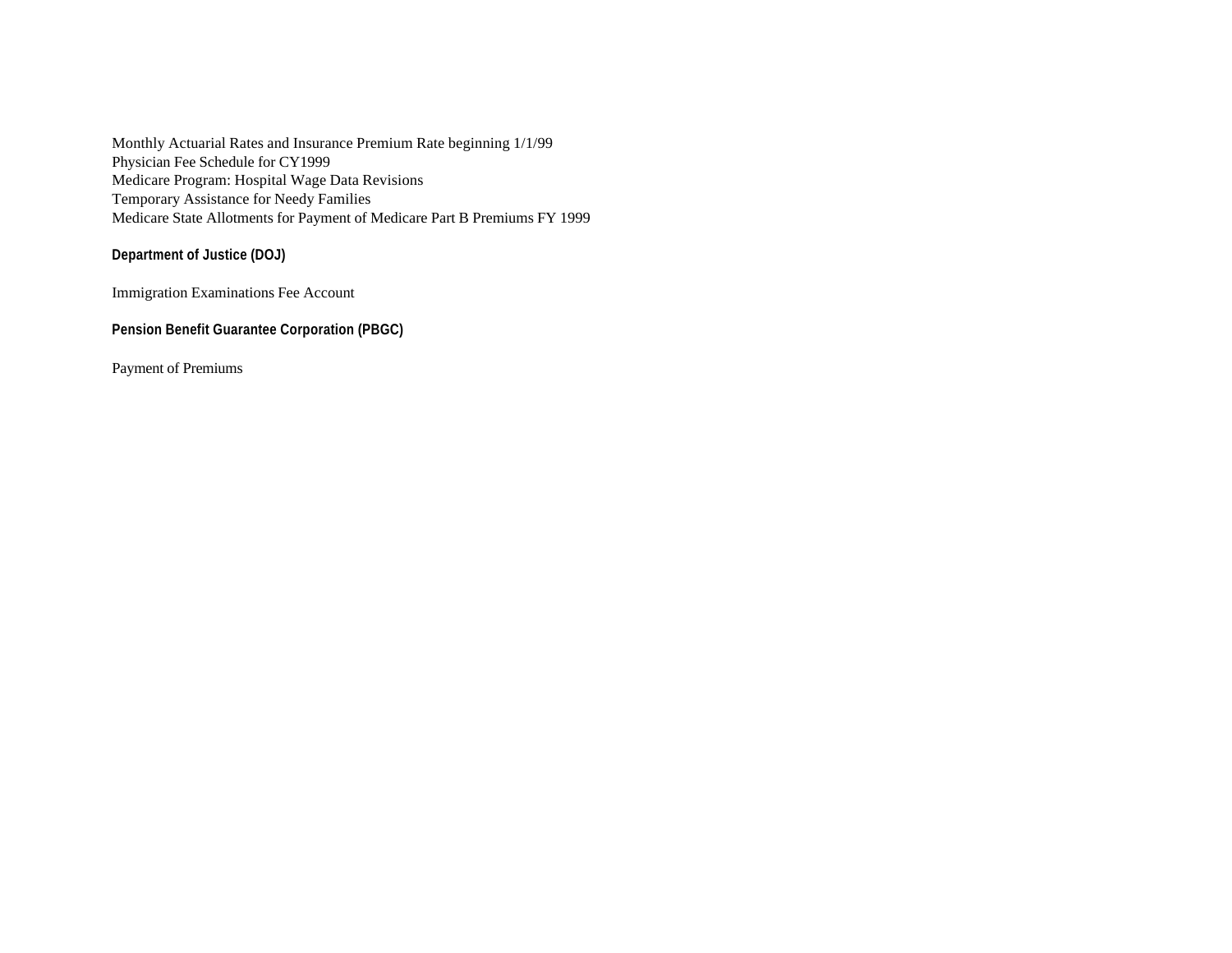### **Department of Transportation**

State Observational Surveys of Belt Use Operation of Motor Vehicles by Intoxicated Persons Incentive Grants for Use of Seat Belts

### **Small Business Administration**

HUBZone Empowerment Contracting Program

### **Federal Acquisition Regulation**

Reform of Affirmative Action In Federal Procurement - Cases 97-004A and B Reform of Affirmative Action In Federal Procurement - Case 97-004C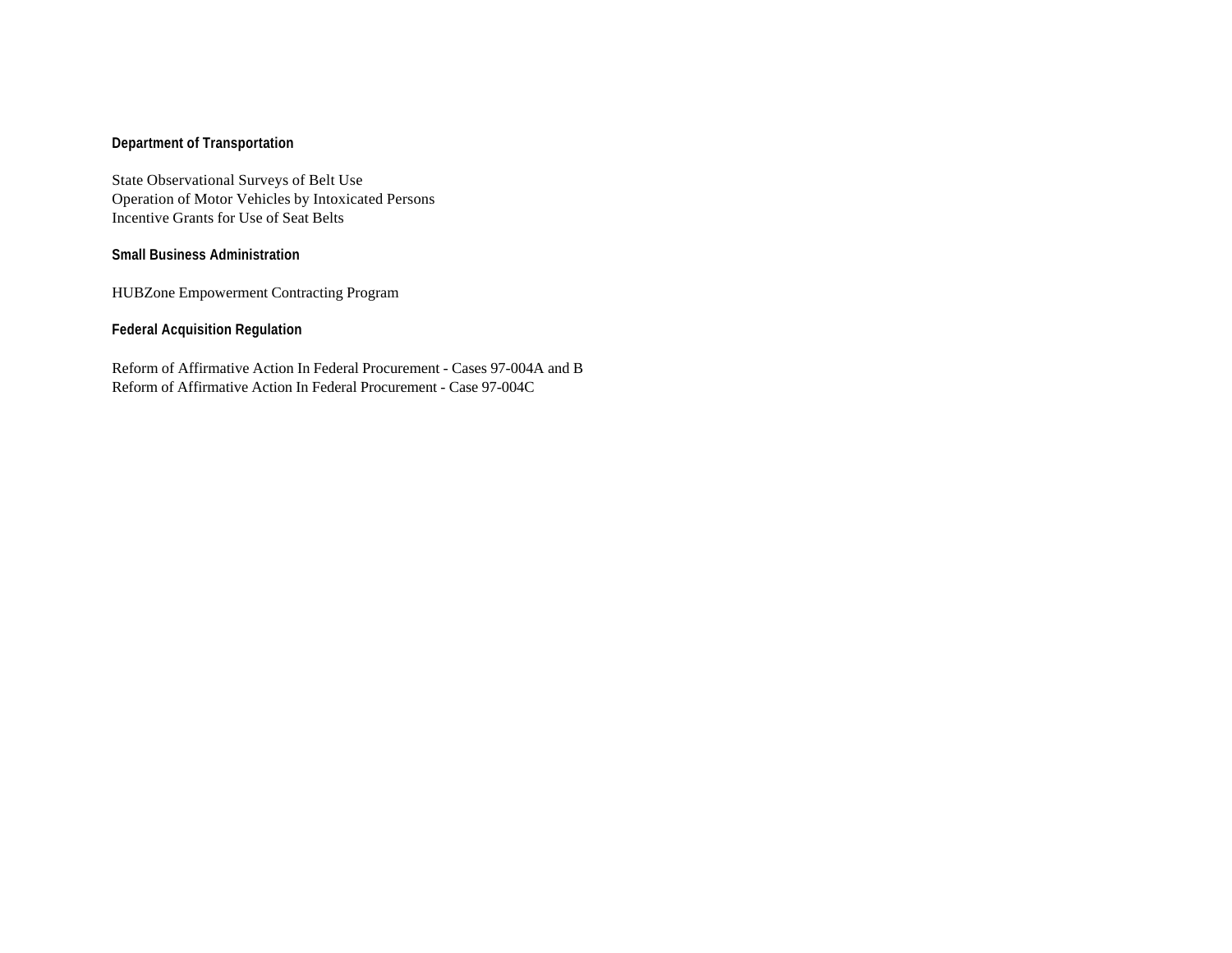| <b>Table 8</b><br><b>Benefit and Cost Information on Independent Rules</b> |                    |                                           |                        |                                   |                                      |  |  |  |  |  |  |
|----------------------------------------------------------------------------|--------------------|-------------------------------------------|------------------------|-----------------------------------|--------------------------------------|--|--|--|--|--|--|
| Agency                                                                     | <b>Total Rules</b> | <b>Rules with Some</b><br><b>Benefits</b> | Information on Cost or | Monetized Information<br>on Costs | Monetized Information<br>on Benefits |  |  |  |  |  |  |
| <b>Federal Communication</b><br>Commission (FCC)                           |                    | 15                                        | $_{0}$                 | $\mathbf{\Omega}$                 | $\theta$                             |  |  |  |  |  |  |
| Securities and Exchange<br>Commission (SEC)                                |                    |                                           | 6                      | 4                                 |                                      |  |  |  |  |  |  |
| <b>Nuclear Regulatory</b><br>Commission (NRC)                              |                    | 2                                         |                        | 0                                 | 0                                    |  |  |  |  |  |  |
| <b>National Credit Union</b><br>Administration                             |                    |                                           | 0                      | $\mathbf{0}$                      | 0                                    |  |  |  |  |  |  |
| Total                                                                      |                    | 25                                        | 7                      | 4                                 |                                      |  |  |  |  |  |  |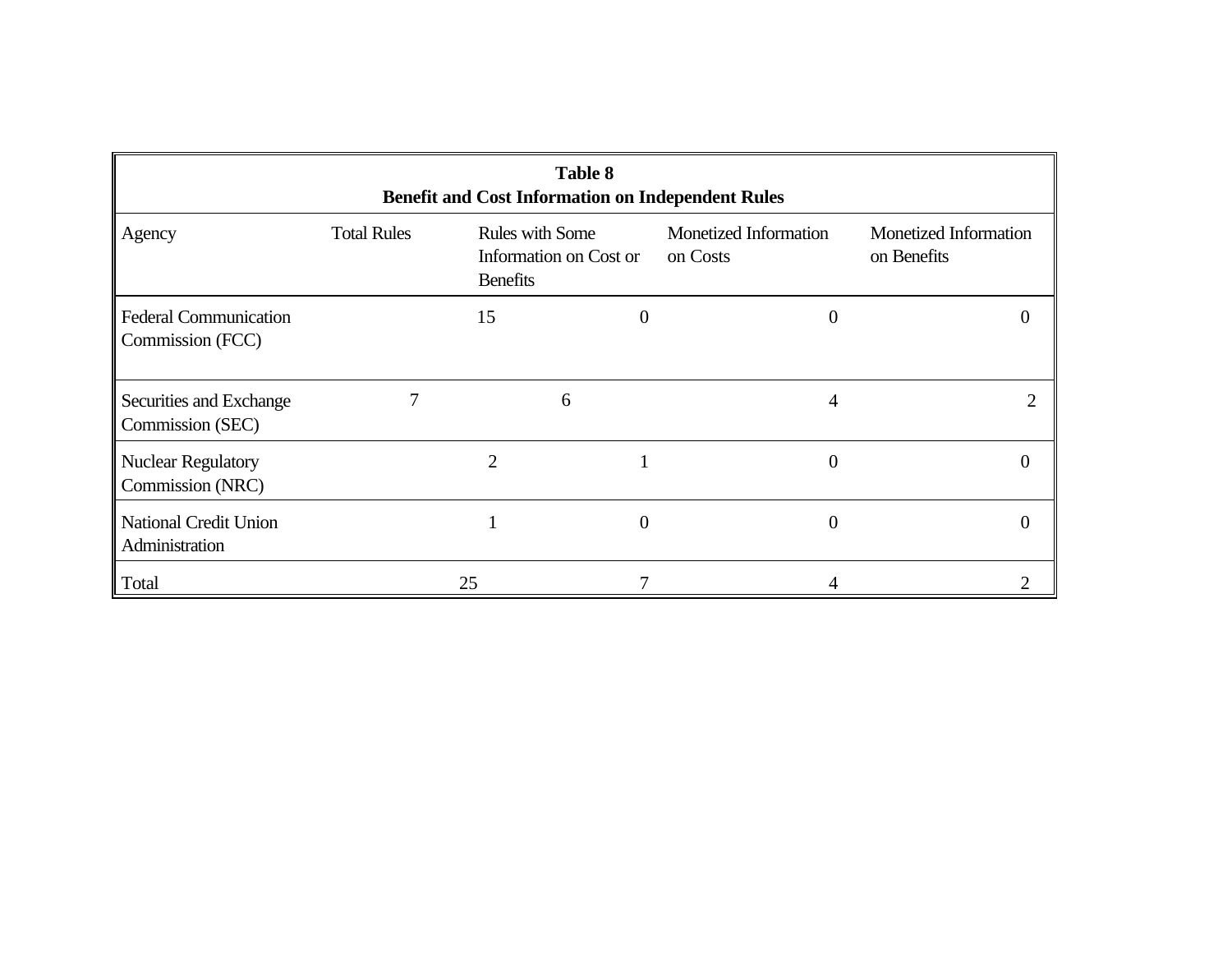| Table 9:<br>Major Rules Issued Between April 1, 1995 and March 31, 1999<br>Without Quantified Estimates of Either Benefits or Costs |                                                                                                                                                                                                                                                                                                                   |  |  |  |  |  |  |  |  |
|-------------------------------------------------------------------------------------------------------------------------------------|-------------------------------------------------------------------------------------------------------------------------------------------------------------------------------------------------------------------------------------------------------------------------------------------------------------------|--|--|--|--|--|--|--|--|
| <b>USDA</b>                                                                                                                         | 1996 Farm Bill Farm Program<br>Karnal Bunt, 1996-1997<br>Solid Wood Packing Material from China<br>Pseudorabies in Swine                                                                                                                                                                                          |  |  |  |  |  |  |  |  |
| <b>DOC</b>                                                                                                                          | Endangered and Threatened Species of Salmonids                                                                                                                                                                                                                                                                    |  |  |  |  |  |  |  |  |
| <b>HHS</b>                                                                                                                          | Substances Prohibited in Animal Feed, 1997-1998                                                                                                                                                                                                                                                                   |  |  |  |  |  |  |  |  |
| <b>DOI</b>                                                                                                                          | Migratory Bird Hunting (Early Season), 1995-1996<br>Migratory Bird Hunting (Fall Season), 1995-1996<br>Migratory Bird Hunting (Early Season), 1996-1997<br>Migratory Bird Hunting (Fall Season), 1996-1997<br>Migratory Bird Hunting (Early Season), 1997-1998<br>Migratory Bird Hunting (Fall Season), 1997-1998 |  |  |  |  |  |  |  |  |
| EPA                                                                                                                                 | Phase III Land Disposal Restrictions                                                                                                                                                                                                                                                                              |  |  |  |  |  |  |  |  |
| <b>DOT</b>                                                                                                                          | Light Truck CAFE, 1995-1996<br>Light Truck CAFE, 1996-1997<br>Light Truck CAFE, 1997-1998<br>Light Truck CAFE, 1998-1999                                                                                                                                                                                          |  |  |  |  |  |  |  |  |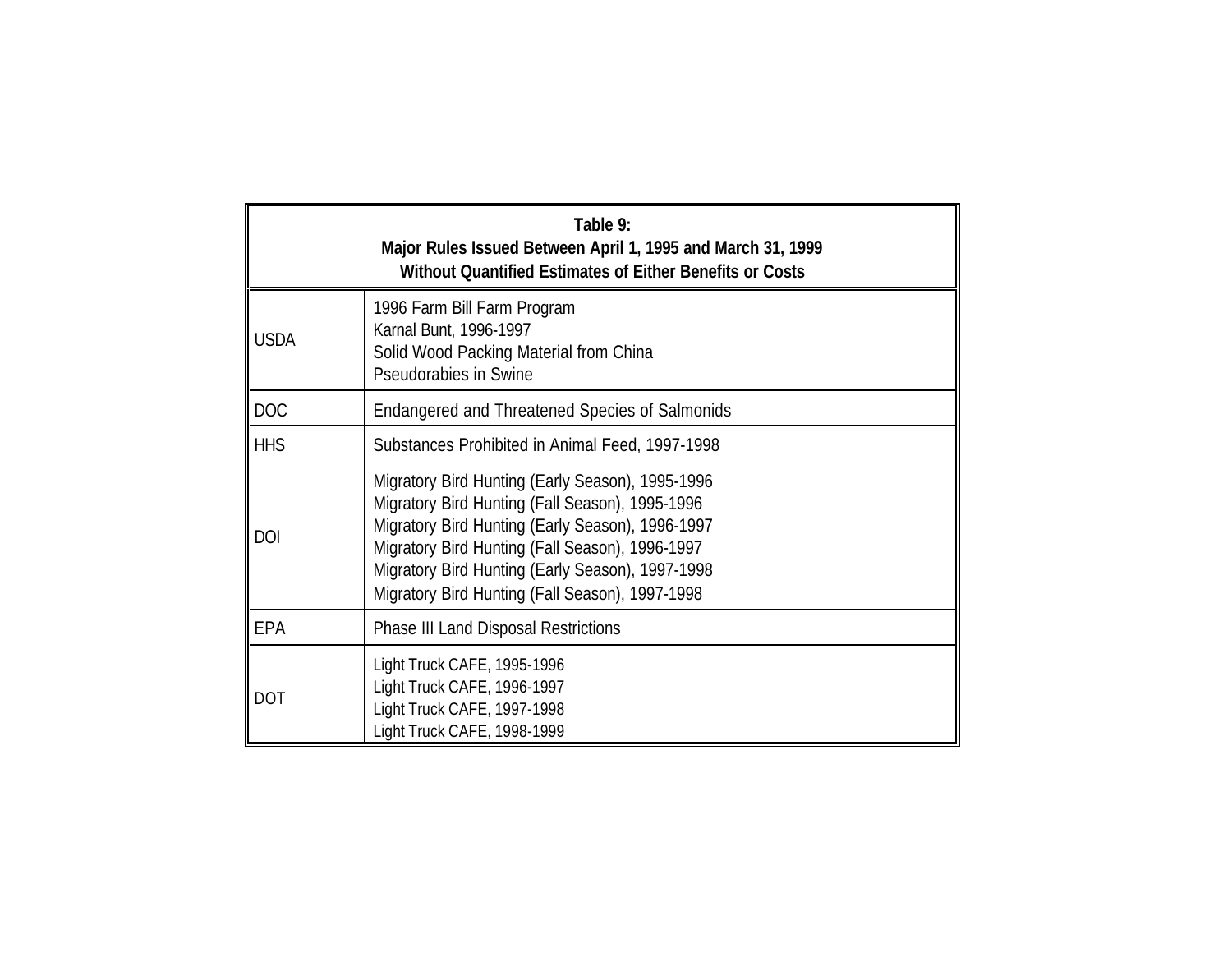|                      | Table 10:<br>Small or Missing Estimates, Not Evaluated for Aggregate Estimate                                                    |  |  |  |  |  |  |  |  |  |  |  |
|----------------------|----------------------------------------------------------------------------------------------------------------------------------|--|--|--|--|--|--|--|--|--|--|--|
| <b>USDA</b>          | Use of the Term "Fresh" for Poultry Labeling<br>Importation of Sonoran Pork<br>Importation of Argentine Beef                     |  |  |  |  |  |  |  |  |  |  |  |
| <b>DOC</b>           | Encryption Items Transferred from U.S. Munitions List to the Commerce Control List                                               |  |  |  |  |  |  |  |  |  |  |  |
| HHS/DOL/Tr<br>easury | Group Health Plans Under the Newborns' and Mothers' Health Protection Act                                                        |  |  |  |  |  |  |  |  |  |  |  |
| DOI                  | Migratory Bird Hunting (Early Season), 1998-1999<br>Migratory Bird Hunting (Fall Season), 1998-1999                              |  |  |  |  |  |  |  |  |  |  |  |
| EPA                  | Lead-Based Paint Activities in Target Housing<br>Toxic Release Inventory: Facility Expansion<br>Petroleum Refining Process Waste |  |  |  |  |  |  |  |  |  |  |  |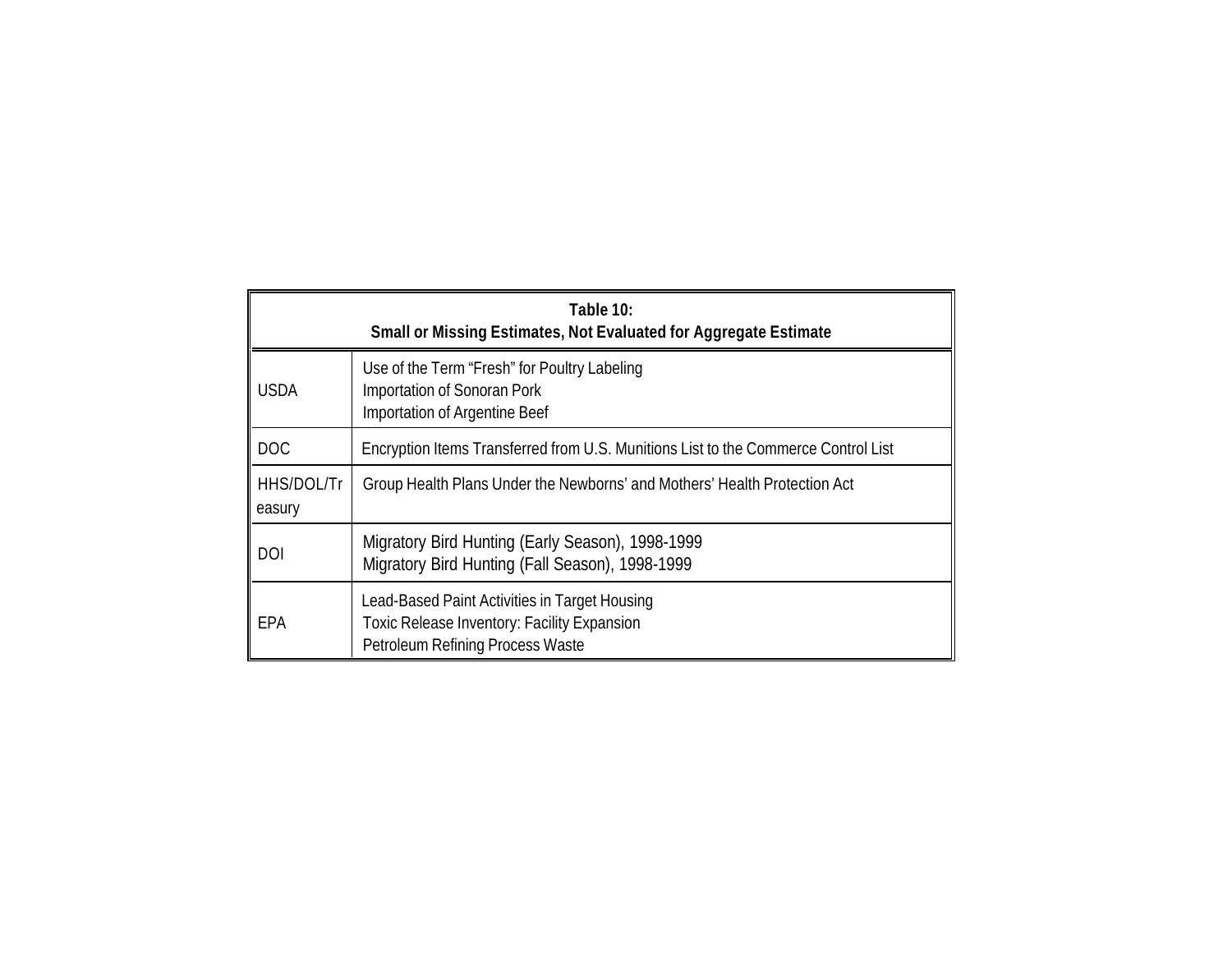|                       | Table 11:<br>Agency Monetized Benefit/Cost Estimates for Final Rules<br>April 1, 1995 to March 31, 1996<br>(Millions of \$1996, Rounded to Two Significant Digits) |                 |            |               |               |               |                     |                      |  |  |  |  |  |  |
|-----------------------|--------------------------------------------------------------------------------------------------------------------------------------------------------------------|-----------------|------------|---------------|---------------|---------------|---------------------|----------------------|--|--|--|--|--|--|
| Agency                | Rule                                                                                                                                                               | Category        | 2000       | 2005          | 2010          | 2015          | Annualized<br>Value | Net Present<br>Value |  |  |  |  |  |  |
|                       | Dept. of Health and Human Services (HHS)                                                                                                                           |                 |            |               |               |               |                     |                      |  |  |  |  |  |  |
|                       | $$1,600-2,800$<br>Hazard Analysis and Critical<br><b>Benefits</b><br>$$110-190$<br>$$110-190$<br>$$110-190$<br>$$110-190$<br>$$110-200$                            |                 |            |               |               |               |                     |                      |  |  |  |  |  |  |
|                       | Control Points (HACCP):<br>Seafood                                                                                                                                 | Costs           | $$50-110$  | $$50-110$     | $$50-110$     | $$50-110$     | $$50-120$           | $$740-1,600$         |  |  |  |  |  |  |
|                       | Dept. of Transportation (DOT)                                                                                                                                      |                 |            |               |               |               |                     |                      |  |  |  |  |  |  |
|                       |                                                                                                                                                                    | <b>Benefits</b> | \$480-540  | \$1,900-2,200 | \$1,900-2,200 | \$1,900-2,200 | \$1,600-1,800       | \$22,000-25,000      |  |  |  |  |  |  |
|                       | <b>Head Impact Protection</b>                                                                                                                                      | Costs           | \$<br>170  | \$<br>690     | \$<br>690     | \$<br>690     | \$<br>580           | \$<br>8,000          |  |  |  |  |  |  |
|                       |                                                                                                                                                                    | <b>Benefits</b> | \$<br>40   | \$<br>40      | \$<br>40      | \$<br>40      | \$<br>40            | 330<br>\$            |  |  |  |  |  |  |
|                       | Vessel Response Plans                                                                                                                                              | Costs           | \$<br>260  | \$<br>260     | \$<br>260     | \$<br>260     | \$<br>280           | \$<br>3,900          |  |  |  |  |  |  |
|                       | <b>Environmental Protection Agency (EPA)</b>                                                                                                                       |                 |            |               |               |               |                     |                      |  |  |  |  |  |  |
|                       | Marine Tank Vessel Loading                                                                                                                                         | <b>Benefits</b> | \$170-760  | $$170-760$    | $$170-760$    | $$170-760$    | $$170-760$          | $$2,900-10,000$      |  |  |  |  |  |  |
|                       | and Petroleum Refining<br><b>NESHAP</b>                                                                                                                            | Costs           | $$120-160$ | $$120-160$    | $$120-160$    | $$120-160$    | $$120-160$          | $$1,700-2,200$       |  |  |  |  |  |  |
|                       | Air Emissions from Municipal                                                                                                                                       | <b>Benefits</b> | $$50-200$  | $$60-220$     | $$70-230$     | $$70-230$     | $$60-210$           | $$820-2,900$         |  |  |  |  |  |  |
| Solid Waste Landfills |                                                                                                                                                                    | Costs           | \$<br>90   | 105<br>\$     | \$<br>110     | \$<br>110     | 100<br>\$           | \$<br>1,400          |  |  |  |  |  |  |
|                       | Municipal                                                                                                                                                          |                 | \$220-570  | $$220-570$    | $$220-570$    | \$ 220- 570   | $$240-620$          | $$3,300-8,600$       |  |  |  |  |  |  |
|                       | Waste<br>Combustors                                                                                                                                                | Costs           | \$<br>300  | 300<br>\$     | \$<br>300     | \$<br>300     | 320<br>\$           | 4,400<br>\$          |  |  |  |  |  |  |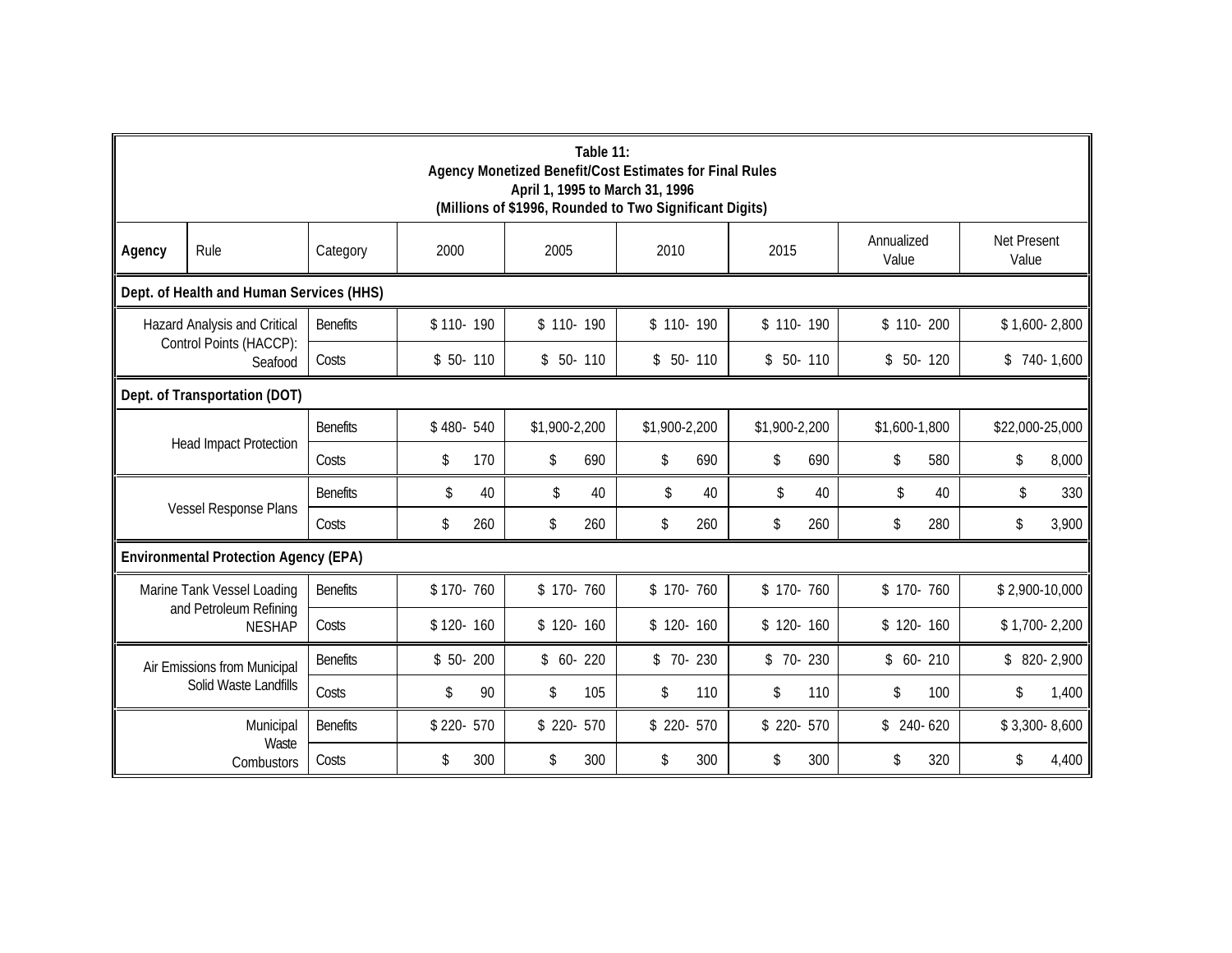|                            | Table 12:<br>Agency Monetized Benefit/Cost Estimates for Final Rules<br>April 1, 1996 to March 31, 1997<br>(Millions of 1996\$, Rounded to Two Significant Digits) |                                          |                |                |                |                |        |                |     |                     |                |                      |                |  |
|----------------------------|--------------------------------------------------------------------------------------------------------------------------------------------------------------------|------------------------------------------|----------------|----------------|----------------|----------------|--------|----------------|-----|---------------------|----------------|----------------------|----------------|--|
| Agency                     | Rule                                                                                                                                                               | Category                                 | 2000           | 2005           |                | 2010           |        | 2015           |     | Annualized<br>Value |                | Net Present<br>Value |                |  |
|                            | Dept. of Agriculture (USDA)                                                                                                                                        |                                          |                |                |                |                |        |                |     |                     |                |                      |                |  |
|                            | \$<br>Conservation<br>\$<br>2,000<br>\$<br>\$<br>2,000<br>\$<br>2,000<br>\$<br>2,200<br>30,000<br>2,000<br><b>Benefits</b>                                         |                                          |                |                |                |                |        |                |     |                     |                |                      |                |  |
|                            | Reserve<br>Program                                                                                                                                                 | Costs                                    | \$<br>900      | \$             | 900            | \$             | 900    | \$             | 900 | \$                  | 970            | \$                   | 13,000         |  |
| and Critical Control       | <b>Hazard Analysis</b>                                                                                                                                             | <b>Benefits</b>                          | \$<br>70-2,600 |                | $$70-2,600$    | $$70-2,600$    |        | $$70-2,600$    |     |                     | $$70-2,800$    | $$1,000-38,000$      |                |  |
|                            | Points (HAACP):<br>Meat and Poultry                                                                                                                                | Costs                                    | 90- 110<br>\$  |                | $$90-110$      | $$90-110$      |        | 90- 110<br>\$  |     |                     | $$100-120$     |                      | $$1,400-1,700$ |  |
|                            |                                                                                                                                                                    | Dept. of Health and Human Services (HHS) |                |                |                |                |        |                |     |                     |                |                      |                |  |
|                            | <b>Food Nutrition</b><br>Labeling: Small                                                                                                                           | <b>Benefits</b>                          | 360<br>$$275-$ | $$275-$        | 360            | $$275-360$     |        | $$275-$        | 360 | $$300-$             | 390            |                      | $$4,100-5,400$ |  |
|                            | <b>Business</b><br>Exemption                                                                                                                                       | Costs                                    | \$             | 3<br>\$        | $\overline{2}$ | \$             |        | \$             |     | \$                  | $\overline{2}$ | \$                   | 30             |  |
|                            | Restriction on the<br>Sale and                                                                                                                                     | <b>Benefits</b>                          | \$9,200-10,000 | \$9,200-10,000 |                | \$9,200-10,400 |        | \$9,200-10,000 |     | \$9,900-11,000      |                | \$140,000-150,000    |                |  |
| Distribution<br>of Tobacco |                                                                                                                                                                    | Costs                                    | \$<br>180      | \$             | 180            | \$             | 180    | \$             | 180 | \$                  | 180            | \$                   | 2,500          |  |
| <b>Medical Devices:</b>    |                                                                                                                                                                    | <b>Benefits</b>                          | 280<br>$$270-$ | $$270-$        | 280            | \$270          | $-280$ | $$270-$        | 280 | $$290-$             | 310            |                      | $$4,100-4,200$ |  |
| <b>Quality Regulations</b> |                                                                                                                                                                    | Costs                                    | \$             | 80<br>\$       | 80             | \$             | 80     | \$             | 80  | \$                  | 90             | \$                   | 1,200          |  |
| Dept. of Labor (DOL)       |                                                                                                                                                                    |                                          |                |                |                |                |        |                |     |                     |                |                      |                |  |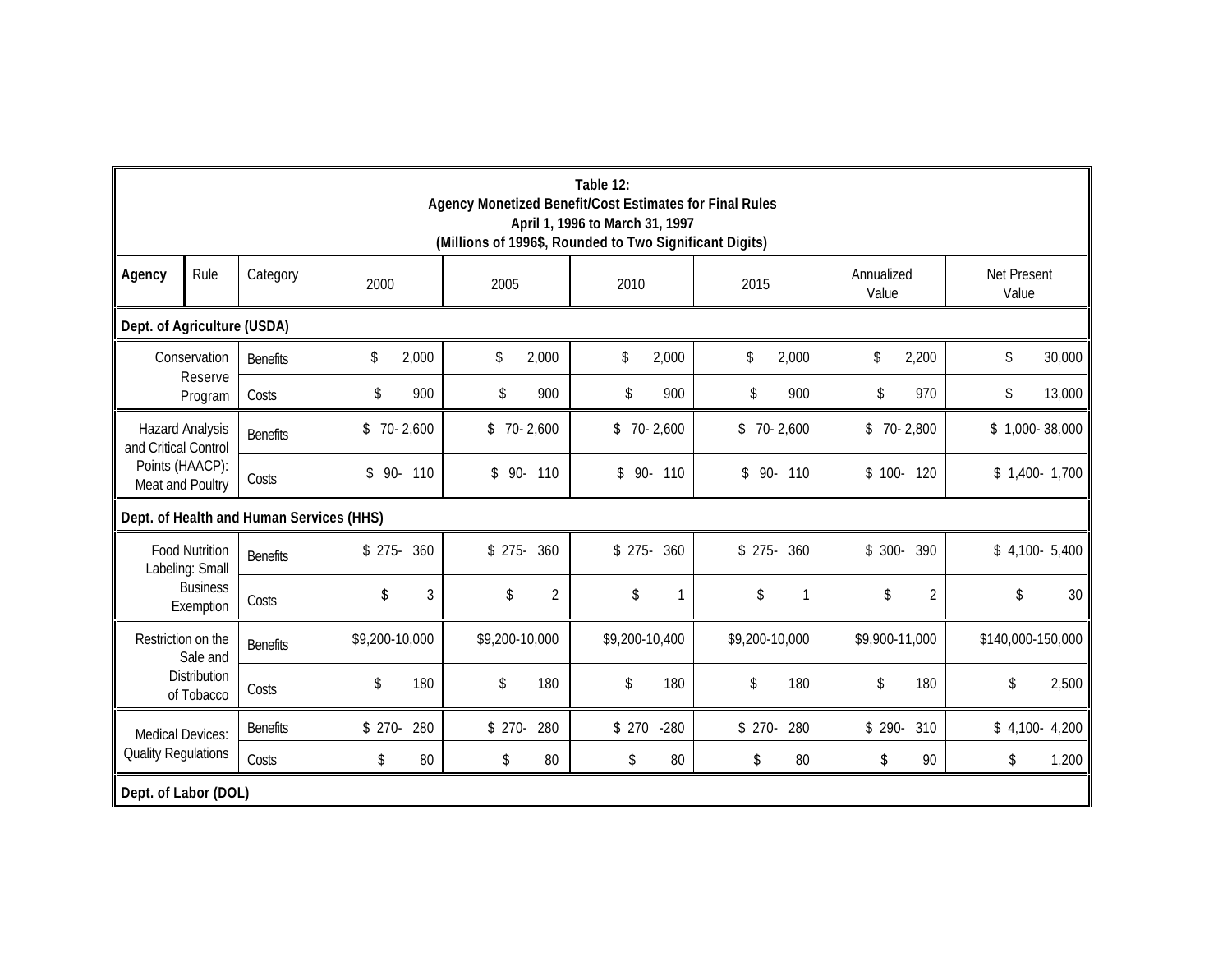|                                                                                                           | Table 12:<br>Agency Monetized Benefit/Cost Estimates for Final Rules<br>April 1, 1996 to March 31, 1997<br>(Millions of 1996\$, Rounded to Two Significant Digits) |                 |  |     |  |     |  |     |  |     |  |     |  |      |
|-----------------------------------------------------------------------------------------------------------|--------------------------------------------------------------------------------------------------------------------------------------------------------------------|-----------------|--|-----|--|-----|--|-----|--|-----|--|-----|--|------|
| Rule<br>Net Present<br>Annualized<br>Category<br>Agency<br>2005<br>2000<br>2015<br>2010<br>Value<br>Value |                                                                                                                                                                    |                 |  |     |  |     |  |     |  |     |  |     |  |      |
| Exposure to<br>Methylene<br>Chloride                                                                      |                                                                                                                                                                    | <b>Benefits</b> |  | 40  |  | 40  |  | 40  |  | 40  |  | 90  |  | ,200 |
|                                                                                                           |                                                                                                                                                                    | Costs           |  | 100 |  | 100 |  | 100 |  | 100 |  | 110 |  | ,500 |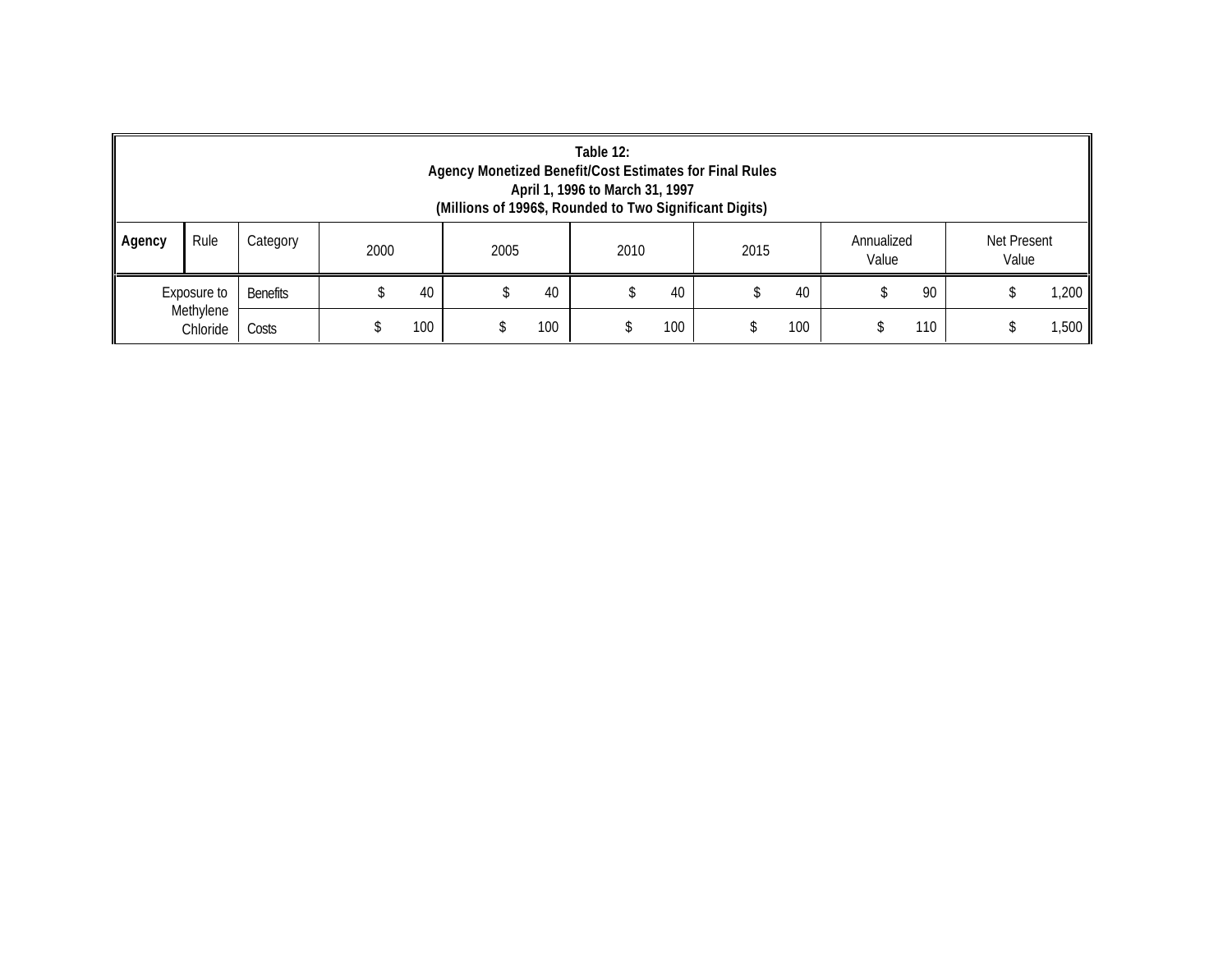|                     | Table 12:<br>Agency Monetized Benefit/Cost Estimates for Final Rules<br>April 1, 1996 to March 31, 1997<br>(Millions of 1996\$, Rounded to Two Significant Digits) |                                              |              |          |              |             |              |          |              |                 |                     |          |                      |          |
|---------------------|--------------------------------------------------------------------------------------------------------------------------------------------------------------------|----------------------------------------------|--------------|----------|--------------|-------------|--------------|----------|--------------|-----------------|---------------------|----------|----------------------|----------|
| Agency              | Rule                                                                                                                                                               | Category                                     | 2000         |          | 2005         |             | 2010         |          | 2015         |                 | Annualized<br>Value |          | Net Present<br>Value |          |
|                     | Dept. of Transportation (DOT)                                                                                                                                      |                                              |              |          |              |             |              |          |              |                 |                     |          |                      |          |
|                     | Airbag                                                                                                                                                             | <b>Benefits</b>                              | $$540-860$   |          | \$           | $\mathbf 0$ | \$           | 0        | \$           | 0               | $$170-270$          |          | $$2,400-3,800$       |          |
|                     | Depowering                                                                                                                                                         | Costs                                        | $$340-1,600$ |          | \$           | $\mathbf 0$ | \$           | 0        | \$           | $\overline{0}$  | $$110-$             | 500      | $$1,500-7,000$       |          |
|                     | Roadway                                                                                                                                                            | <b>Benefits</b>                              | \$           | 30       | \$           | 30          | \$           | 30       | \$           | 30              | \$                  | 40       | \$                   | 490      |
|                     | Worker<br>Protection                                                                                                                                               | Costs                                        | \$           | 30       | \$           | 30          | \$           | 30       | \$           | 30 <sup>°</sup> | \$                  | 40       | \$                   | 480      |
|                     |                                                                                                                                                                    | <b>Environmental Protection Agency (EPA)</b> |              |          |              |             |              |          |              |                 |                     |          |                      |          |
|                     | Accidental                                                                                                                                                         | <b>Benefits</b>                              | \$           | 170      | \$           | 170         | \$           | 170      | \$           | 170             | \$                  | 170      | \$                   | 2,400    |
|                     | Release<br>Prevention                                                                                                                                              | Costs                                        | \$           | 100      | \$           | 100         | \$           | 100      | \$           | 100             | \$                  | 100      | \$                   | 1,500    |
|                     | Financial<br>Assurance                                                                                                                                             | <b>Benefits</b>                              | \$           | $\theta$ | \$           | $\Omega$    | \$           | $\Omega$ | \$           | $\Omega$        | \$                  | $\Omega$ | \$                   | $\Omega$ |
| for Municipal Solid | Waste Landfills                                                                                                                                                    | Costs                                        | $-$ \$       | 100      | $-$ \$       | 100         | $-$ \$       | 100      | $-$ \$       | 100             | $-$ \$              | 110      | $-$ \$               | 1,500    |
|                     | Deposit                                                                                                                                                            | <b>Benefits</b>                              | $$120-$      | 350      | $$120-$      | 350         | $$120-$      | 350      | $$120-$      | 350             | $$120-$             | 350      | $$1,700-5,200$       |          |
|                     | Control<br>Gasoline                                                                                                                                                | Costs                                        | \$           | 140      | \$           | 140         | \$           | 140      | \$           | 140             | \$                  | 150      | \$                   | 2,000    |
|                     | Acid Rain                                                                                                                                                          | <b>Benefits</b>                              | $$460-2,100$ |          | $$460-2,100$ |             | $$460-2,100$ |          | $$460-2,100$ |                 | $$430-2,000$        |          | $$6,000-27,000$      |          |
|                     | Phase II<br>NO <sub>v</sub> Controls                                                                                                                               | Costs                                        | \$           | 200      | \$           | 200         | \$           | 200      | \$           | 200             | \$                  | 190      | \$                   | 2,600    |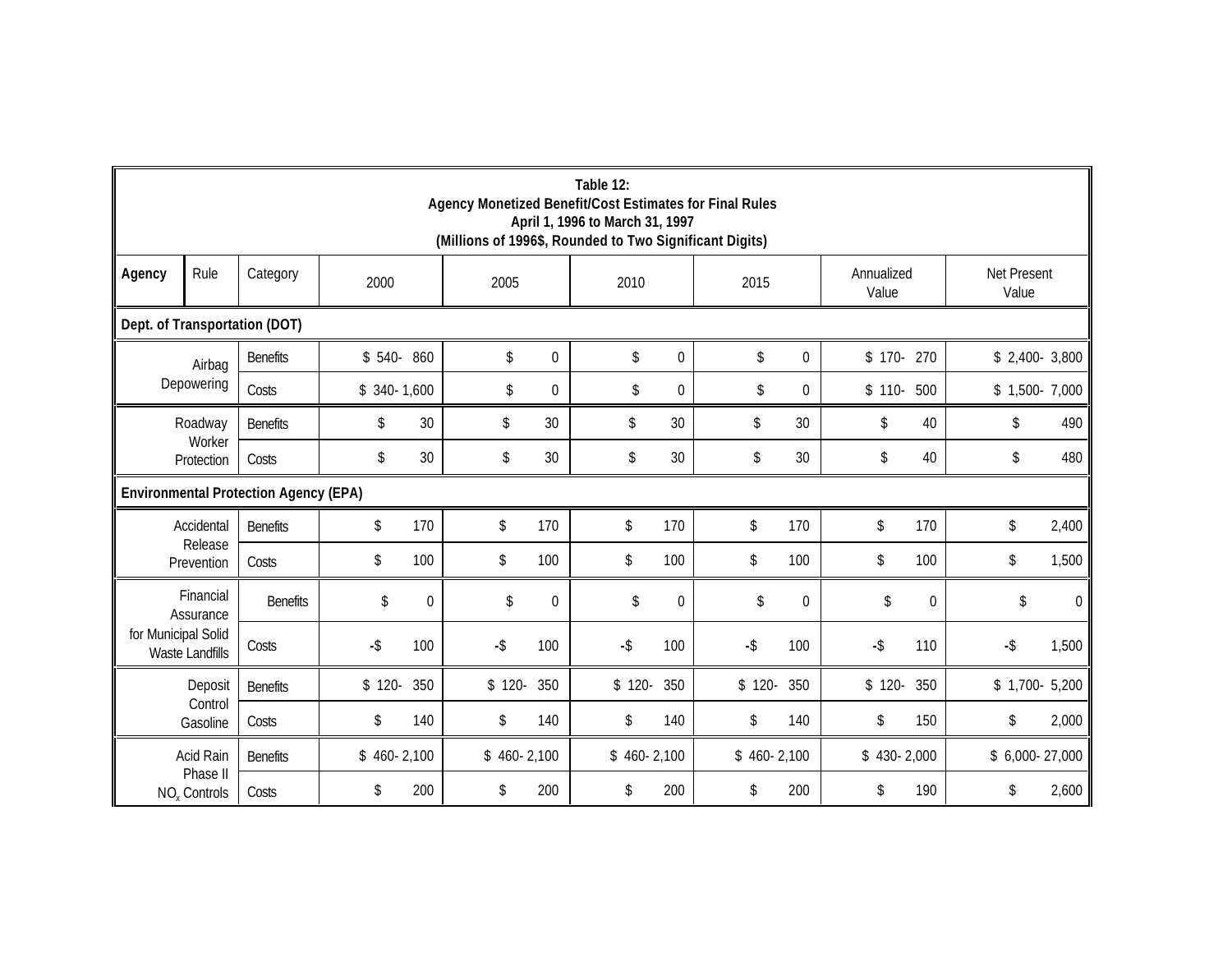|                               | Table 12:<br>Agency Monetized Benefit/Cost Estimates for Final Rules<br>April 1, 1996 to March 31, 1997<br>(Millions of 1996\$, Rounded to Two Significant Digits) |                 |                |            |              |              |              |                 |  |  |  |  |  |
|-------------------------------|--------------------------------------------------------------------------------------------------------------------------------------------------------------------|-----------------|----------------|------------|--------------|--------------|--------------|-----------------|--|--|--|--|--|
| Agency                        | Rule<br><b>Net Present</b><br>Category<br>Annualized<br>2005<br>2015<br>2010<br>2000<br>Value<br>Value                                                             |                 |                |            |              |              |              |                 |  |  |  |  |  |
|                               | Federal                                                                                                                                                            | <b>Benefits</b> | $$140-820$     | $$140-820$ | $$140-820$   | $$140-820$   | $$130-760$   | $$1,700-11,000$ |  |  |  |  |  |
|                               | <b>Test Procedure</b><br><b>Revisions</b>                                                                                                                          | Costs           | 250<br>$$200-$ | $$200-250$ | $$200-250$   | $$200-250$   | $$200-250$   | $$2,600-3,200$  |  |  |  |  |  |
| Voluntary<br><b>Standards</b> |                                                                                                                                                                    | <b>Benefits</b> | 220<br>$$50-$  | $$130-590$ | $$260-1,200$ | $$380-1,800$ | $$230-1,000$ | $$3,100-14,000$ |  |  |  |  |  |
| Vehicles (NLEV)               | for Light-Duty                                                                                                                                                     | Costs           | 600            | 600<br>\$  | 600<br>\$    | 600<br>\$    | \$<br>640    | 8,920<br>\$     |  |  |  |  |  |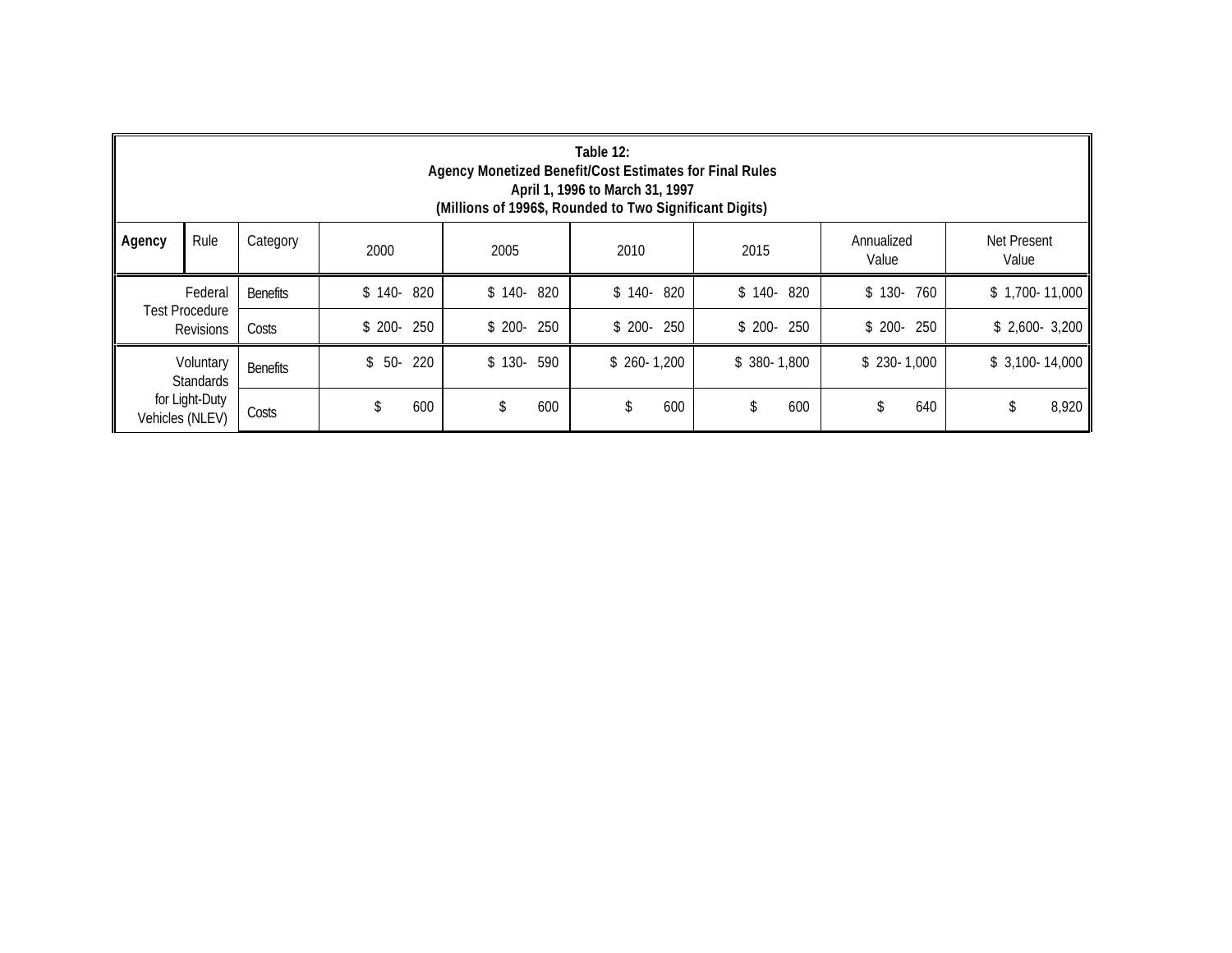|                    | Table 12:<br>Agency Monetized Benefit/Cost Estimates for Final Rules<br>April 1, 1996 to March 31, 1997<br>(Millions of 1996\$, Rounded to Two Significant Digits) |                 |                                                  |               |            |              |            |                |  |  |  |  |  |
|--------------------|--------------------------------------------------------------------------------------------------------------------------------------------------------------------|-----------------|--------------------------------------------------|---------------|------------|--------------|------------|----------------|--|--|--|--|--|
| Agency             | Rule<br>Annualized<br>Net Present<br>Category<br>2000<br>2005<br>2015<br>2010<br>Value<br>Value                                                                    |                 |                                                  |               |            |              |            |                |  |  |  |  |  |
|                    |                                                                                                                                                                    |                 | Environmental Protection Agency (EPA), continued |               |            |              |            |                |  |  |  |  |  |
|                    | Emission                                                                                                                                                           | <b>Benefits</b> | 50<br>$$10-$                                     | 390<br>$$90-$ | $$180-810$ | $$240-1,100$ | $$150-680$ | $$2,100-9,400$ |  |  |  |  |  |
| for Marine Engines | <b>Standards</b>                                                                                                                                                   | Costs           | 50                                               | 310           | 360        | 320          | 270        | 3,760          |  |  |  |  |  |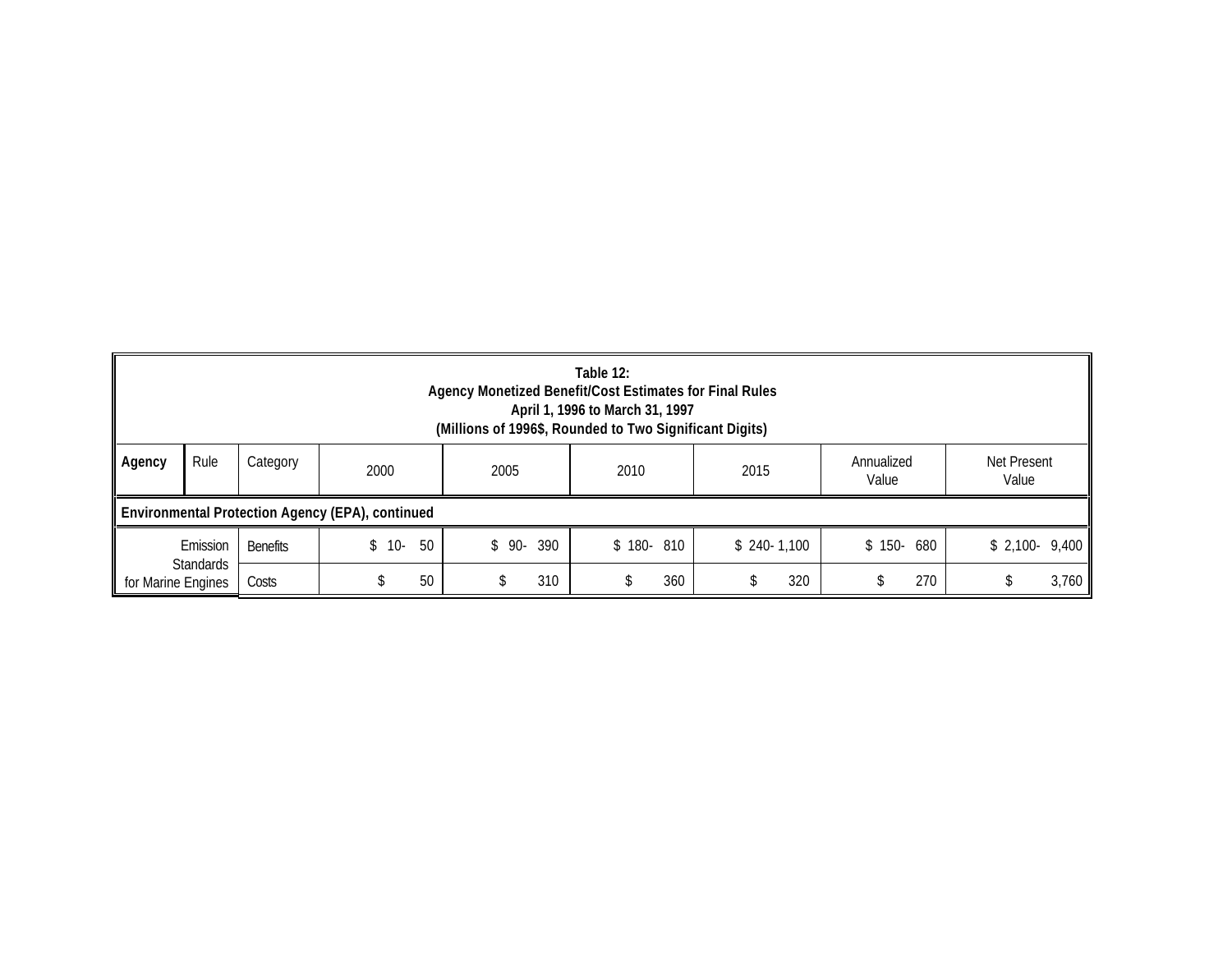|                             | Table 13:<br>Agency Monetized Benefit/Cost Estimates for Final Rules<br>April 1, 1997 to March 31, 1998<br>(Millions of 1996\$, Rounded to Two Significant Digits) |                 |           |                |            |          |             |              |             |              |                     |                |                      |              |
|-----------------------------|--------------------------------------------------------------------------------------------------------------------------------------------------------------------|-----------------|-----------|----------------|------------|----------|-------------|--------------|-------------|--------------|---------------------|----------------|----------------------|--------------|
| Agency                      | Rule                                                                                                                                                               | Category        | 2000      |                | 2005       |          | 2010        |              | 2015        |              | Annualized<br>Value |                | Net Present<br>Value |              |
| Dept. of Agriculture (USDA) |                                                                                                                                                                    |                 |           |                |            |          |             |              |             |              |                     |                |                      |              |
|                             | Environmental                                                                                                                                                      | <b>Benefits</b> | \$        | 270            | \$         | 270      | \$          | 270          | \$          | 270          | \$                  | 290            | \$                   | 4,000        |
|                             | <b>Quality Incentives</b><br>Program (EQIP)                                                                                                                        | Costs           | \$        | 180            | \$         | 180      | \$          | 180          | \$          | 180          | \$                  | 200            | \$                   | 2,700        |
|                             | Dept. of Health and Human Services (HHS)                                                                                                                           |                 |           |                |            |          |             |              |             |              |                     |                |                      |              |
|                             | Organ<br>Procurement and                                                                                                                                           | <b>Benefits</b> | $$30-410$ |                | $$30-410$  |          | $30-$<br>\$ | 410          | \$<br>$30-$ | 410          | \$<br>$40 -$        | 440            |                      | $$510-6,100$ |
|                             | Transplantation<br>Network                                                                                                                                         | Costs           | \$        | $\overline{0}$ | \$         | $\Omega$ | \$          | $\mathbf{0}$ | \$          | $\Omega$     | \$                  | $\Omega$       | \$                   | $\Omega$     |
|                             | Quality                                                                                                                                                            | <b>Benefits</b> | $$180-$   | 260            | $$180-260$ |          | 180-<br>\$  | 260          | $$180-$     | 260          | $$200-$             | 280            | $$2,800-3,900$       |              |
|                             | Mammography<br>Standards                                                                                                                                           | Costs           | \$        | 40             | \$         | 40       | \$          | 40           | \$          | 40           |                     | 40             |                      | 570          |
|                             | Dept. of Labor (DOL)                                                                                                                                               |                 |           |                |            |          |             |              |             |              |                     |                |                      |              |
| Respiratory<br>Protection   | <b>Benefits</b>                                                                                                                                                    | $$140-560$      |           | $$140-560$     |            | $$140-$  | 560         | $$140-$      | 560         | $$590-2,700$ |                     | \$8,200-37,000 |                      |              |
|                             | Costs                                                                                                                                                              | \$              | 110       | \$             | 110        | \$       | 110         | \$           | 110         | \$           | 120                 | \$             | 1,700                |              |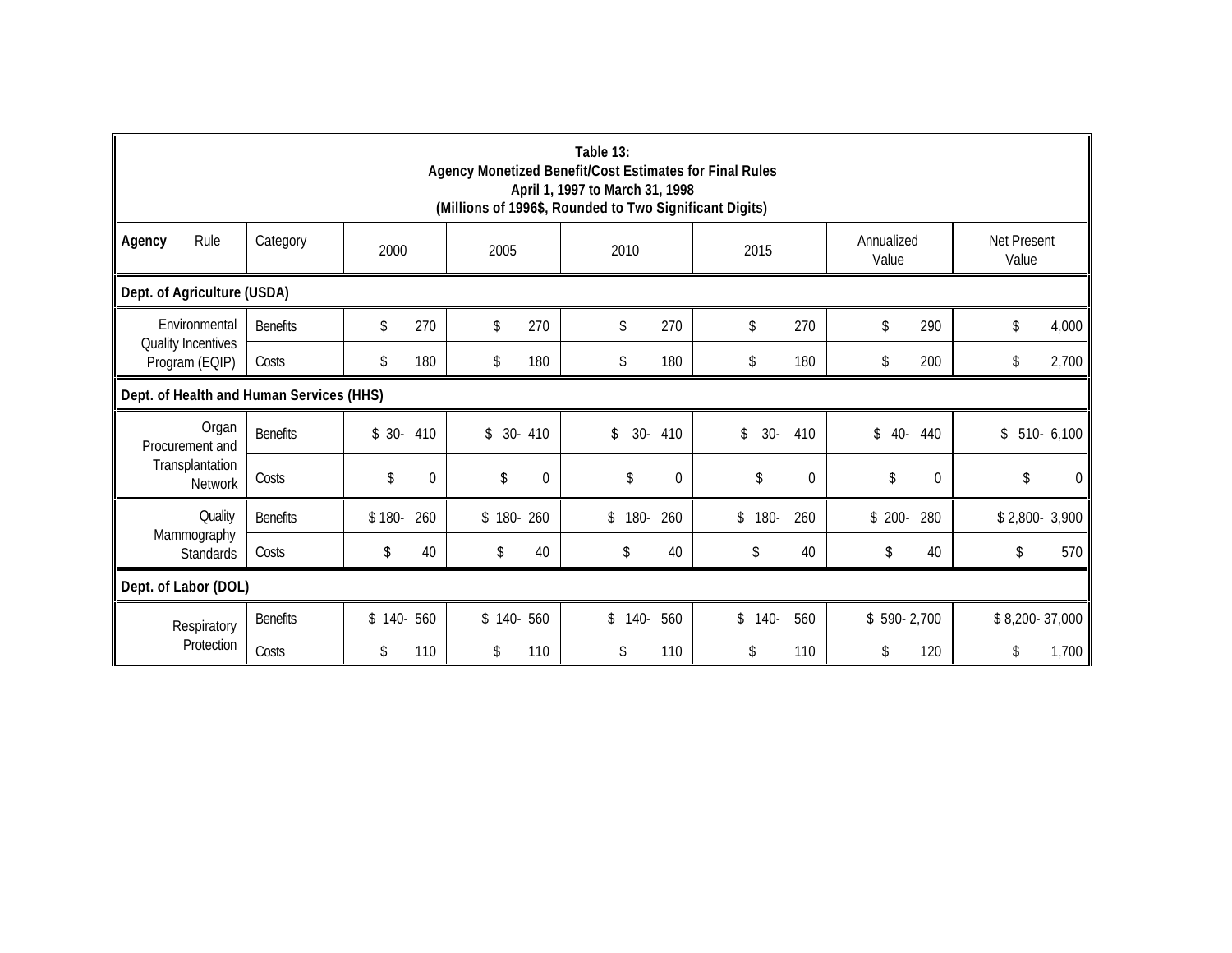|                                                                     | Table 13:<br>Agency Monetized Benefit/Cost Estimates for Final Rules<br>April 1, 1997 to March 31, 1998<br>(Millions of 1996\$, Rounded to Two Significant Digits) |                 |    |     |            |     |            |     |            |     |         |     |                |              |
|---------------------------------------------------------------------|--------------------------------------------------------------------------------------------------------------------------------------------------------------------|-----------------|----|-----|------------|-----|------------|-----|------------|-----|---------|-----|----------------|--------------|
| Agency                                                              | Rule<br>Net Present<br>Category<br>Annualized<br>2000<br>2005<br>2010<br>2015<br>Value<br>Value                                                                    |                 |    |     |            |     |            |     |            |     |         |     |                |              |
|                                                                     | Dept. of Energy (DOE)                                                                                                                                              |                 |    |     |            |     |            |     |            |     |         |     |                |              |
|                                                                     | Energy<br>Conservation                                                                                                                                             | <b>Benefits</b> | \$ | 610 | $$680-710$ |     | 790-<br>\$ | 860 | \$<br>890- | 990 | $$700-$ | 760 | \$9,700-11,000 |              |
|                                                                     | Standards for<br>Refrigerators                                                                                                                                     | Costs           | \$ | 280 | \$         | 280 | \$         | 280 | \$         | 280 | \$      | 260 | \$             | 3,600        |
| Energy<br>Conservation<br>Standards for<br>Room Air<br>Conditioners |                                                                                                                                                                    | <b>Benefits</b> | \$ | 60  | \$         | 70  |            | 80  |            | 80  |         | 80  |                | $$930-1,000$ |
|                                                                     |                                                                                                                                                                    | Costs           | \$ | 20  | \$         | 20  | J.         | 20  |            | 20  | \$      | 20  | \$             | 300          |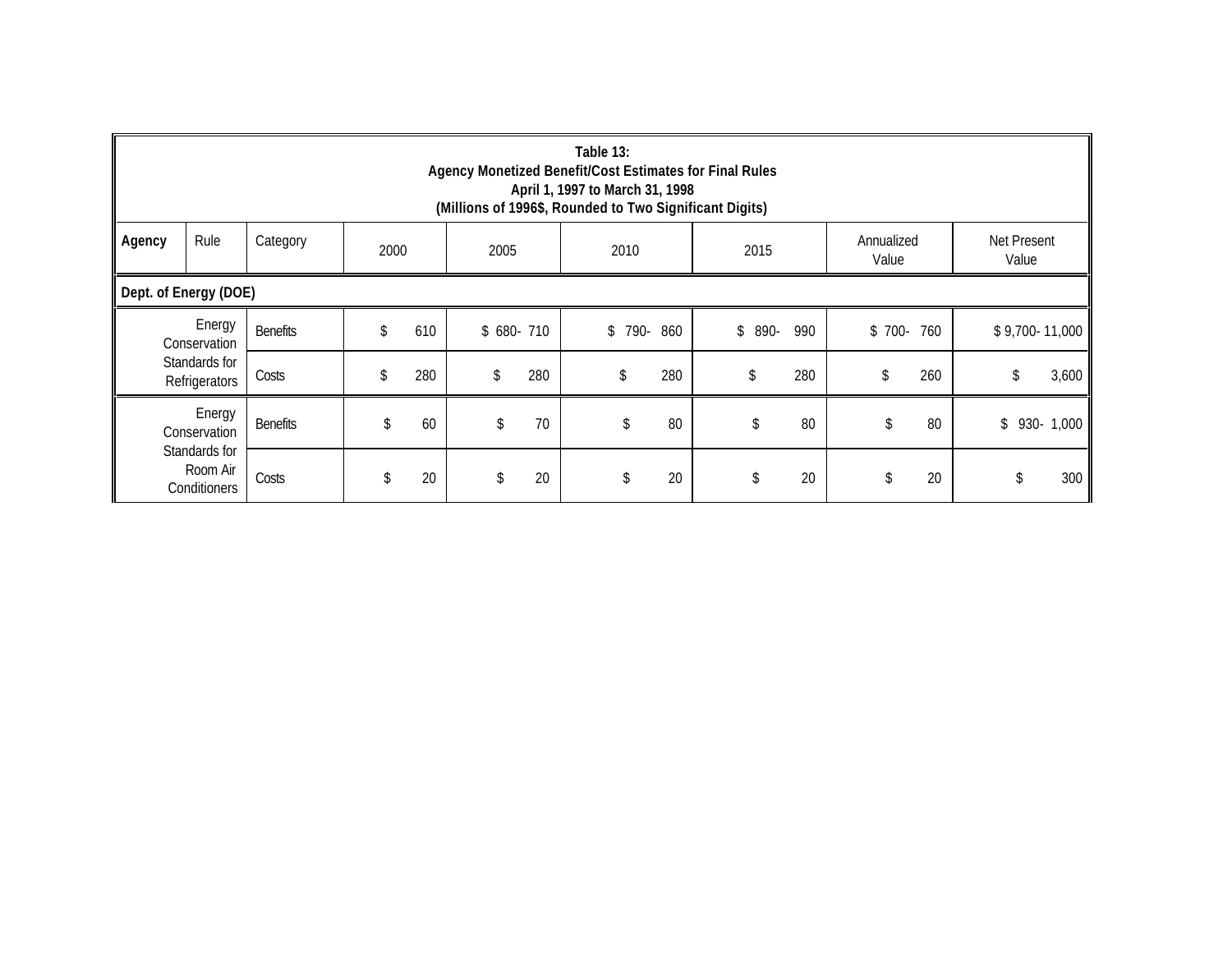|                                                                                    | Table 13:<br>Agency Monetized Benefit/Cost Estimates for Final Rules<br>April 1, 1997 to March 31, 1998<br>(Millions of 1996\$, Rounded to Two Significant Digits) |                    |                      |                                |                     |                     |                     |                        |  |  |  |
|------------------------------------------------------------------------------------|--------------------------------------------------------------------------------------------------------------------------------------------------------------------|--------------------|----------------------|--------------------------------|---------------------|---------------------|---------------------|------------------------|--|--|--|
| Agency                                                                             | Rule                                                                                                                                                               | Category           | 2000                 | 2005                           | 2010                | 2015                | Annualized<br>Value | Net Present<br>Value   |  |  |  |
|                                                                                    | <b>Environmental Protection Agency (EPA)</b>                                                                                                                       |                    |                      |                                |                     |                     |                     |                        |  |  |  |
| <b>Emission Standards</b>                                                          |                                                                                                                                                                    | <b>Benefits</b>    | $$250-970$           | $$250-970$                     | \$ 250- 970         | \$ 250- 970         | $$230-$<br>900      | \$3,200-13,000         |  |  |  |
|                                                                                    | for New<br>Locomotives                                                                                                                                             | Costs              | 90<br>\$             | \$<br>90                       | 90<br>\$            | 90<br>\$            | \$<br>80            | \$<br>1,900            |  |  |  |
| <b>Emission Standards</b>                                                          |                                                                                                                                                                    | <b>Benefits</b>    | \$<br>$\overline{0}$ | $$310-1,400$                   | $$310-1,400$        | $$310-1,400$        | $$220-$<br>990      | \$3,000-14,000         |  |  |  |
| Heavy-Duty Engines                                                                 | for New Highway                                                                                                                                                    | Costs              | \$<br>0              | $\sqrt[6]{\frac{1}{2}}$<br>200 | 200<br>\$           | \$<br>200           | \$<br>140           | \$<br>1,900            |  |  |  |
|                                                                                    | Pulp and Paper:                                                                                                                                                    | <b>Benefits</b>    | \$<br>10-160         | $$10-$<br>160                  | \$<br>$10-$<br>160  | \$<br>$10-$<br>160  | 250<br>$$10-$       | 3,400<br>$$150-$       |  |  |  |
|                                                                                    | <b>Effluent Guidelines</b>                                                                                                                                         | Costs              | \$<br>160            | \$<br>160                      | \$<br>160           | \$<br>160           | \$<br>250           | 3,400<br>\$            |  |  |  |
|                                                                                    | Pulp and Paper:<br>National Emission<br><b>Standards</b>                                                                                                           | <b>Benefits</b>    | $-$ \$1,000 $-1,000$ | $-$1,000-1,000$                | $-$ \$1,000 - 1,000 | $-$ \$1,000 - 1,000 | $-$ \$ 970 - 1,100  | $-$ \$ 13,000 - 14,000 |  |  |  |
|                                                                                    | for Hazardous Air<br>Pollutants<br>(NESHAP)                                                                                                                        | Costs              | 80<br>\$             | \$<br>80                       | \$<br>80            | \$<br>80            | \$<br>120           | \$<br>1,600            |  |  |  |
| National Ambient Air                                                               | <b>Quality Standards</b>                                                                                                                                           | <b>Benefits</b>    | \$<br>$\mathbf 0$    | $$235-710$                     | $$470-2,500$        | \$1,800-10,000      | $$770-4,300$        | \$11,000-59,000        |  |  |  |
| (NAAQS):<br>Ozone                                                                  | Costs                                                                                                                                                              | \$<br>$\Omega$     | \$<br>470            | \$<br>1,310                    | \$<br>11,000        | \$<br>4,500         | \$<br>62,000        |                        |  |  |  |
| National Ambient Air<br><b>Quality Standards</b><br>(NAAQS):<br>Particulate Matter | <b>Benefits</b>                                                                                                                                                    | \$<br>$\mathbf{0}$ | \$<br>0              | \$22,000-123,000               | \$24,000-130,000    | \$11,000-59,000     | \$148,000-816,000   |                        |  |  |  |
|                                                                                    | Costs                                                                                                                                                              | $\Omega$<br>\$     | \$<br>$\Omega$       | \$<br>10,000                   | \$<br>44,000        | \$<br>17,000        | \$<br>230,000       |                        |  |  |  |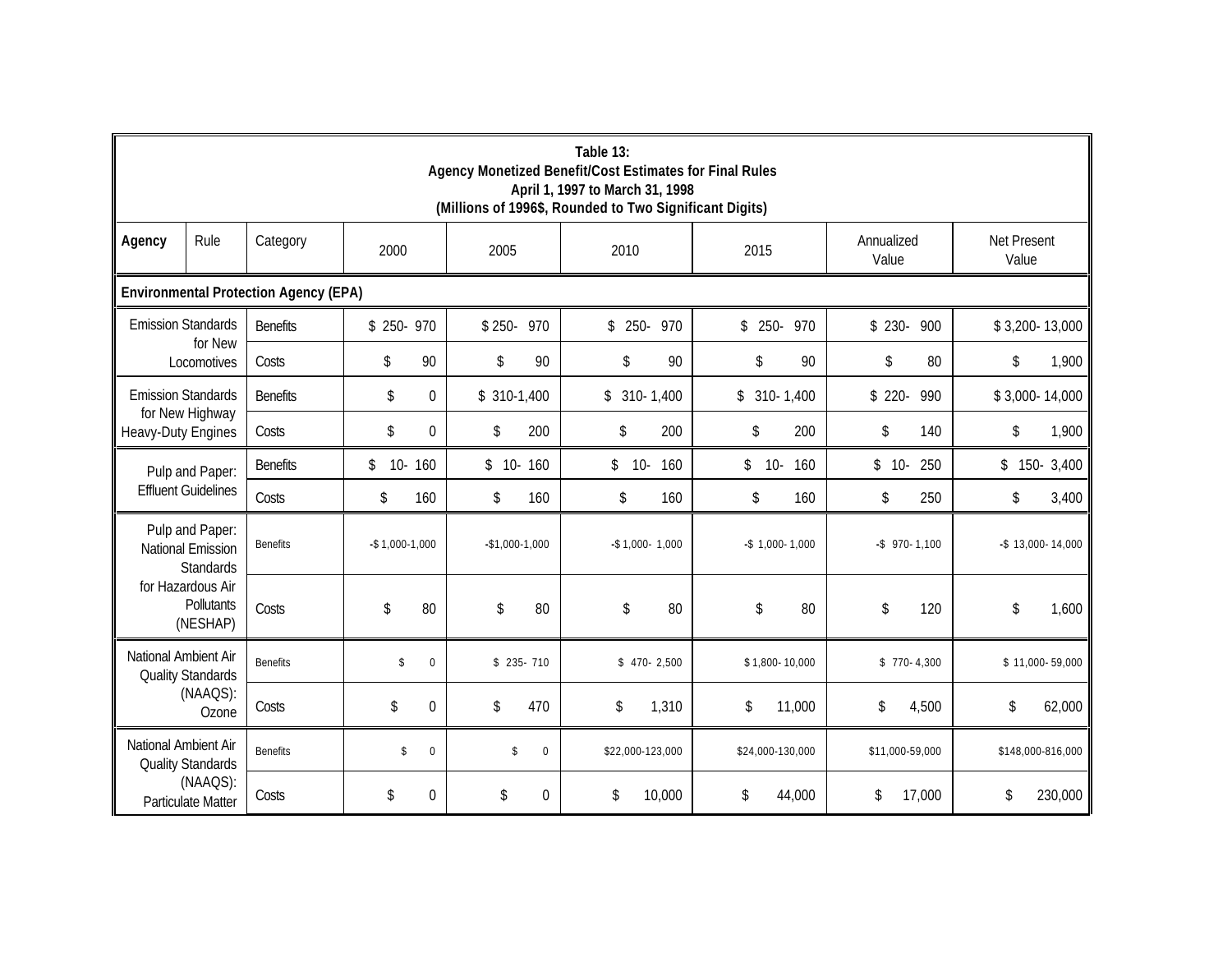|                                              | Table 13:<br>Agency Monetized Benefit/Cost Estimates for Final Rules<br>April 1, 1997 to March 31, 1998<br>(Millions of 1996\$, Rounded to Two Significant Digits) |                 |            |            |                |             |                |                 |  |  |
|----------------------------------------------|--------------------------------------------------------------------------------------------------------------------------------------------------------------------|-----------------|------------|------------|----------------|-------------|----------------|-----------------|--|--|
| Agency                                       | Rule<br>Net Present<br>Category<br>Annualized<br>2015<br>2000<br>2005<br>2010<br>Value<br>Value                                                                    |                 |            |            |                |             |                |                 |  |  |
|                                              | Disposal of                                                                                                                                                        | <b>Benefits</b> | $$150-740$ | $$150-740$ | 740<br>$$150-$ | 150-<br>740 | 790<br>$$160-$ | $$2,200-11,000$ |  |  |
| Plychlorinated<br><b>Biphenyls</b><br>(PCBs) |                                                                                                                                                                    | Costs           | 14         | 14         | 14             | 14          | 14             | 210             |  |  |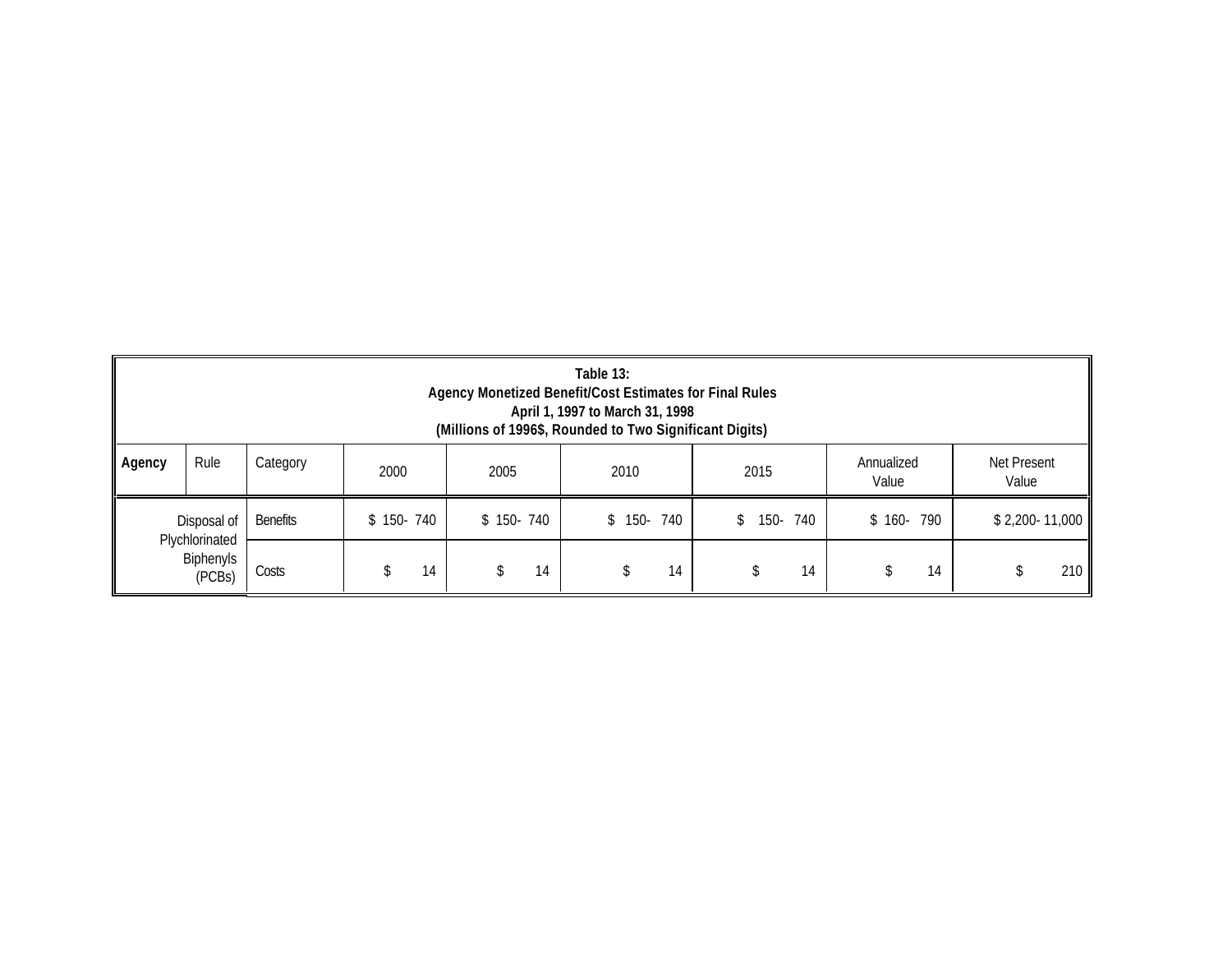|                       | Table 14:<br>Agency Monetized Benefit/Cost Estimates for Final Rules<br>April 1, 1998 to March 31, 1999<br>(Millions of 1996\$, Rounded to Two Significant Digits) |                 |               |           |               |              |                         |              |      |              |                     |              |                      |                  |
|-----------------------|--------------------------------------------------------------------------------------------------------------------------------------------------------------------|-----------------|---------------|-----------|---------------|--------------|-------------------------|--------------|------|--------------|---------------------|--------------|----------------------|------------------|
| Agenc<br>y            | Rule                                                                                                                                                               | Category        | 2000          |           | 2005          |              | 2010                    |              | 2015 |              | Annualized<br>Value |              | Net Present<br>Value |                  |
|                       | Dept. of Education                                                                                                                                                 |                 |               |           |               |              |                         |              |      |              |                     |              |                      |                  |
|                       | Education of<br>Children with<br>Disabilities and Early                                                                                                            | <b>Benefits</b> | $$580 - 720$  |           |               | $$580 - 720$ |                         | $$580 - 720$ |      | $$580 - 720$ |                     | $$580 - 720$ |                      | \$8,000 - 10,000 |
|                       | Intervention<br>Program                                                                                                                                            | Costs           | $$320 - 540$  |           |               | $$320 - 540$ |                         | $$320 - 540$ |      | $$320 - 540$ |                     | $$320 - 540$ |                      | $$4,500 - 7,500$ |
|                       | Dept. of Health and Human Services (HHS)                                                                                                                           |                 |               |           |               |              |                         |              |      |              |                     |              |                      |                  |
|                       | Safety and<br><b>Effectiveness of New</b>                                                                                                                          | <b>Benefits</b> | \$            | 74        | \$            | 74           | \$                      | 74           | \$   | 74           | \$                  | 74           | \$                   | 1,000            |
|                       | Drugs in Pediatric<br>Patients                                                                                                                                     | Costs           | \$            | 45        | \$            | 45           | $\sqrt[6]{\frac{1}{2}}$ | 45           | \$   | 45           | \$                  | 45           | \$                   | 630              |
|                       | Over-the-Counter                                                                                                                                                   | <b>Benefits</b> | \$            | $60 - 78$ | $\frac{1}{2}$ | $60 - 78$    | \$                      | $60 - 78$    | \$   | $60 - 78$    | $\frac{1}{2}$       | $60 - 78$    |                      | $$820 - 1,070$   |
|                       | Drub Labeling                                                                                                                                                      | Costs           | \$            | 18        | \$            | 18           | \$                      | 18           | \$   | 18           | \$                  | 18           | \$                   | 250              |
|                       | Provision of                                                                                                                                                       | <b>Benefits</b> | \$            | 1,100     | \$            | 1,100        | \$                      | 1,100        | \$   | 1,100        | \$                  | 1,100        | \$                   | 15,000           |
|                       | Transplant-Related<br>Data                                                                                                                                         | Costs           | \$            | 270       | \$            | 270          | \$                      | 270          | \$   | 270          | \$                  | 270          | \$                   | 3,800            |
|                       | Dept. of Labor (DOL)                                                                                                                                               |                 |               |           |               |              |                         |              |      |              |                     |              |                      |                  |
|                       | Powered Industrial                                                                                                                                                 | <b>Benefits</b> | $\mathsf{\$}$ | 210       | \$            | 210          | \$                      | 210          | \$   | 210          | \$                  | 210          | \$                   | 2,800            |
| <b>Truck Operator</b> | Costs                                                                                                                                                              | \$              | 18            | \$        | 18            | \$           | 18                      | \$           | 18   | \$           | 18                  | \$           | 250                  |                  |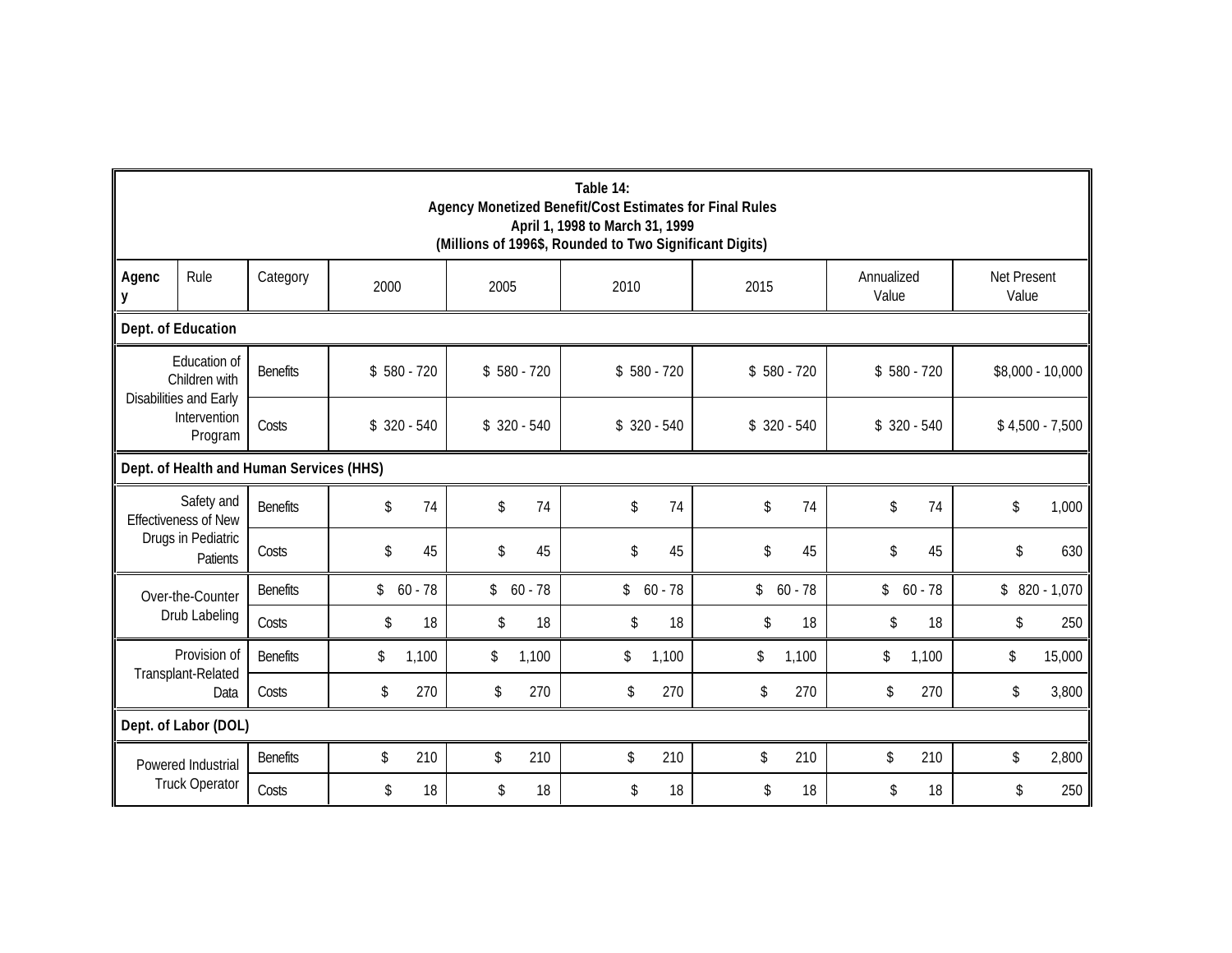|                                          | Table 14:<br>Agency Monetized Benefit/Cost Estimates for Final Rules<br>April 1, 1998 to March 31, 1999<br>(Millions of 1996\$, Rounded to Two Significant Digits) |                 |    |              |    |              |    |              |              |                   |             |
|------------------------------------------|--------------------------------------------------------------------------------------------------------------------------------------------------------------------|-----------------|----|--------------|----|--------------|----|--------------|--------------|-------------------|-------------|
| Agenc<br>IУ                              | Rule<br>Net Present<br>Category<br>Annualized<br>2000<br>2010<br>2005<br>2015<br>Value<br>Value                                                                    |                 |    |              |    |              |    |              |              |                   |             |
|                                          | Dept. of Transportation (DOT)                                                                                                                                      |                 |    |              |    |              |    |              |              |                   |             |
|                                          | Lighting Devices,                                                                                                                                                  | <b>Benefits</b> | \$ | 53           | \$ | 53           | \$ | 53           | 53           | 53<br>S           | 680         |
|                                          | Reflectors, and<br><b>Electrical Equipment</b>                                                                                                                     | Costs           | \$ | 34           | \$ | 34           | \$ | 34           | 34<br>\$     | 34<br>Ъ           | 430<br>S    |
| Child Restraint<br>Anchorage             | <b>Benefits</b>                                                                                                                                                    | $$110 - 190$    |    | $$110 - 190$ |    | $$110 - 190$ |    | $$110 - 190$ | $$110 - 190$ | \$<br>1,500-2,700 |             |
| Systems/Child<br><b>Restraint System</b> |                                                                                                                                                                    | Costs           | \$ | 150          | \$ | 150          | \$ | 150          | 150          | 150               | \$<br>2,100 |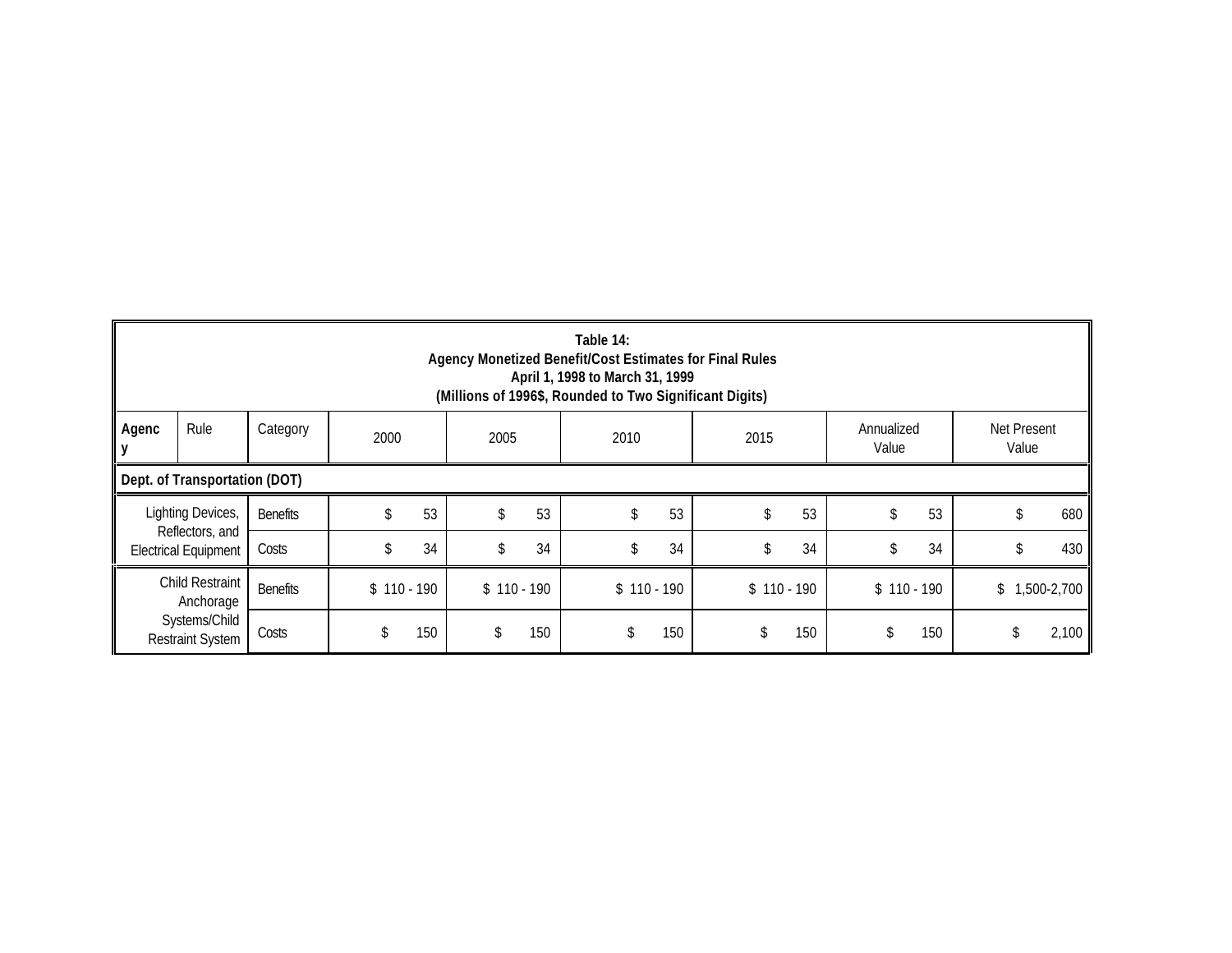|                                            | Table 14:<br>Agency Monetized Benefit/Cost Estimates for Final Rules<br>April 1, 1998 to March 31, 1999<br>(Millions of 1996\$, Rounded to Two Significant Digits) |                                              |                |                |                |                |                     |                             |  |  |  |  |
|--------------------------------------------|--------------------------------------------------------------------------------------------------------------------------------------------------------------------|----------------------------------------------|----------------|----------------|----------------|----------------|---------------------|-----------------------------|--|--|--|--|
| Agenc<br>y                                 | Rule                                                                                                                                                               | Category                                     | 2000           | 2005           | 2010           | 2015           | Annualized<br>Value | <b>Net Present</b><br>Value |  |  |  |  |
|                                            |                                                                                                                                                                    | <b>Environmental Protection Agency (EPA)</b> |                |                |                |                |                     |                             |  |  |  |  |
|                                            | Stage 1<br>Disinfectants/                                                                                                                                          | <b>Benefits</b>                              | $$0 - 3,700$   | $$0 - 3,700$   | $$0 - 3,700$   | $$0 - 3,700$   | $$0 - 3,700$        | $0 - 51,000$<br>\$          |  |  |  |  |
|                                            | <b>Disinfection</b><br><b>Byproducts</b>                                                                                                                           | Costs                                        | $$600 - 670$   | $$600 - 670$   | $$600 - 670$   | $$600 - 670$   | $$600 - 670$        | $$8,200 - 9,200$            |  |  |  |  |
|                                            | <b>Enhanced Surface</b>                                                                                                                                            | <b>Benefits</b>                              | $$330 - 1,500$ | $$330 - 1,500$ | $$330 - 1,500$ | $$330 - 1,500$ | $$330 - 1,500$      | \$4,600-21,000              |  |  |  |  |
|                                            | Water Treatment                                                                                                                                                    | Costs                                        | 280-300<br>\$  | \$<br>280-300  | 280-300<br>\$  | 280-300<br>\$  | 280-300<br>\$       | $$3,800 - 4,000$            |  |  |  |  |
|                                            | Nitrogen Oxide<br><b>Emission from New</b>                                                                                                                         | <b>Benefits</b>                              | \$<br>24 - 110 | $$24 - 110$    | $$24 - 110$    | $$24 - 110$    | $$24 - 110$         | $$330 - 1,500$              |  |  |  |  |
|                                            | Fossil-Fuel-Fired<br><b>Steam Generating</b><br>Units                                                                                                              | Costs                                        | 81<br>\$       | \$<br>81       | \$<br>81       | \$<br>81       | \$<br>81            | \$<br>1,100                 |  |  |  |  |
|                                            | Volatile Organic<br><b>Compound Emission</b>                                                                                                                       |                                              | $$33 - 300$    | $$33 - 300$    | $$33 - 300$    | $$33 - 300$    | $$33 - 300$         | $$920 - 4,200$              |  |  |  |  |
| Standards for<br>Architectural<br>Coatings | Costs                                                                                                                                                              | \$<br>29                                     | \$<br>29       | \$<br>29       | \$<br>29       | \$<br>29       | \$<br>400           |                             |  |  |  |  |
|                                            | Non-Road Diesel<br>Engines                                                                                                                                         | <b>Benefits</b>                              | \$1,500-3,100  | \$1,500-3,100  | \$1,500-3,100  | \$1,500-3,100  | \$1,500-3,100       | \$20,000-42,000             |  |  |  |  |
|                                            |                                                                                                                                                                    | Costs                                        | 300<br>\$      | \$<br>300      | 300<br>\$      | 300<br>\$      | \$<br>300           | 4,100<br>\$                 |  |  |  |  |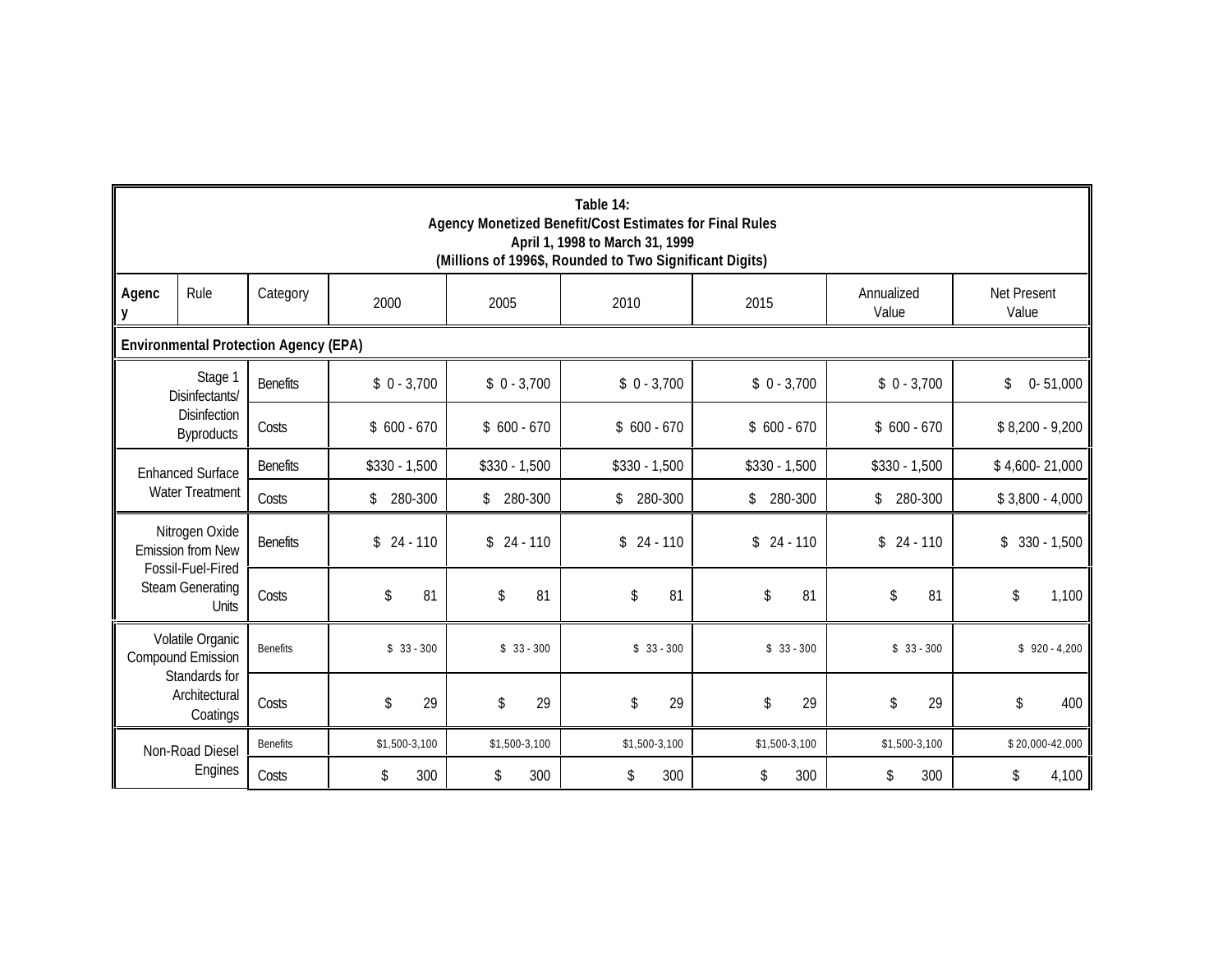|                                                                     | Table 14:<br>Agency Monetized Benefit/Cost Estimates for Final Rules<br>April 1, 1998 to March 31, 1999<br>(Millions of 1996\$, Rounded to Two Significant Digits) |                 |               |               |               |               |               |                  |  |  |
|---------------------------------------------------------------------|--------------------------------------------------------------------------------------------------------------------------------------------------------------------|-----------------|---------------|---------------|---------------|---------------|---------------|------------------|--|--|
| Agenc                                                               | Rule<br>Net Present<br>Category<br>Annualized<br>2010<br>2000<br>2005<br>2015<br>Value<br>Value                                                                    |                 |               |               |               |               |               |                  |  |  |
|                                                                     | Regional Transport                                                                                                                                                 | <b>Benefits</b> | \$1,300-4,900 | \$1,300-4,900 | \$1,300-4,900 | \$1,300-4,900 | \$1,300-4,900 | \$17,000-66,000  |  |  |
|                                                                     | of Ozone (Nox SIP<br>Call)                                                                                                                                         | Costs           | 2,000<br>\$   | 2,000<br>\$   | 2,000<br>\$   | 2,000<br>\$   | \$<br>2,000   | 27,000<br>\$     |  |  |
| New Non-Road<br>Non-Handheld<br>Engines at or below<br>19 Kilowatts |                                                                                                                                                                    | <b>Benefits</b> | $$300 - 660$  | $$300 - 660$  | $$300 - 660$  | $$300 - 660$  | $$300 - 660$  | $$4,100 - 9,000$ |  |  |
|                                                                     |                                                                                                                                                                    | Costs           | 130<br>\$     | 130<br>\$     | 130<br>\$     | 130           | 130<br>\$     | ,800<br>\$       |  |  |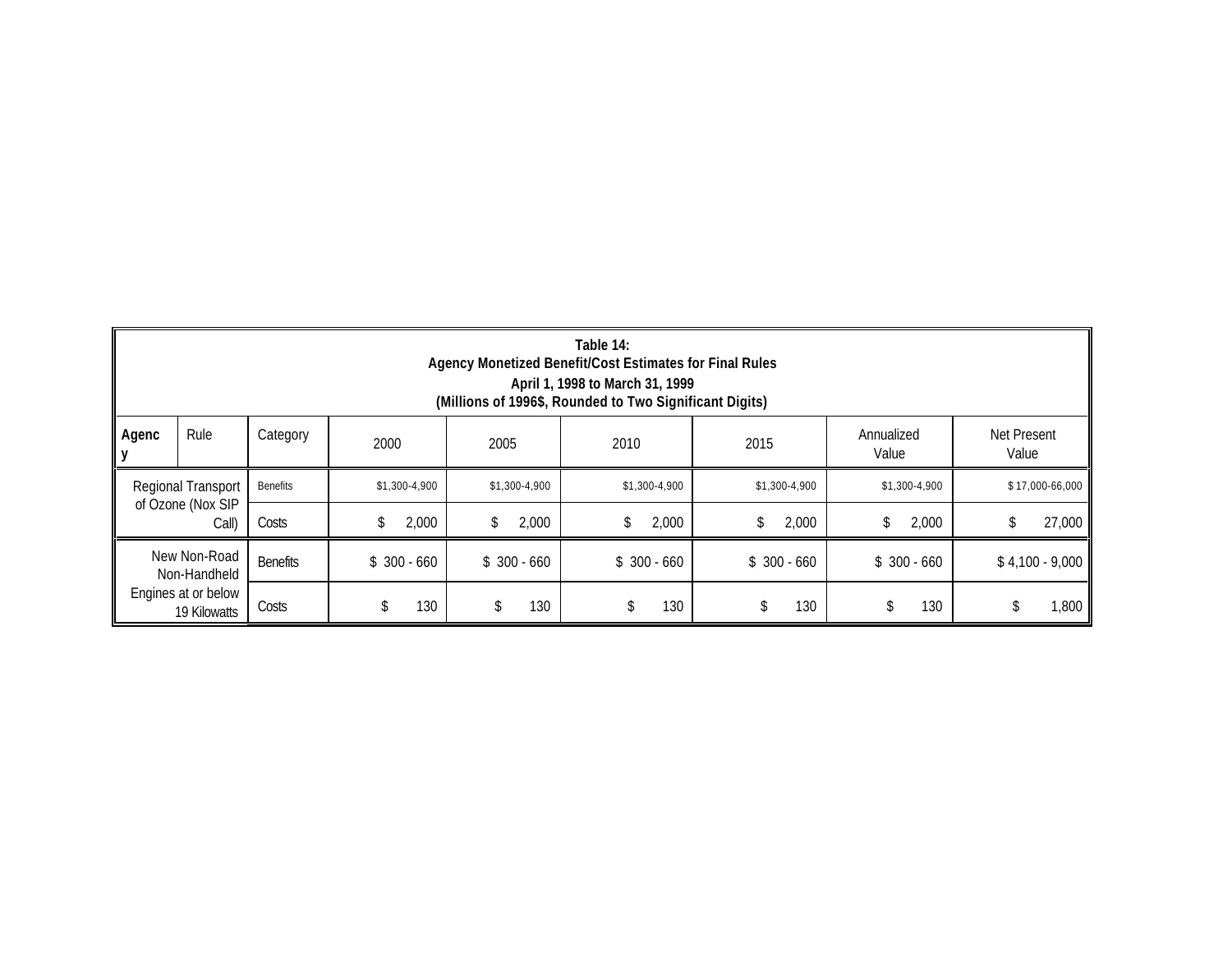|                                     | Table 15:<br>Estimates of the Total Annual Monetized Costs and Monetized Benefits of Social Regulations by Year, 1995 to March 1999<br>(\$ millions) |                                    |                                     |                                     |                                     |                                              |  |  |  |  |
|-------------------------------------|------------------------------------------------------------------------------------------------------------------------------------------------------|------------------------------------|-------------------------------------|-------------------------------------|-------------------------------------|----------------------------------------------|--|--|--|--|
|                                     | 2000                                                                                                                                                 | 2005                               | 2010                                | 2015                                | Annualized                          | Net Present Value                            |  |  |  |  |
| 1995-96<br><b>Benefits</b><br>Costs | $$1,100-2,300$<br>$$1,300-1,400$                                                                                                                     | $$2,500-3,900$<br>$$1,800-1,900$   | $$2,500-3,900$<br>$$1,800-1,900$    | $$2,500-3,900$<br>$$1,800-1,900$    | $$2,200-3,600$<br>$$1,700-1,800$    | $$31,000-$<br>50,000<br>25,000<br>$$23,000-$ |  |  |  |  |
| 1996-97<br><b>Benefits</b><br>Costs | \$13,000-20,000<br>$$2,900-4,200$                                                                                                                    | \$13,000-20,000<br>$$2,800-2,900$  | \$13,000-21,000<br>$$2,900-2,900$   | \$13,000-22,000<br>\$2,800-2,900    | \$14,000-22,000<br>$$3,000-3,500$   | \$200,000-310,000<br>$$42,000-$<br>48,000    |  |  |  |  |
| 1997-98<br><b>Benefits</b><br>Costs | 750-5,100<br>\$<br>980                                                                                                                               | \$1,400-7,300<br>1,600<br>\$       | \$24,000-130,190<br>13,000          | \$27,000-150,000<br>56,000<br>S     | \$13,000-71,000<br>23,000<br>\$     | 990,000<br>\$180,000-<br>310,000<br>\$       |  |  |  |  |
| 1998-99<br><b>Benefits</b><br>Costs | \$5,700-17,000<br>$$4,300-4,600$                                                                                                                     | \$5,700-17,000<br>$$4,300-4,600$   | \$5,700-17,000<br>$$4,300-4,600$    | \$5,700-17,000<br>$$4,300-4,600$    | \$5,700-17,000<br>$$4,300-4,600$    | \$77,000 - 230,000<br>$$58,000 - 62,000$     |  |  |  |  |
| Total<br><b>Benefits</b><br>Costs   | \$21,000-45,000<br>\$10,000-11,000                                                                                                                   | \$23,000-48,000<br>\$10,600-11,000 | \$46,000-180,000<br>\$21,000-22,000 | \$49,000-190,000<br>\$64,000-66,000 | \$36,000-110,000<br>\$32,000-33,000 | \$490,000-1,500,000<br>\$440,000-450,000     |  |  |  |  |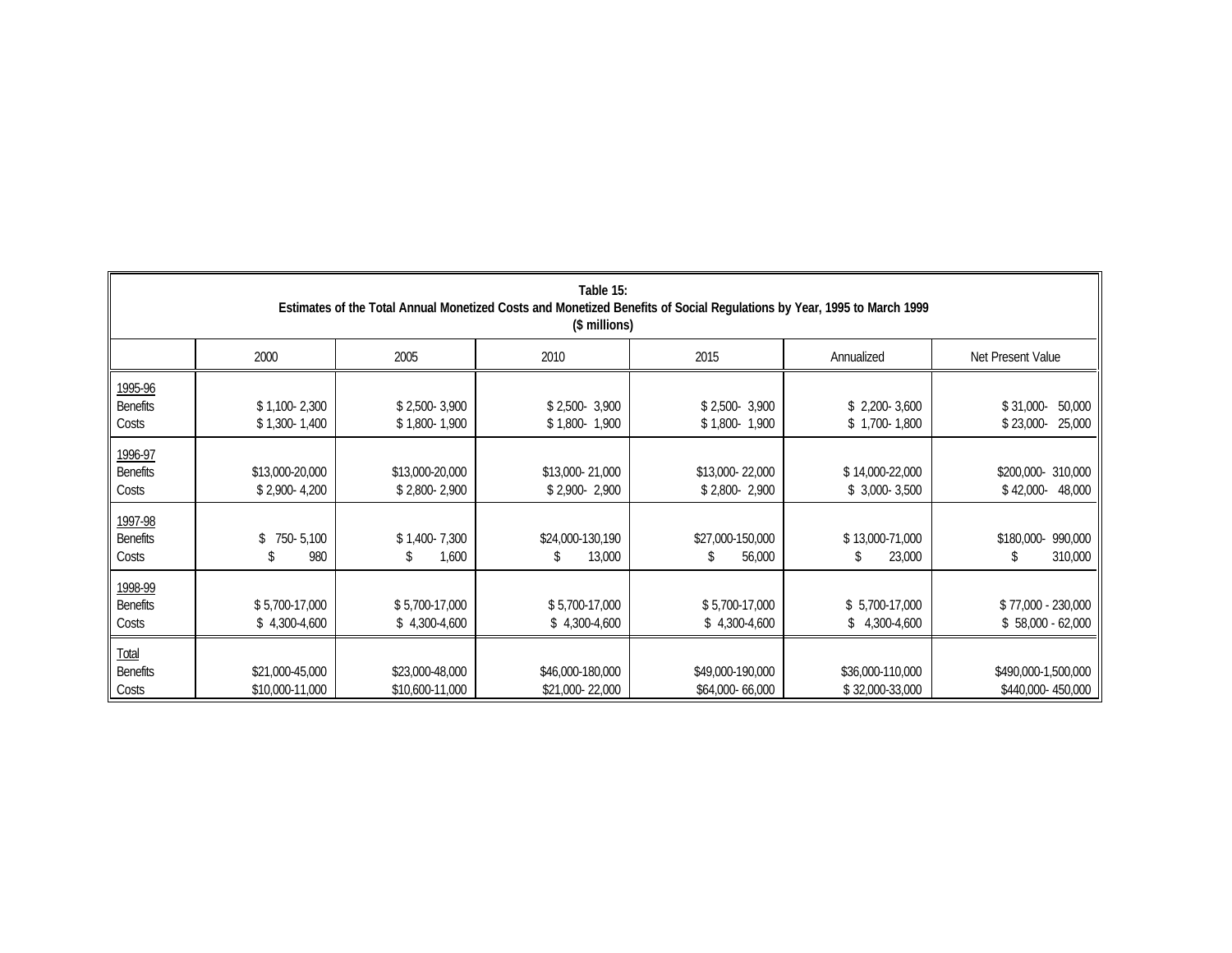| APPENDIX: TABLE 16: SUMMARY OF AGENCY ESTIMATES FOR FINAL RULES 4/1/95 - 3/31/96 |
|----------------------------------------------------------------------------------|
| (As reported by the agency as of date of completion of OMB review)               |

| <b>AGENCY</b> | <b>RULE</b>                                                                                                                                                      | <b>BENEFITS</b>                          | COSTS                                                 | <b>OTHER INFORMATION</b>                                                                                                                                                                                                                                                                                                                                                                                                                                                                                                                                                                                                                                                                                                                                                                                                                                                                                                                                                                                                                       |
|---------------|------------------------------------------------------------------------------------------------------------------------------------------------------------------|------------------------------------------|-------------------------------------------------------|------------------------------------------------------------------------------------------------------------------------------------------------------------------------------------------------------------------------------------------------------------------------------------------------------------------------------------------------------------------------------------------------------------------------------------------------------------------------------------------------------------------------------------------------------------------------------------------------------------------------------------------------------------------------------------------------------------------------------------------------------------------------------------------------------------------------------------------------------------------------------------------------------------------------------------------------------------------------------------------------------------------------------------------------|
| <b>USDA</b>   | Use of the<br>Term "Fresh"<br>on the<br>Labeling of<br>Raw Poultry<br>Products                                                                                   | Notestimated                             | \$7 million/yr                                        | USDA estimated transfers from producers to consumers of \$75 - 125 million/yr due<br>to potential price decreases of \$.04 - .10/lb. The qualitative benefits of the rule are<br>that consumers would be assured that poultry products are not labeled in a<br>misleading or false manner.                                                                                                                                                                                                                                                                                                                                                                                                                                                                                                                                                                                                                                                                                                                                                     |
| <b>HHS</b>    | Hazard<br>Analysis and<br><b>Critical Control</b><br>Points<br>(HACCP):<br>Seafood<br>("Safe and<br>Sanitary<br>Processing<br>and<br>Importation of<br>Seafood") | \$1.44 - 2.56 billion<br>(present value) | \$677 million -<br>\$1,490 million<br>(present value) | FDA believes that there may be "re-engineering" types of benefits associated with<br>these regulations. For both seafood and other foods for which HACCP has been<br>implemented, FDA has received information that firms have found cost-saving<br>innovations in other areas as they implement HACCP. These innovations are<br>considered trade secrets by firms and thus, their description (actual process<br>innovations) and quantification is impossible as firms have not released this data<br>into the public domain. This phenomenon involves unexpected savings and<br>efficiencies as a result of establishing a new system in a processing operation. The<br>majority of firms that have previously instituted HACCP reported that they believed<br>that the advantages they derived from HACCP were worth the costs to them in<br>terms of better control over their operations, better sanitation, and greater<br>efficiencies, such as reduced waste. Virtually all foresaw long-term benefits from<br>operating under HACCP. |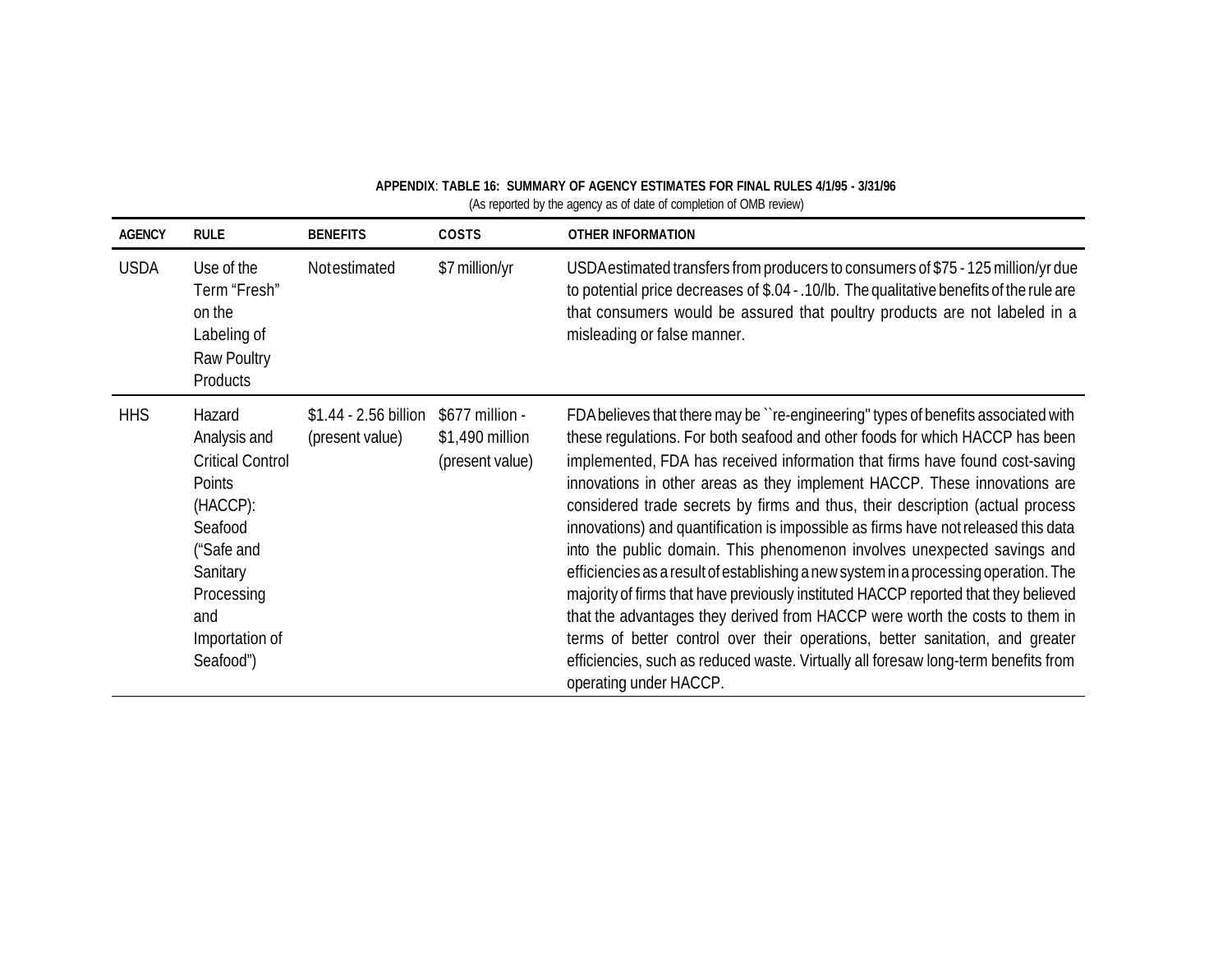| <b>AGENCY</b> | <b>RULE</b>                                                      | <b>BENEFITS</b>                                                                                    | COSTS            | <b>OTHER INFORMATION</b>                                                                                                                                                                                                                                                                                                                                                                      |
|---------------|------------------------------------------------------------------|----------------------------------------------------------------------------------------------------|------------------|-----------------------------------------------------------------------------------------------------------------------------------------------------------------------------------------------------------------------------------------------------------------------------------------------------------------------------------------------------------------------------------------------|
| <b>DOI</b>    | <b>Migratory Bird</b><br>Hunting<br>(Early Season<br>Frameworks) | Not<br>Estimated                                                                                   | Not<br>Estimated | DOI reports that duck hunters spend an estimated \$416 million/yr; unquantified<br>economic stimulus benefits derived from spending on duck hunting; unquantified<br>benefit of value to hunters (consumer surplus) from more than 11 million hunting<br>days per year; unquantified benefit to bird population by reducing overcrowding<br>and ensuring continued use of resource in future. |
| <b>DOI</b>    | <b>Migratory Bird</b><br>Hunting<br>(Late Season<br>Frameworks)  | Not<br>Estimated                                                                                   | Not<br>Estimated | DOI reports that duck hunters spend an estimated \$416 million/yr; unquantified<br>economic stimulus benefits derived from spending on duck hunting; unquantified<br>benefit of value to hunters (consumer surplus) from more than 11 million hunting<br>days per year; unquantified benefit to bird population by reducing overcrowding<br>and ensuring continued use of resource in future. |
| <b>DOT</b>    | Light Truck<br><b>CAFE Model-</b><br><b>Year 1998</b>            | Not<br>Estimated                                                                                   | Not<br>Estimated | None reported                                                                                                                                                                                                                                                                                                                                                                                 |
| <b>DOT</b>    | Head Impact<br>Protection                                        | $873 - 1,045$<br>fatalities<br>prevented/yr;<br>675 - 768 serious<br>head injuries<br>prevented/yr | \$640 million/yr | None reported                                                                                                                                                                                                                                                                                                                                                                                 |

### **APPENDIX**: **TABLE 16: SUMMARY OF AGENCY ESTIMATES FOR FINAL RULES 4/1/95 - 3/31/96**  (As reported by the agency as of date of completion of OMB review)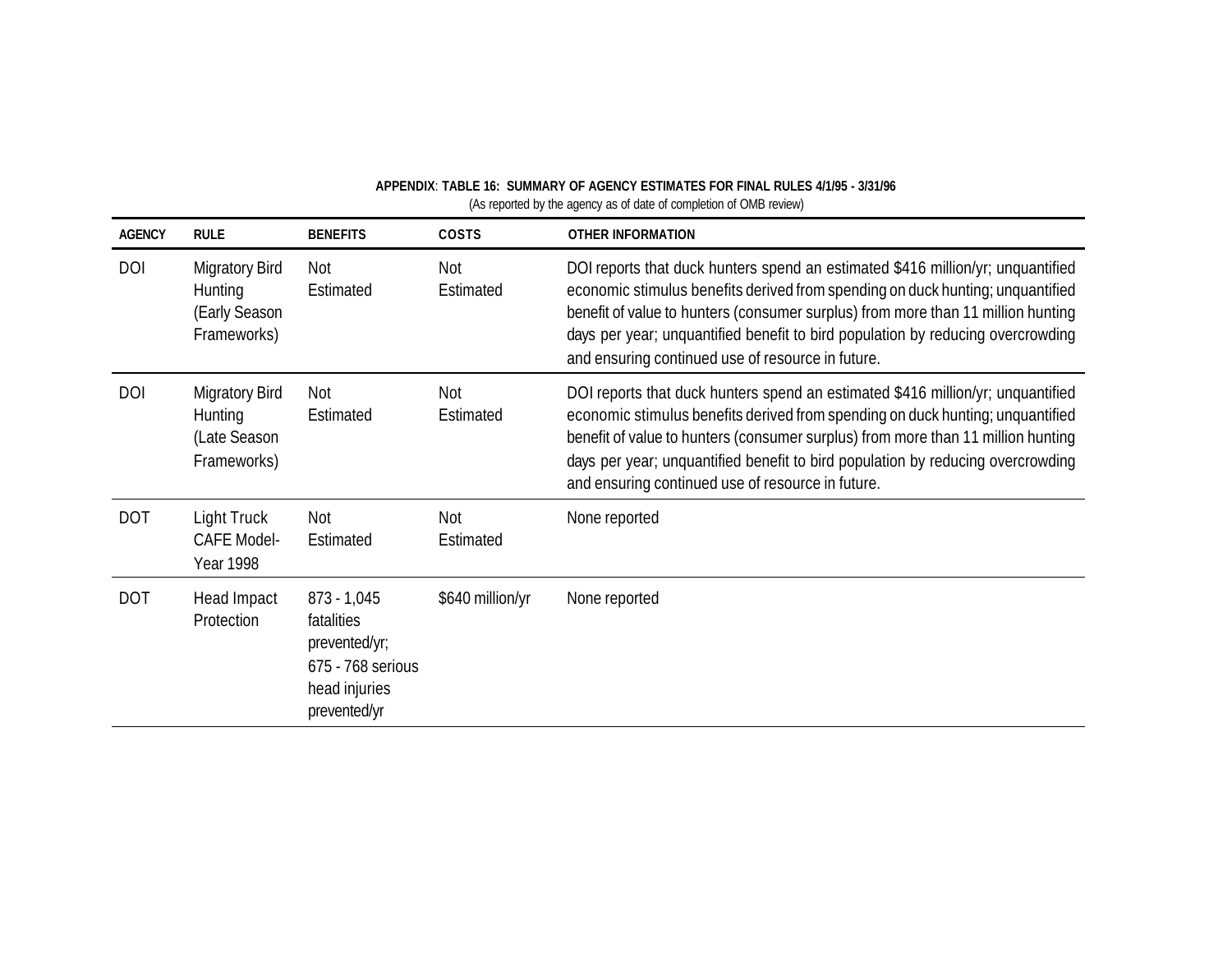| <b>AGENCY</b> | <b>RULE</b>                        | <b>BENEFITS</b>                                       | <b>COSTS</b>        | OTHER INFORMATION                                                                                                                                                                                                                                                                                                                                                                                                                                    |
|---------------|------------------------------------|-------------------------------------------------------|---------------------|------------------------------------------------------------------------------------------------------------------------------------------------------------------------------------------------------------------------------------------------------------------------------------------------------------------------------------------------------------------------------------------------------------------------------------------------------|
| <b>DOT</b>    | Vessel<br>Response<br><b>Plans</b> | 22,000 bbls oil<br>prevented from<br>being spilled/yr | \$260<br>million/yr | The U.S. Coast Guard also stated that there are additional benefits which are not<br>quantifiable. Effectiveness of response operations is enhanced both by the<br>training<br>of citizens and hatchery employees so they may assist in nearshore and onshore<br>operations, and by prepositioning containment and cleanup equipment near where<br>it would be utilized. Also, area drills are expected to improve the proficiency of<br>operations. |

# **APPENDIX**: **TABLE 16: SUMMARY OF AGENCY ESTIMATES FOR FINAL RULES 4/1/95 - 3/31/96**

(As reported by the agency as of date of completion of OMB review)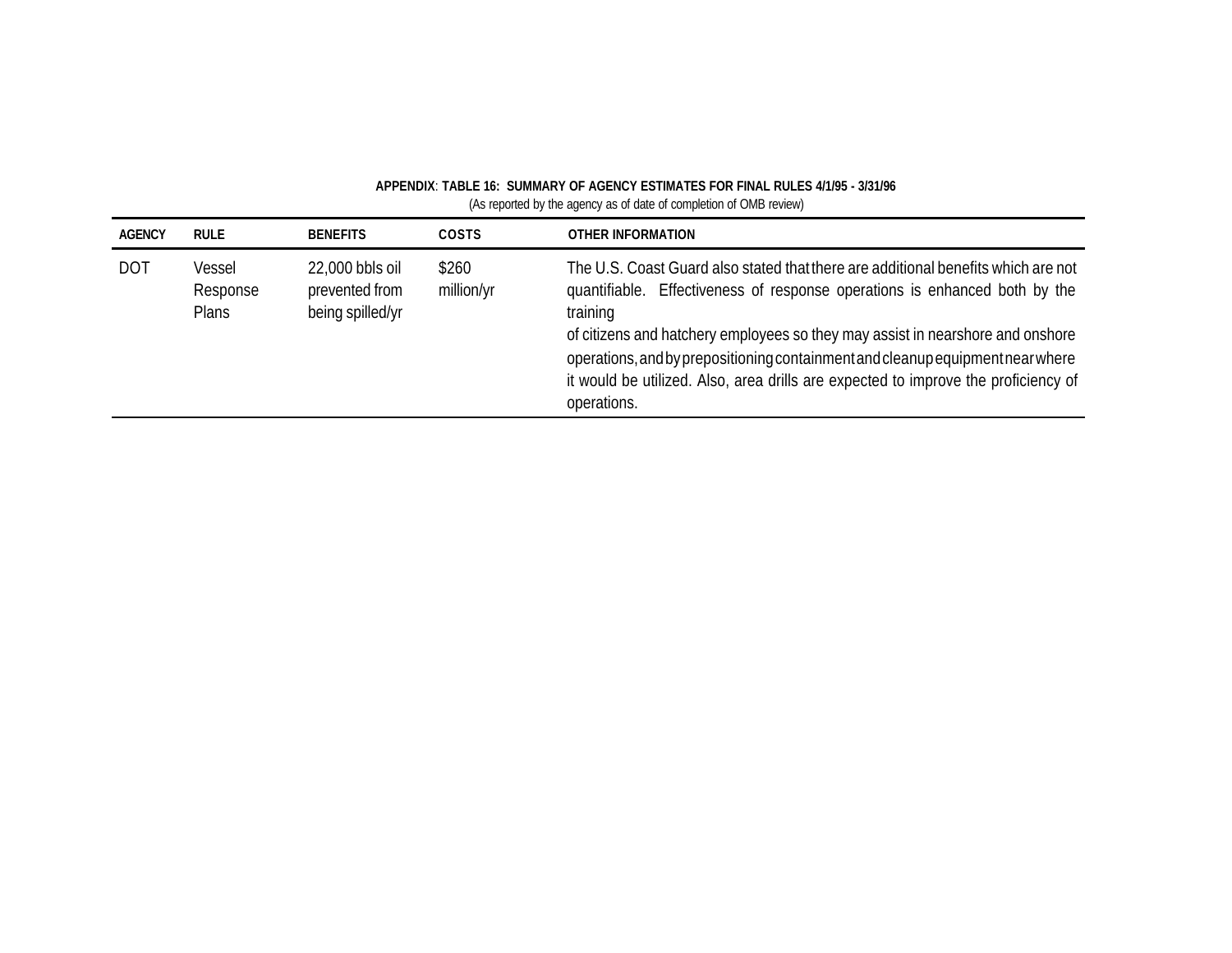| <b>AGENCY</b> | <b>RULE</b>                                                     | <b>BENEFITS</b>                           | <b>COSTS</b>              | <b>OTHER INFORMATION</b>                                                                                                                                                                                                                                                                       |
|---------------|-----------------------------------------------------------------|-------------------------------------------|---------------------------|------------------------------------------------------------------------------------------------------------------------------------------------------------------------------------------------------------------------------------------------------------------------------------------------|
| EPA           | Land Disposal<br><b>Restrictions</b><br>Phase III               | Not<br>Estimated                          | $$30 - 220$<br>million/yr | Qualitative discussion, including possible reduction in individual cancer risks; EPA<br>did not provide quantified estimates of benefits because it was not able to identify<br>the magnitude of the exposed population. The RIA reports that benefits would<br>range from very small to zero. |
| EPA           | Marine Tank<br>Vessel<br>Loading and<br>Unloading<br>Operations | 40,000 t HC/yr                            | $$60 - 100$<br>million/yr | EPA also reports a reduction of 4,600 tons per year in emissions of toxic pollutants.                                                                                                                                                                                                          |
| EPA           | Petroleum<br>Refinery<br><b>NESHAP</b>                          | 250,000 t HC/yr                           | \$80-100<br>million/yr    |                                                                                                                                                                                                                                                                                                |
| EPA           | Air Emissions<br>from Municipal<br>Solid Waste<br>Landfills     | 83,000 t HC/yr;<br>4,250 Kt<br>methane/yr | \$100<br>million/yr       |                                                                                                                                                                                                                                                                                                |

**APPENDIX**: **TABLE 16: SUMMARY OF AGENCY ESTIMATES FOR FINAL RULES 4/1/95 - 3/31/96**  (As reported by the agency as of date of completion of OMB review)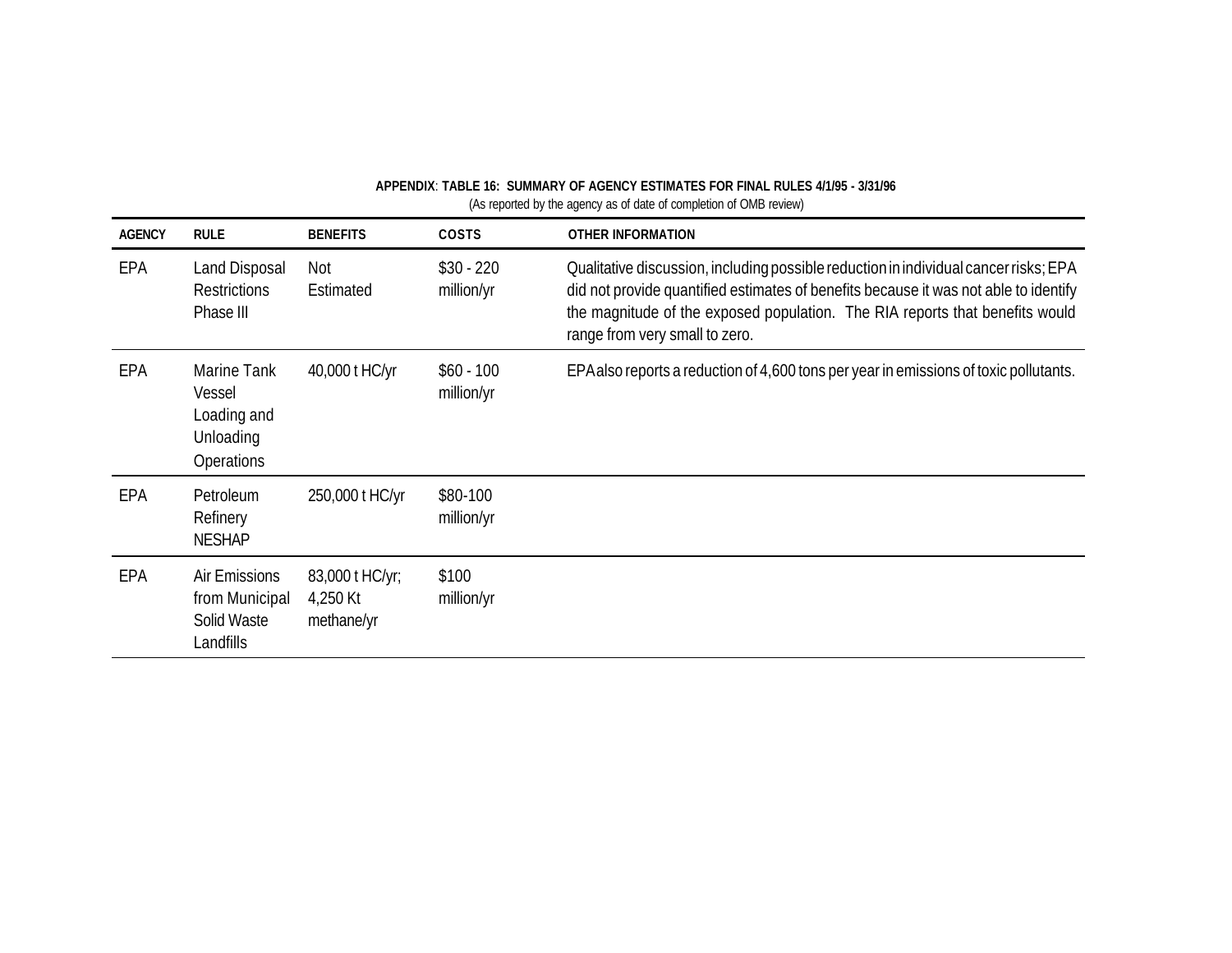| APPENDIX: TABLE 16: SUMMARY OF AGENCY ESTIMATES FOR FINAL RULES 4/1/95 - 3/31/96 |  |
|----------------------------------------------------------------------------------|--|
| (As reported by the agency as of date of completion of OMB review)               |  |

| <b>AGENCY</b> | <b>RULE</b>                                                                                                                                                                                                                                                                                         | <b>BENEFITS</b>                                                                                                       | <b>COSTS</b>        | OTHER INFORMATION |  |  |
|---------------|-----------------------------------------------------------------------------------------------------------------------------------------------------------------------------------------------------------------------------------------------------------------------------------------------------|-----------------------------------------------------------------------------------------------------------------------|---------------------|-------------------|--|--|
| EPA           | Municipal<br>Waste<br><b>Combustors</b>                                                                                                                                                                                                                                                             | 20,000 t $SO_2$ /yr;<br>3,000 t PM/yr;<br>$20,000$ t NO <sub>x</sub> /yr;<br>60 t Hg/yr;<br>800 grams<br>TCDD TEQ /yr | \$320<br>million/yr |                   |  |  |
|               | ABBREVIATIONS: bbls = barrels, CO = carbon monoxide, HC = hydrocarbons, Hg = mercury, kg = kilograms, Kt = kilotons, NO <sub>x</sub> = nitrogen<br>oxides, PM = particulate matter, SO <sub>2</sub> = sulfur dioxide, t = tons, TCDD TEQ = 2,3,7,8 tetrachlorodibenzo-p-dioxin toxicity equivalent. |                                                                                                                       |                     |                   |  |  |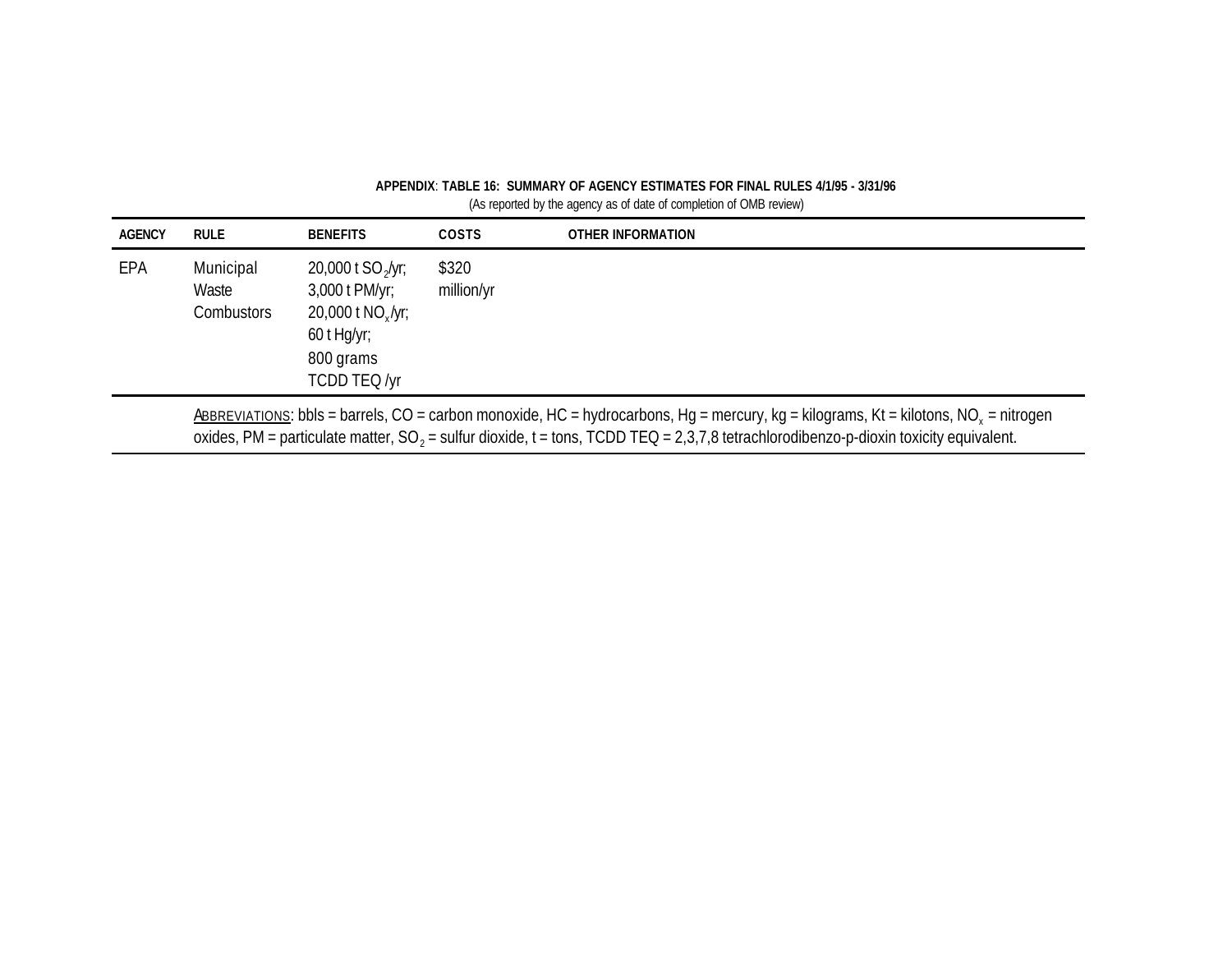### **APPENDIX**: **TABLE 16: SUMMARY OF AGENCY ESTIMATES FOR FINAL RULES 4/1/95 - 3/31/96**

(As reported by the agency as of date of completion of OMB review)

| <b>AGENCY</b> | <b>RULE</b>                                                       | <b>BENEFITS</b>                     | <b>COSTS</b> | <b>OTHER INFORMATION</b>                                                           |  |  |  |
|---------------|-------------------------------------------------------------------|-------------------------------------|--------------|------------------------------------------------------------------------------------|--|--|--|
|               |                                                                   |                                     |              | <b>TRANSFER RULES</b>                                                              |  |  |  |
|               | Dept. of Agriculture (USDA)                                       |                                     |              |                                                                                    |  |  |  |
|               | 1995 Upland Cotton Program                                        |                                     |              |                                                                                    |  |  |  |
|               |                                                                   | 1995 Rice Acreage Reduction Program |              |                                                                                    |  |  |  |
|               |                                                                   |                                     |              | Disaster Payment Program for 1990 and Subsequent Crops - - Tree Assistance Program |  |  |  |
|               | 1995 Wheat, Feed Grain, and Oilseed Programs                      |                                     |              |                                                                                    |  |  |  |
|               | General Crop Insurance Regulations (Hybrid Sorghum Seed and Rice) |                                     |              |                                                                                    |  |  |  |
|               |                                                                   | Utility Reimbursement Exclusion     |              |                                                                                    |  |  |  |
|               |                                                                   |                                     |              |                                                                                    |  |  |  |

## **Dept. of Health and Human Services (HHS)**

Changes to Hospital Inpatient Prospective Payment System FY 1996

### **Dept. of Justice (DOJ)**

Charging of Fees for Services at Land Border Ports-of-Entry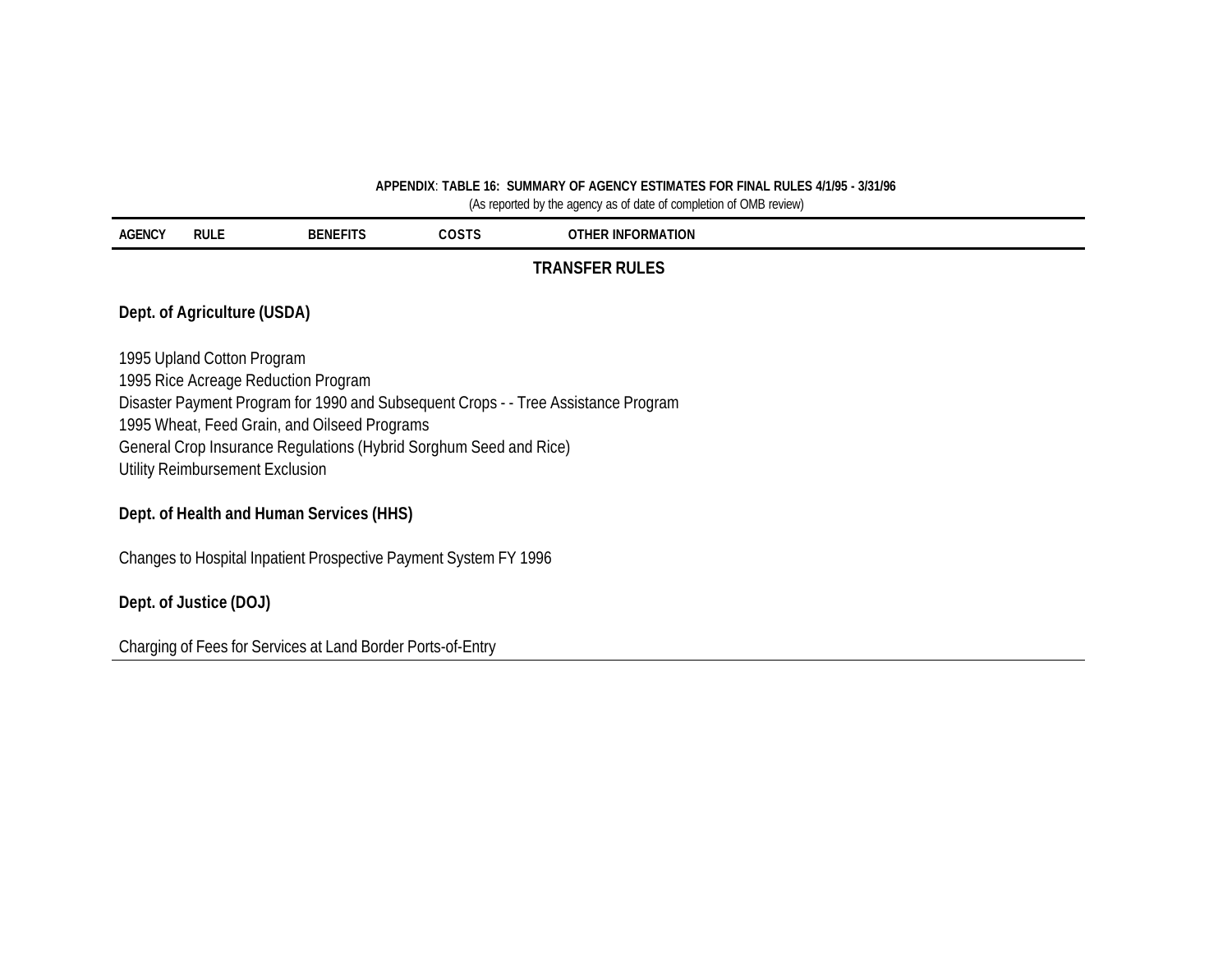| <b>AGENCY</b> | <b>RULE</b>                    | <b>BENEFITS</b>  | COSTS            | <b>OTHER INFORMATION</b>                                                                                                                                                                                                                                                                                                                                                                                                                                                                                                                                                                                                                                                                                                                                                                                                                                                                                                                                                                                                                                                                                                                                                                                                                                                                                                                                                                                                                                                                                                                                                                                                                                                                                                                                                                                                                                                                                                                                                                                                                                                                                                                                                                                                                                                                                                                                                                                                                                                                                                                                                         |
|---------------|--------------------------------|------------------|------------------|----------------------------------------------------------------------------------------------------------------------------------------------------------------------------------------------------------------------------------------------------------------------------------------------------------------------------------------------------------------------------------------------------------------------------------------------------------------------------------------------------------------------------------------------------------------------------------------------------------------------------------------------------------------------------------------------------------------------------------------------------------------------------------------------------------------------------------------------------------------------------------------------------------------------------------------------------------------------------------------------------------------------------------------------------------------------------------------------------------------------------------------------------------------------------------------------------------------------------------------------------------------------------------------------------------------------------------------------------------------------------------------------------------------------------------------------------------------------------------------------------------------------------------------------------------------------------------------------------------------------------------------------------------------------------------------------------------------------------------------------------------------------------------------------------------------------------------------------------------------------------------------------------------------------------------------------------------------------------------------------------------------------------------------------------------------------------------------------------------------------------------------------------------------------------------------------------------------------------------------------------------------------------------------------------------------------------------------------------------------------------------------------------------------------------------------------------------------------------------------------------------------------------------------------------------------------------------|
| <b>USDA</b>   | 1996 Farm Bill<br>Farm Program | Not<br>Estimated | Not<br>Estimated | "Net farm income (including crop and livestock sectors) during the 1996-2002 calendar years<br>is expected to be about \$15 billion higher under the 1996 Act than under the FY 1997<br>President's Budget baseline. This largely reflects higher Government payments to farmers under<br>the 1996 Act as production flexibility contract payments exceed projected deficiency payments.<br>Additionally, changes in the timing of payments to farmers provide an additional boost to farm<br>income in the first year of the program--pushing 1996 net income up about \$4 billion. However,<br>net farm income is up by less than the increase in Government payments due to changes in the<br>dairy and peanut programs. Crop sector receipts are down slightly under the 1996 Act due to<br>lower plantings and production of the eight major commodities. Livestock sector receipts are lower<br>due primarily to lower dairy sector receipts. Cash production expenses are up slightly due to<br>increases in net cash rents, which offset lower crop production expenses from lower plantings.<br>"Farmland values are higher under the 1996 Act compared with the FY 1997 President's<br>Budget, reflecting the capitalized value of higher income. Land values average about 3 percent<br>higher under the 1996 Act compared with FY 1997 President's Budget estimates.<br>"Consumer costs are expected to be only slightly lower under the 1996 Act. Because grain<br>prices, on average, are expected to be essentially unaffected, no appreciable change in<br>grain-based food product costs, such as cereal and meat products, is expected." 61 FR 37544-<br>"Alternatively, the 1996 Act can be compared to a 'no program' baseline. Under the 1996 Act,<br>contract commodity payments represent a large portion of the benefits received by producers and<br>there are few planting restrictions. The major differences between a no-program scenario (if the<br>CRP and export programs were continued) and the 1996 Act are that producers would no longer<br>receive contract commodity payments of about \$35.9 billion and would no longer be subject to<br>farm conservation and wetland protection requirements. The loss in farm income would likely<br>entail substantial short-term adjustments and financial stress. However, over the longer term, a<br>no-program scenario is expected to have little or no impact on supply, demand, and prices<br>compared with the 1996 Act for most commodities except for peanuts, sugar, and, in the initial |
|               |                                |                  |                  | years of the period, dairy."<br>"Plantings would be expected to decrease marginally with little or no change in market prices.                                                                                                                                                                                                                                                                                                                                                                                                                                                                                                                                                                                                                                                                                                                                                                                                                                                                                                                                                                                                                                                                                                                                                                                                                                                                                                                                                                                                                                                                                                                                                                                                                                                                                                                                                                                                                                                                                                                                                                                                                                                                                                                                                                                                                                                                                                                                                                                                                                                   |
|               |                                |                  |                  | Farm income would likely be lower, but lost revenue from eliminating contract commodity<br>payments would be partially offset by lower cash rents. Land values would be lower if there were                                                                                                                                                                                                                                                                                                                                                                                                                                                                                                                                                                                                                                                                                                                                                                                                                                                                                                                                                                                                                                                                                                                                                                                                                                                                                                                                                                                                                                                                                                                                                                                                                                                                                                                                                                                                                                                                                                                                                                                                                                                                                                                                                                                                                                                                                                                                                                                      |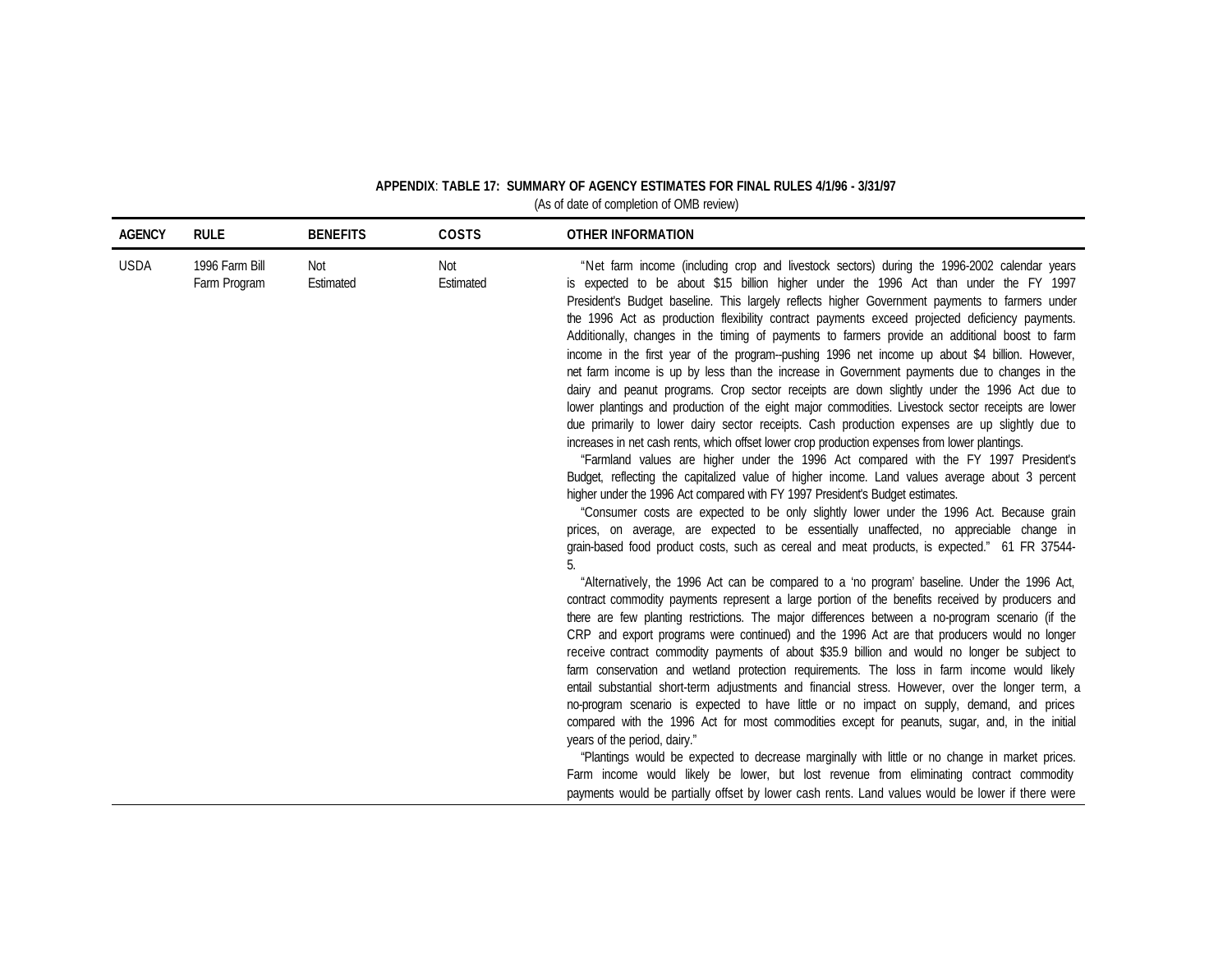| <b>AGENCY</b> | <b>RULE</b>                        | <b>BENEFITS</b>              | <b>COSTS</b>                     | <b>OTHER INFORMATION</b>                                                                                                                                                                                                                                                                                                                                                                                                                                                                                                        |
|---------------|------------------------------------|------------------------------|----------------------------------|---------------------------------------------------------------------------------------------------------------------------------------------------------------------------------------------------------------------------------------------------------------------------------------------------------------------------------------------------------------------------------------------------------------------------------------------------------------------------------------------------------------------------------|
| <b>USDA</b>   | Conservation<br>Reserve<br>Program | \$2 billion/yr,<br>1997-2002 | \$900 million/yr,<br>1997 - 2002 | Other miscellaneous (unquantified) benefits: swimming, boating, wetland<br>conservation, human health impacts, and reduced nutrients in habitats; \$5.8<br>billion/yr in transfers from consumers and taxpayers to farmers.                                                                                                                                                                                                                                                                                                     |
| <b>USDA</b>   | Karnal Bunt                        | Not<br>Estimated             | Not<br>Estimated                 | "This rule is being published on an emergency basis in order to give affected<br>growers the opportunity to make planting decisions for the 1996-97 crop season<br>on a timely basisThis rule may have a significant economic impact on a<br>substantial number of small entities. If we determine this is so, then we will discuss<br>the issues raised by section 604 of the Regulatory Flexibility Act in our Final<br>Regulatory Flexibility Analysis, which we will publish in a future Federal Register."<br>61 FR 52206. |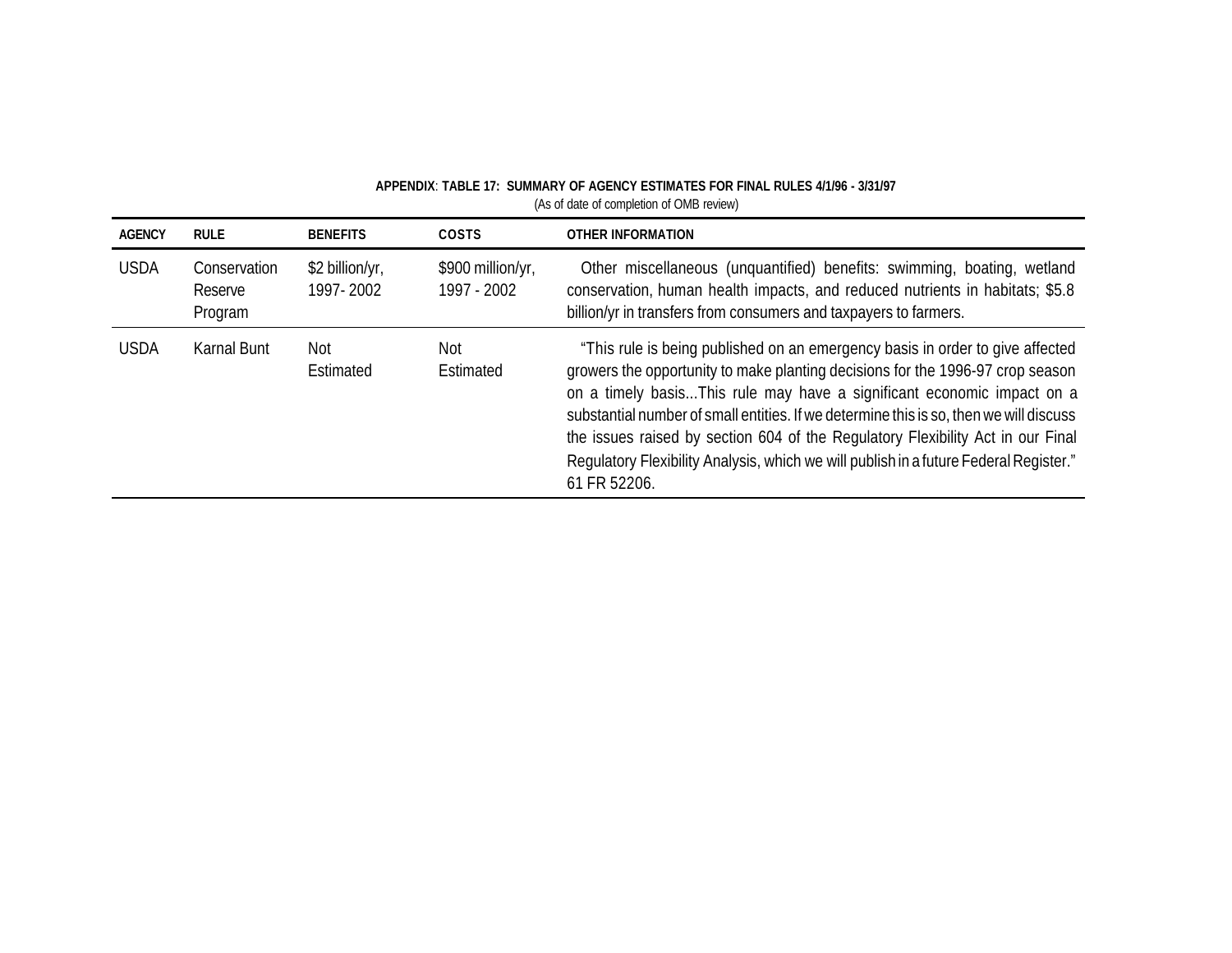| <b>AGENCY</b> | <b>RULE</b>                                                                      | <b>BENEFITS</b>                                                          | COSTS                                                               | <b>OTHER INFORMATION</b>                                                                                                                                                                                                                                                                                                                                                                                                                                                                                                                                                                                                                                                                                                                                                                                                                                                                                                                                                                                                                                                                                                                                                                                                                                                                                                                                                                                                                                                                                                                                                                                                                                                                                                                                                                                                                                                                                                                                                             |
|---------------|----------------------------------------------------------------------------------|--------------------------------------------------------------------------|---------------------------------------------------------------------|--------------------------------------------------------------------------------------------------------------------------------------------------------------------------------------------------------------------------------------------------------------------------------------------------------------------------------------------------------------------------------------------------------------------------------------------------------------------------------------------------------------------------------------------------------------------------------------------------------------------------------------------------------------------------------------------------------------------------------------------------------------------------------------------------------------------------------------------------------------------------------------------------------------------------------------------------------------------------------------------------------------------------------------------------------------------------------------------------------------------------------------------------------------------------------------------------------------------------------------------------------------------------------------------------------------------------------------------------------------------------------------------------------------------------------------------------------------------------------------------------------------------------------------------------------------------------------------------------------------------------------------------------------------------------------------------------------------------------------------------------------------------------------------------------------------------------------------------------------------------------------------------------------------------------------------------------------------------------------------|
| <b>USDA</b>   | Hazard<br>Analysis and<br><b>Critical Control</b><br>Points: Meat<br>and Poultry | $$0.71 - $26.59$<br>billion present<br>value discounted<br>over 20 years | \$0.97-1.16 billion<br>present value<br>discounted over<br>20 years | "The benefits are based on reducing the risk of foodborne illness due to<br>Campylobacter jejuni/coli, Escherichia coli 0157:H7, Listeria monocytogenes and<br>Salmonella.  these four pathogens are the cause of 1.4 to 4.2 million cases of<br>foodborne illness per year. FSIS has estimated that 90 percent of these cases are<br>caused by contamination occurring at the manufacturing stage that can be<br>addressed by improved process control. This addressable foodborne illness costs<br>society from \$0.99 to \$3.69 billion, annually. The high and low range occurs<br>because of the current uncertainty in the estimates of the number of cases of<br>foodborne illness and death attributable to the four pathogens. Being without the<br>knowledge to predict the effectiveness of the requirements in the rule to reduce<br>foodborne illness, the Department has calculated projected health benefits for a<br>range of effectiveness levels, where effectiveness refers to the percentage of<br>pathogens eliminated at the manufacturing stage" 61 FR 38956.<br>"The link between regulatory effectiveness and health benefits is the assumption<br>that a reduction in pathogens leads to a proportional reduction in foodborne<br>illness. FSIS has presented the proportional reduction calculation as a<br>mathematical expression that facilitates the calculation of a quantified benefit<br>estimate for the purposes of this final RIA. FSIS has not viewed proportional<br>reduction as a risk model that would have important underlying assumptions that<br>merit discussion or explanation. For a mathematical expression to be a risk model,<br>it must have some basis or credence in the scientific community. That is not the<br>case here. FSIS has acknowledged that very little is known about the relationship<br>between pathogen levels at the manufacturing stage and dose, i.e., the level of<br>pathogens consumed." 61 FR 38945-6. |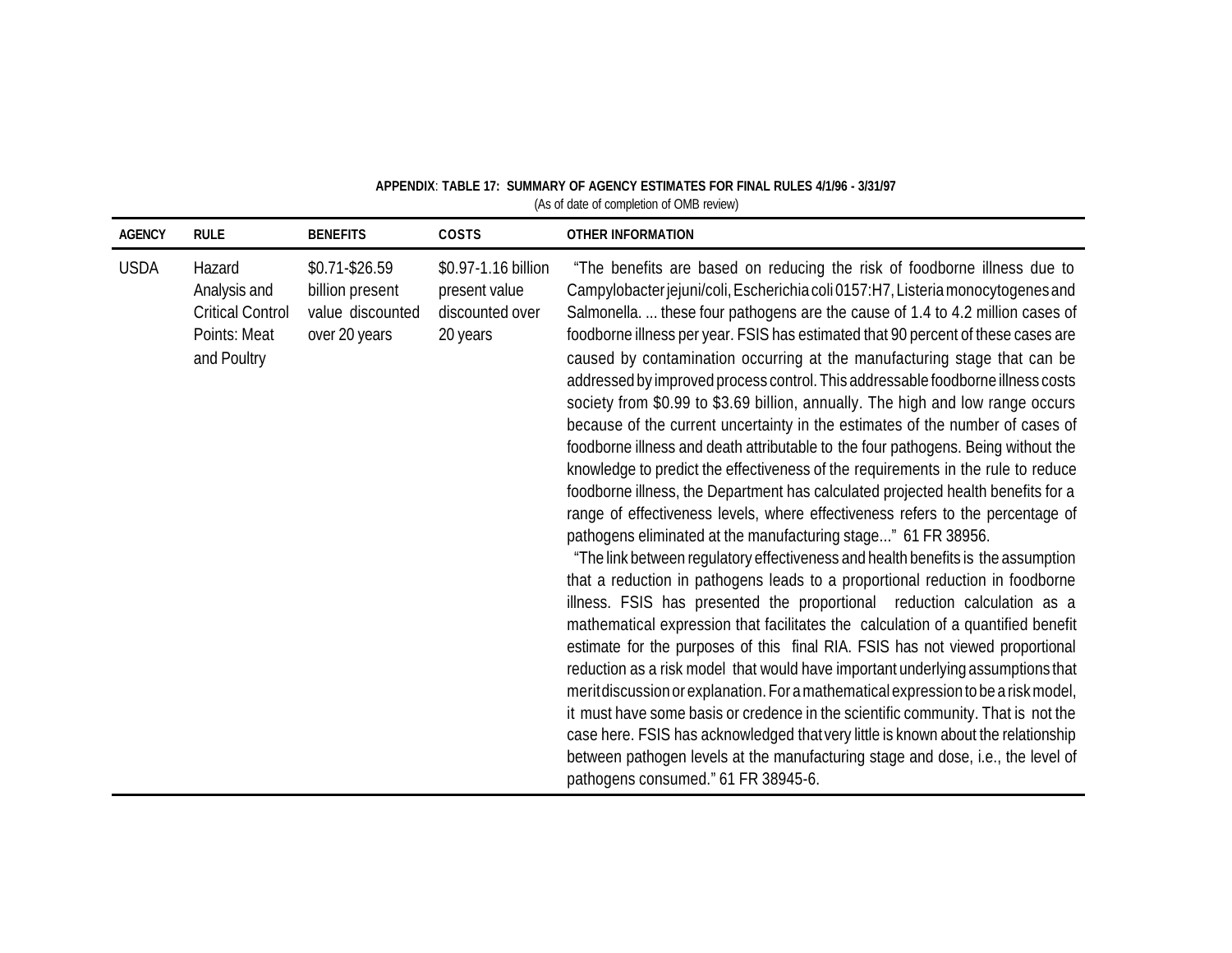| <b>AGENCY</b> | <b>RULE</b>                                                                                                                      | <b>BENEFITS</b>         | <b>COSTS</b>                                                                    | <b>OTHER INFORMATION</b>                                                                                                                                                                                                                                                                                                                                                                                                                                                                                                         |
|---------------|----------------------------------------------------------------------------------------------------------------------------------|-------------------------|---------------------------------------------------------------------------------|----------------------------------------------------------------------------------------------------------------------------------------------------------------------------------------------------------------------------------------------------------------------------------------------------------------------------------------------------------------------------------------------------------------------------------------------------------------------------------------------------------------------------------|
| <b>DOC</b>    | Encryption<br><b>Items</b><br>Transferred<br>from the U.S.<br><b>Munitions List</b><br>to the<br>Commerce<br><b>Control List</b> | Not<br>Estimated        | \$834,000 (govt<br>admin cost FY97)<br>\$591,850<br>(paperwork<br>burden costs) | Unquantified benefits in terms of improved national security, law enforcement and<br>public safety benefits, and economic benefits for industry: "This initiative will<br>support the growth of electronic commerce; increase the security of the global<br>information infrastructure; protect privacy, intellectual property and other valuable<br>information; and sustain the economic competitiveness of U.S. encryption product<br>manufacturers during the transition to a key management infrastructure. 61 FR<br>68573. |
| <b>HHS</b>    | Food Labeling/<br>Nutrition<br>Labeling:<br><b>Small Business</b><br>Exemption                                                   | \$275-360<br>million/yr | \$4 million in first<br>year, expected to<br>decline thereafter                 | None reported.                                                                                                                                                                                                                                                                                                                                                                                                                                                                                                                   |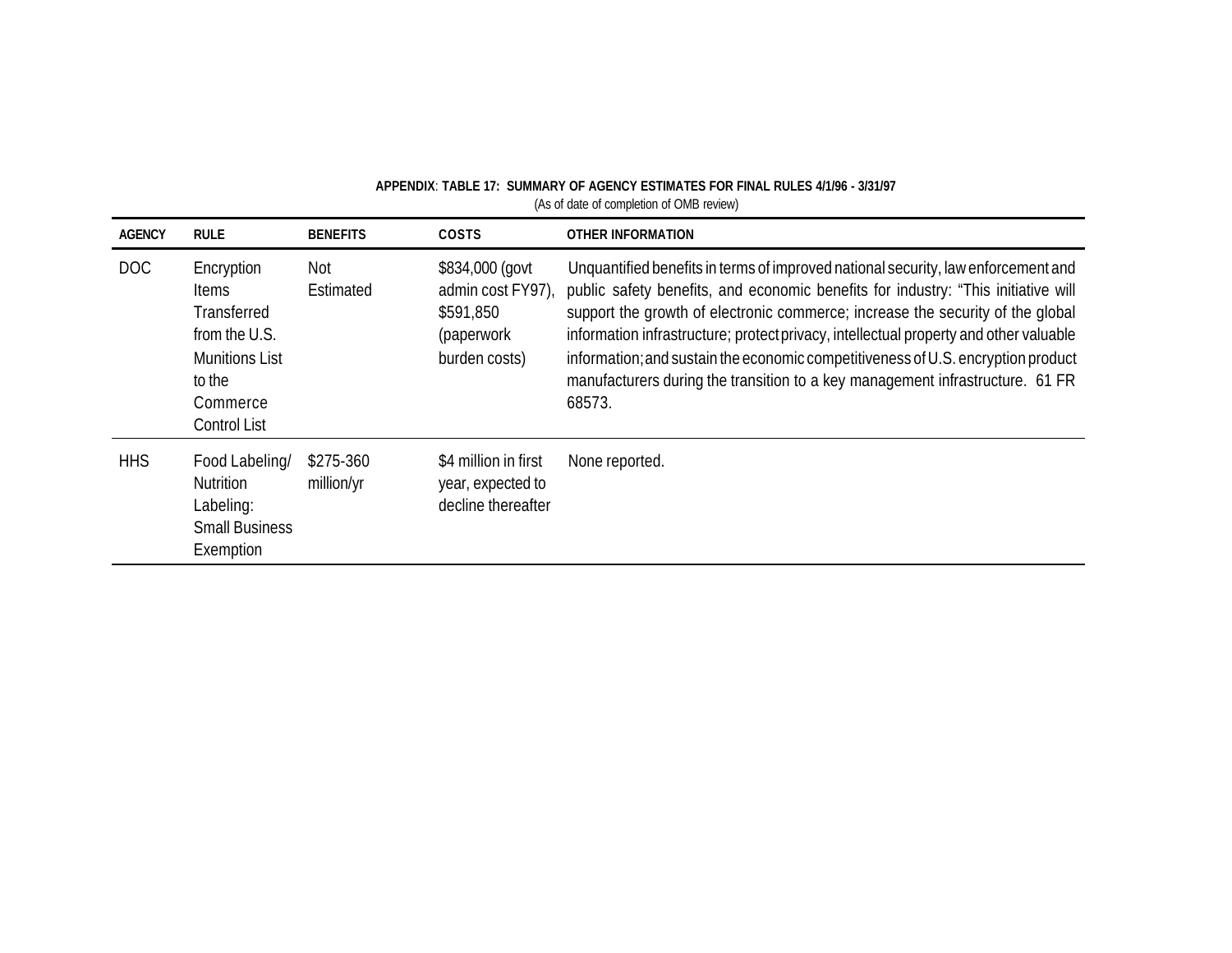| <b>AGENCY</b> | RULE                                                                                        | <b>BENEFITS</b>                                                                                         | <b>COSTS</b>                            | OTHER INFORMATION                                                                                                                                                                                                                                                                                                                                                                                                                                         |
|---------------|---------------------------------------------------------------------------------------------|---------------------------------------------------------------------------------------------------------|-----------------------------------------|-----------------------------------------------------------------------------------------------------------------------------------------------------------------------------------------------------------------------------------------------------------------------------------------------------------------------------------------------------------------------------------------------------------------------------------------------------------|
| <b>HHS</b>    | Restriction on<br>the Sale and<br>Distribution of<br>Cigarettes and<br>Smokeless<br>Tobacco | \$9.2-10.4 billion/yr<br>at 7% discount<br>rate:<br>$$28.1 - 43.2$<br>billion/yr at 3%<br>discount rate | \$180 million/yr at<br>7% discount rate | Unspecified costs of mandatory consumer education program.<br>"These totals do not include the benefits expected from fewer fires (over \$160<br>million annually), reduced passive smoking, or infant death and morbidity<br>associated with mothers' smoking"<br>"In addition, while FDA could not quantify the benefits that will result from the<br>projected decline in the use of smokeless tobacco, they would be considerable."<br>61 FR 44396ff. |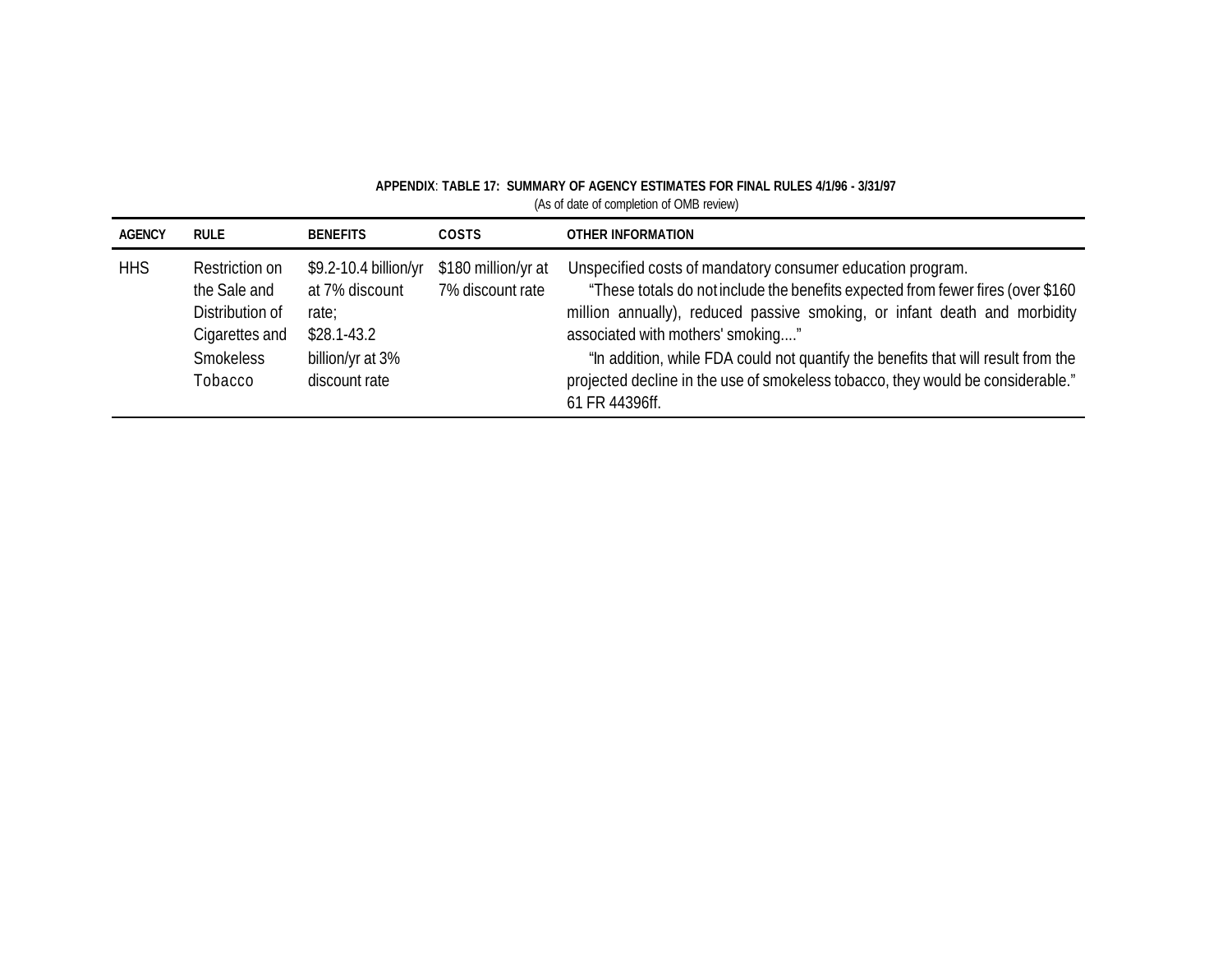| <b>AGENCY</b> | <b>RULE</b>                                                    | <b>BENEFITS</b>                                                                               | <b>COSTS</b>    | <b>OTHER INFORMATION</b>                                                                                                                                                                                                                                                                                                                                                                                                                                                                                                                                                                                                                                                                                                                                                                                                                                                                                                                                                                                                                                                                                                                                                                                                                                                                                                                                                                                                                                                                                                                                                                                                  |
|---------------|----------------------------------------------------------------|-----------------------------------------------------------------------------------------------|-----------------|---------------------------------------------------------------------------------------------------------------------------------------------------------------------------------------------------------------------------------------------------------------------------------------------------------------------------------------------------------------------------------------------------------------------------------------------------------------------------------------------------------------------------------------------------------------------------------------------------------------------------------------------------------------------------------------------------------------------------------------------------------------------------------------------------------------------------------------------------------------------------------------------------------------------------------------------------------------------------------------------------------------------------------------------------------------------------------------------------------------------------------------------------------------------------------------------------------------------------------------------------------------------------------------------------------------------------------------------------------------------------------------------------------------------------------------------------------------------------------------------------------------------------------------------------------------------------------------------------------------------------|
| <b>HHS</b>    | Medical<br>Devices:<br>Quality<br><b>Systems</b><br>Regulation | \$29 million/yr;<br>44 deaths<br>avoided/yr;<br>484 to 677 serious<br>injuries<br>avoided/yr; | \$82 million/yr | "The medical device industry would gain substantial economic benefits from the<br>proposed changes to the [Comprehensive Good Manufacturing Practices,<br>"CGMP"] regulation in three ways: Cost savings from fewer recalls, productivity<br>gains from improved designs, and efficiency gains for export-oriented<br>manufacturers who would now need to comply with only one set of quality<br>standards.<br>"These estimates of the public health benefits from fewer design-related deaths<br>and serious injuries represent FDA's best projections, given the limitations and<br>uncertainties of the data and assumptions. The above numbers, however, do not<br>capture the quality of life losses to patients who experience less severe injuries<br>than those reported in [medical device recalls, "MDR's"], who experience anxiety<br>as a result of treatment with an unreliable medical device, or who experience<br>inconvenience and additional medical costs because of device failure.<br>"Medical device malfunctions are substantially more numerous than deaths or<br>injuries from device failures and also represent a cost to society. Malfunctions<br>represent a loss of product and an inconvenience to users and/or patients.<br>Additionally, medical device malfunctions burden medical personnel with<br>additional tasks, such as repeating treatments, replacing devices, returning and<br>seeking reimbursement for failed devices, and providing reports on the<br>circumstances of medical device failures. No attempt was made to quantify these<br>additional costs." 61 FR 52602ff. |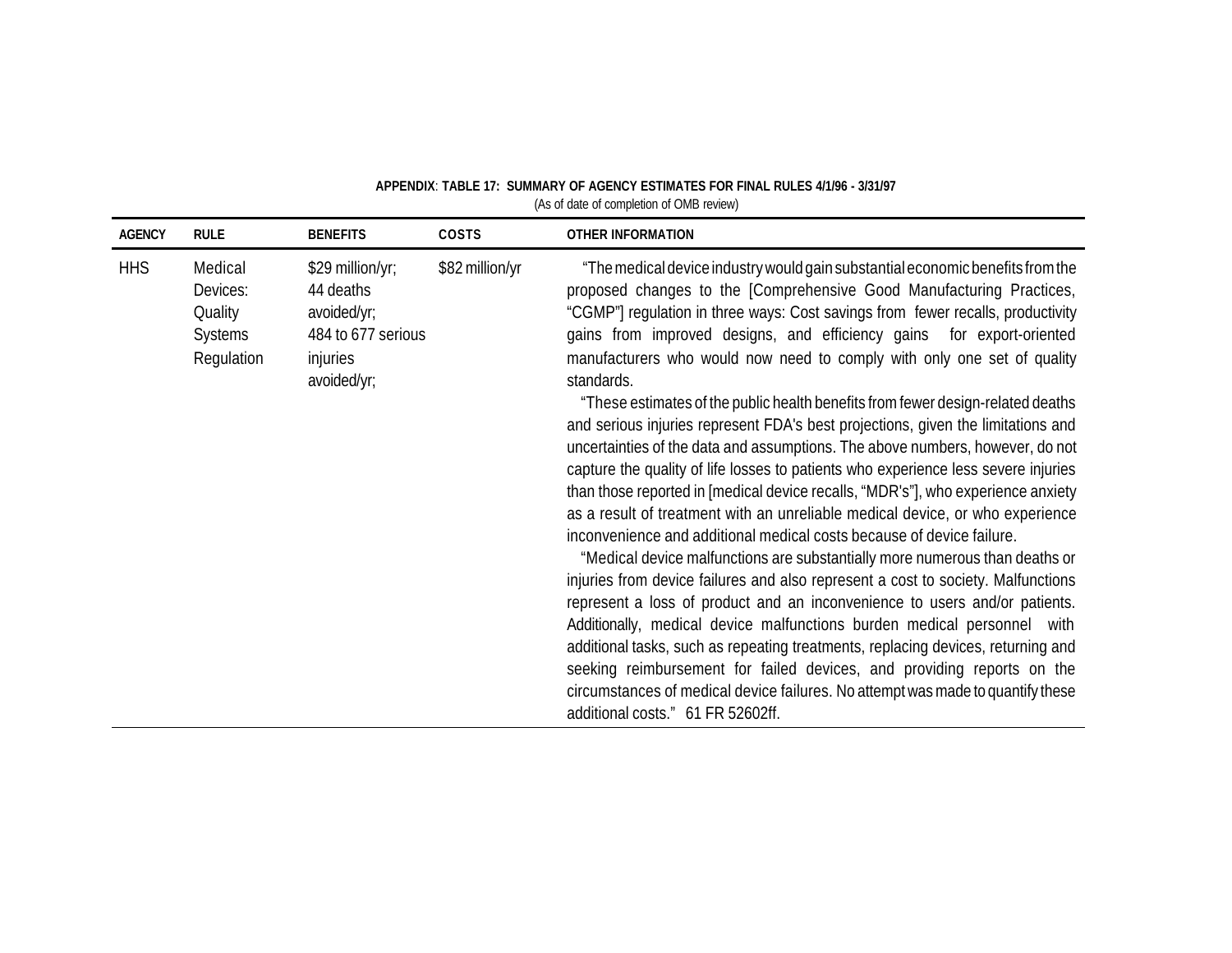| <b>AGENCY</b> | <b>RULE</b>                                                      | <b>BENEFITS</b>                                                                                                                               | <b>COSTS</b>     | <b>OTHER INFORMATION</b>                                                                                                                                                                                                                                                                                                                                                                                                                                                                                                                                                                                                                                                                                                                                                                                                                                                                                       |
|---------------|------------------------------------------------------------------|-----------------------------------------------------------------------------------------------------------------------------------------------|------------------|----------------------------------------------------------------------------------------------------------------------------------------------------------------------------------------------------------------------------------------------------------------------------------------------------------------------------------------------------------------------------------------------------------------------------------------------------------------------------------------------------------------------------------------------------------------------------------------------------------------------------------------------------------------------------------------------------------------------------------------------------------------------------------------------------------------------------------------------------------------------------------------------------------------|
| <b>DOI</b>    | <b>Migratory Bird</b><br>Hunting<br>(Early Season<br>Frameworks) | Not<br>Estimated                                                                                                                              | Not<br>Estimated | DOI reports that duck hunters spend an estimated \$416 million/yr; unquantified<br>economic stimulus benefits derived from spending on duck hunting; unquantified<br>benefit of value to hunters (consumer surplus) from more than 11 million hunting<br>days per year; unquantified benefit to bird population by reducing overcrowding<br>and ensuring continued use of resource in future.                                                                                                                                                                                                                                                                                                                                                                                                                                                                                                                  |
| <b>DOI</b>    | <b>Migratory Bird</b><br>Hunting<br>(Late Season<br>Frameworks)  | Not<br>Estimated                                                                                                                              | Not<br>Estimated | DOI reports that duck hunters spend an estimated \$416 million/yr; unquantified<br>economic stimulus benefits derived from spending on duck hunting; unquantified<br>benefit of value to hunters (consumer surplus) from more than 11 million hunting<br>days per year; unquantified benefit to bird population by reducing overcrowding<br>and ensuring continued use of resource in future.                                                                                                                                                                                                                                                                                                                                                                                                                                                                                                                  |
| <b>DOL</b>    | Exposure to<br>Methylene<br>Chloride (MC)                        | 31 cancer<br>cases/yr avoided;<br>3 deaths/yr<br>avoided from<br>acute central<br>nervous system<br>effects and<br>carboxyhemo-<br>globinemia | \$101 million/yr | "MC exposures above the level at which the final rule's STEL is set--125<br>ppm--are also associated with acute central nervous system effects, such as<br>dizziness, staggered gait, and diminished alertness, all effects that can lead to<br>workplace accidents. OSHA estimates that as many as 30,000 to 54,000 workers<br>will be protected by the final rule's STEL from experiencing CNS effects and<br>episodes of carboxyhemoglobinemia every year. Moreover, exposure to the liquid<br>or vapor forms of MC can lead to eye, skin, and mucous membrane irritation, and<br>these material impairments will also be averted by compliance with the final rule.<br>Finally, contact of the skin with MC can lead to percutaneous absorption and<br>systemic toxicity and thus lead to additional cases of cancer that have not been<br>taken into account in the benefits assessment. " 62 FR 1567-68. |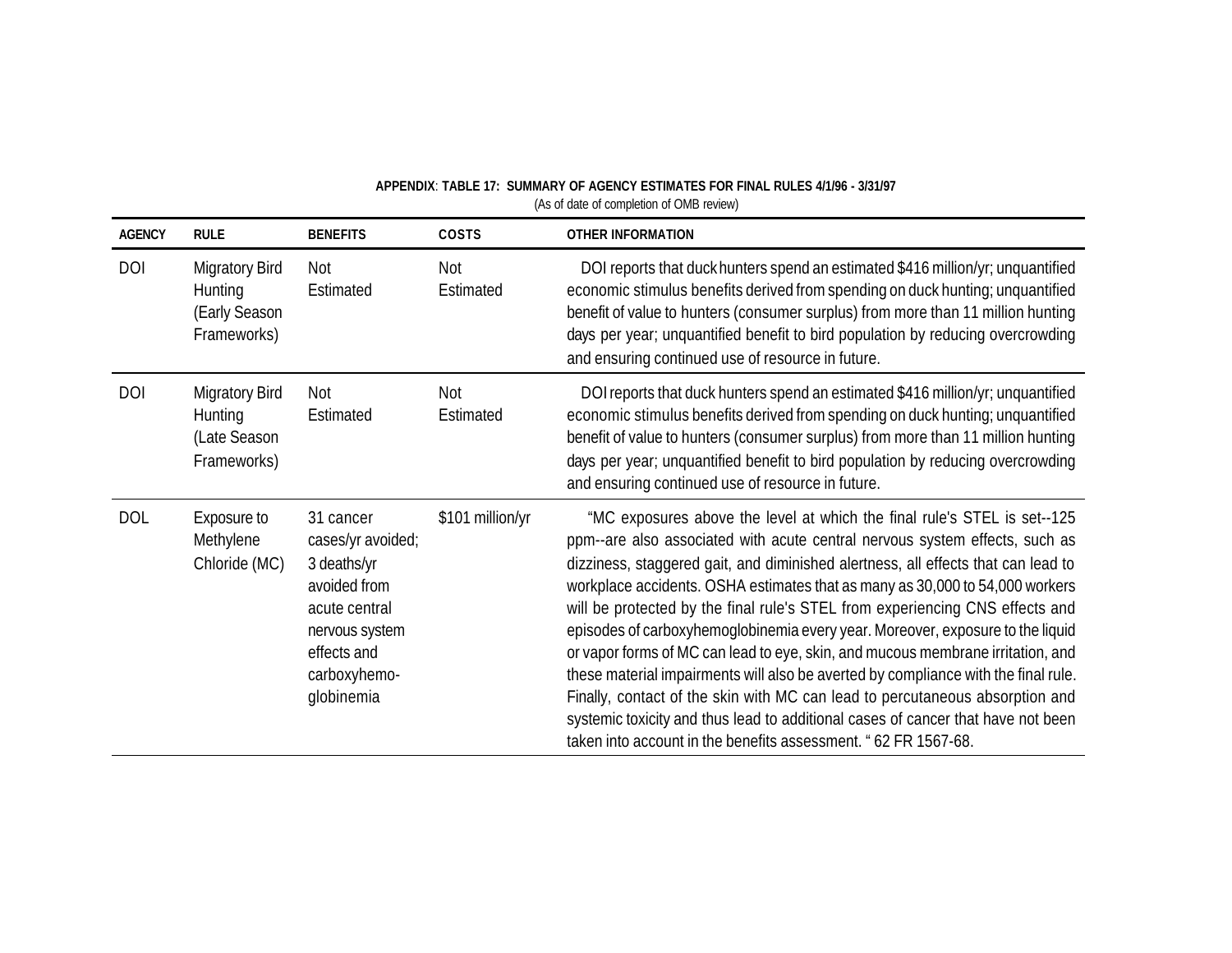| <b>AGENCY</b> | <b>RULE</b>                                                      | <b>BENEFITS</b>                                                                                                                  | COSTS                                                         | <b>OTHER INFORMATION</b>                                                                                                                                                                                                                                                                                             |
|---------------|------------------------------------------------------------------|----------------------------------------------------------------------------------------------------------------------------------|---------------------------------------------------------------|----------------------------------------------------------------------------------------------------------------------------------------------------------------------------------------------------------------------------------------------------------------------------------------------------------------------|
| <b>DOT</b>    | Airbag<br>Depowering                                             | 83-101 fewer<br>fatalities, 5,100 -<br>8,800 fewer<br>serious injuries<br>over lifetime of<br>one full model-<br>year's vehicles | \$0                                                           | 50 - 431 more fatalities and 171 - 553 more serious/severe chest injuries over<br>lifetime of one full model-year's vehicles; substantial unquantified reduction in<br>minor/moderate injuries.                                                                                                                      |
| <b>DOT</b>    | Light Truck<br><b>CAFE Model-</b><br><b>Year 1999</b>            | <b>Not</b><br>Estimated                                                                                                          | Not<br>Estimated                                              | None reported.                                                                                                                                                                                                                                                                                                       |
| <b>DOT</b>    | Roadway<br>Worker<br>Protection                                  | \$240 million<br>present value<br>discounted over<br>10 years                                                                    | \$229 million<br>present value<br>discounted over<br>10 years | Possible increased capacity of rail lines and improved morale.                                                                                                                                                                                                                                                       |
| EPA           | Accidental<br>Release<br>Prevention                              | \$174 million/yr                                                                                                                 | \$97 million/yr                                               | Unspecified value of information made available through disclosure/reporting<br>requirements; efficiency gains, increased technology transfer, indirect cost savings,<br>and increased goodwill; possible damage reductions attributable to offsite<br>consequence analysis and to a reduction in routine emissions. |
| EPA           | Financial<br>Assurance for<br>Municipal Solid<br>Waste Landfills | \$105 million/yr                                                                                                                 | \$0                                                           | None reported.                                                                                                                                                                                                                                                                                                       |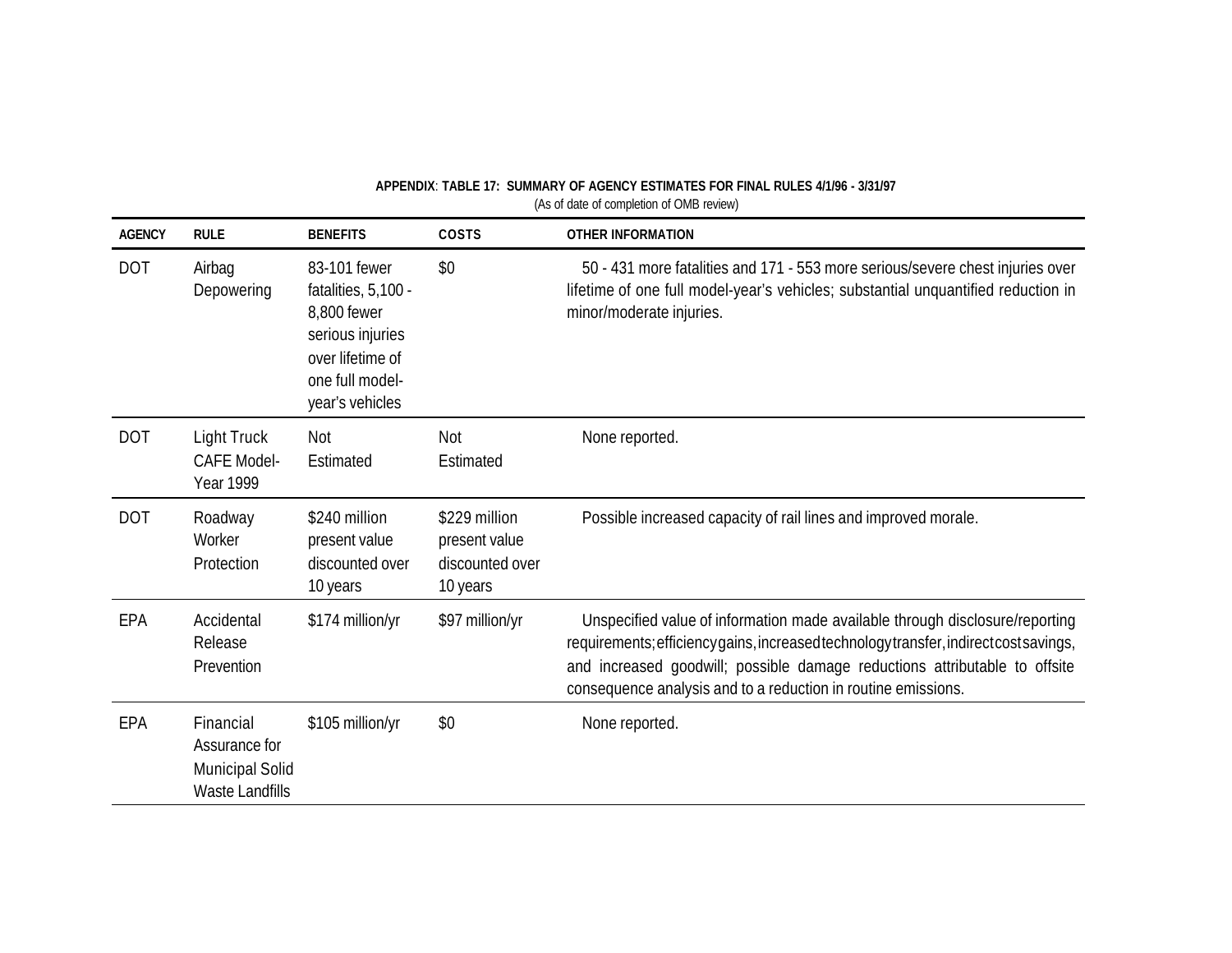| <b>AGENCY</b> | <b>RULE</b>                                                         | <b>BENEFITS</b>                                                                                                                               | COSTS                                            | <b>OTHER INFORMATION</b>                                                                                                                                                                                                                                                                                                                                                                                                                                                                                                                                                                                                      |
|---------------|---------------------------------------------------------------------|-----------------------------------------------------------------------------------------------------------------------------------------------|--------------------------------------------------|-------------------------------------------------------------------------------------------------------------------------------------------------------------------------------------------------------------------------------------------------------------------------------------------------------------------------------------------------------------------------------------------------------------------------------------------------------------------------------------------------------------------------------------------------------------------------------------------------------------------------------|
| EPA           | Deposit<br>Control<br>Gasoline                                      | <b>AVG EMISSION</b><br><b>REDUCTIONS PER</b><br>YEAR, 1997-2001:<br>25,000 t HC,<br>474,000 t CO,<br>95,000 t NOx                             | Avg Cost/Yr.<br>1997 - 2000:<br>\$138 million/yr | Fuel economy benefits are also expected as a result of the detergent program,<br>amounting to nearly 450 million gallons during the 1995-2001 period. The savings<br>associated with this fuel economy benefit are expected to partially offset the costs<br>of the program. This rule should result in increased sales and business<br>opportunities within the fuel additive industry. EPA anticipates that this program<br>may result in significant vehicle maintenance benefits. However, due to<br>uncertainties in their magnitude, and for other reasons, they were not considered<br>quantitatively in the analysis. |
| EPA           | Acid Rain<br>Phase II<br>Nitrogen<br>Oxides<br>Emission<br>Controls | <b>EMISSION</b><br><b>REDUCTIONS PER</b><br>YEAR:<br>890,000 t NOx                                                                            | \$204 million/yr                                 | None reported.                                                                                                                                                                                                                                                                                                                                                                                                                                                                                                                                                                                                                |
| EPA           | <b>Federal Test</b><br>Procedure<br><b>Revisions</b>                | <b>EMISSION</b><br>REDUCTIONS:<br>In 2005:<br>30,994 t NMHC<br>1,937,114 t CO<br>164,112 t NOx<br>In 2010:<br>54,892 t NMHC<br>3,430,769 t CO | \$199-245<br>million/yr                          | Analysis does not include potential fuel savings of \$13.45 discounted over the<br>lifetime of the average vehicle, or about \$202 million/yr.                                                                                                                                                                                                                                                                                                                                                                                                                                                                                |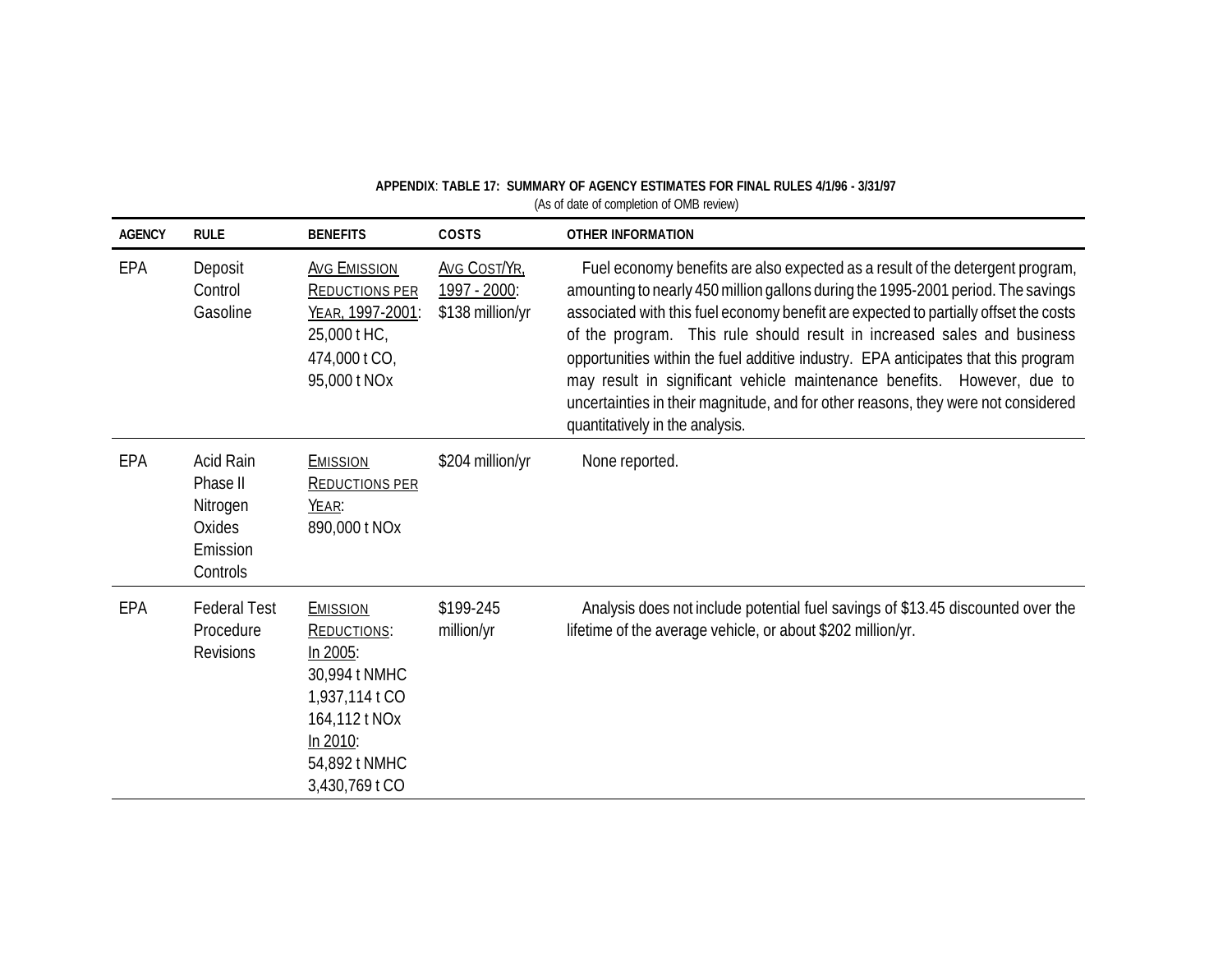| <b>AGENCY</b> | <b>RULE</b>                                                                                                                                                                  | <b>BENEFITS</b>                                                                                                                                                                                                                                    | COSTS                                                                 | <b>OTHER INFORMATION</b>                                                                                                    |  |
|---------------|------------------------------------------------------------------------------------------------------------------------------------------------------------------------------|----------------------------------------------------------------------------------------------------------------------------------------------------------------------------------------------------------------------------------------------------|-----------------------------------------------------------------------|-----------------------------------------------------------------------------------------------------------------------------|--|
| EPA           | Voluntary<br>Standards for<br>Light-Duty<br>Vehicles                                                                                                                         | <b>EMISSION</b><br><b>REDUCTIONS</b><br>(tons/ozone<br>season-<br>weekday):<br>In 2005:<br>279 t NMOG,<br>3,756 t CO,<br>400 t NOx<br>In 2007:<br>399 t NMOG,<br>5,302 t CO,<br>600 t NOx<br>In 2015:<br>778 t NMOG,<br>9,723 t CO,<br>1,249 t NOx | \$600 million/yr                                                      | None reported.                                                                                                              |  |
| EPA           | Lead-Based<br><b>Paint Activities</b><br>in Target<br>Housing                                                                                                                | Not<br>Estimated                                                                                                                                                                                                                                   | \$1.114 billion<br>present value<br>over 50 years<br>discounted at 3% | Will provide consumers with greater assurance that they will be able to purchase<br>abatement services of reliable quality. |  |
|               | ABBREVIATIONS: CO = carbon monoxide, HC = hydrocarbons, Kt = kilotons, NMHC = non-methane hydrocarbons, NMOG= non-methane<br>organic gases, NOx = nitrogen oxides, t = tons. |                                                                                                                                                                                                                                                    |                                                                       |                                                                                                                             |  |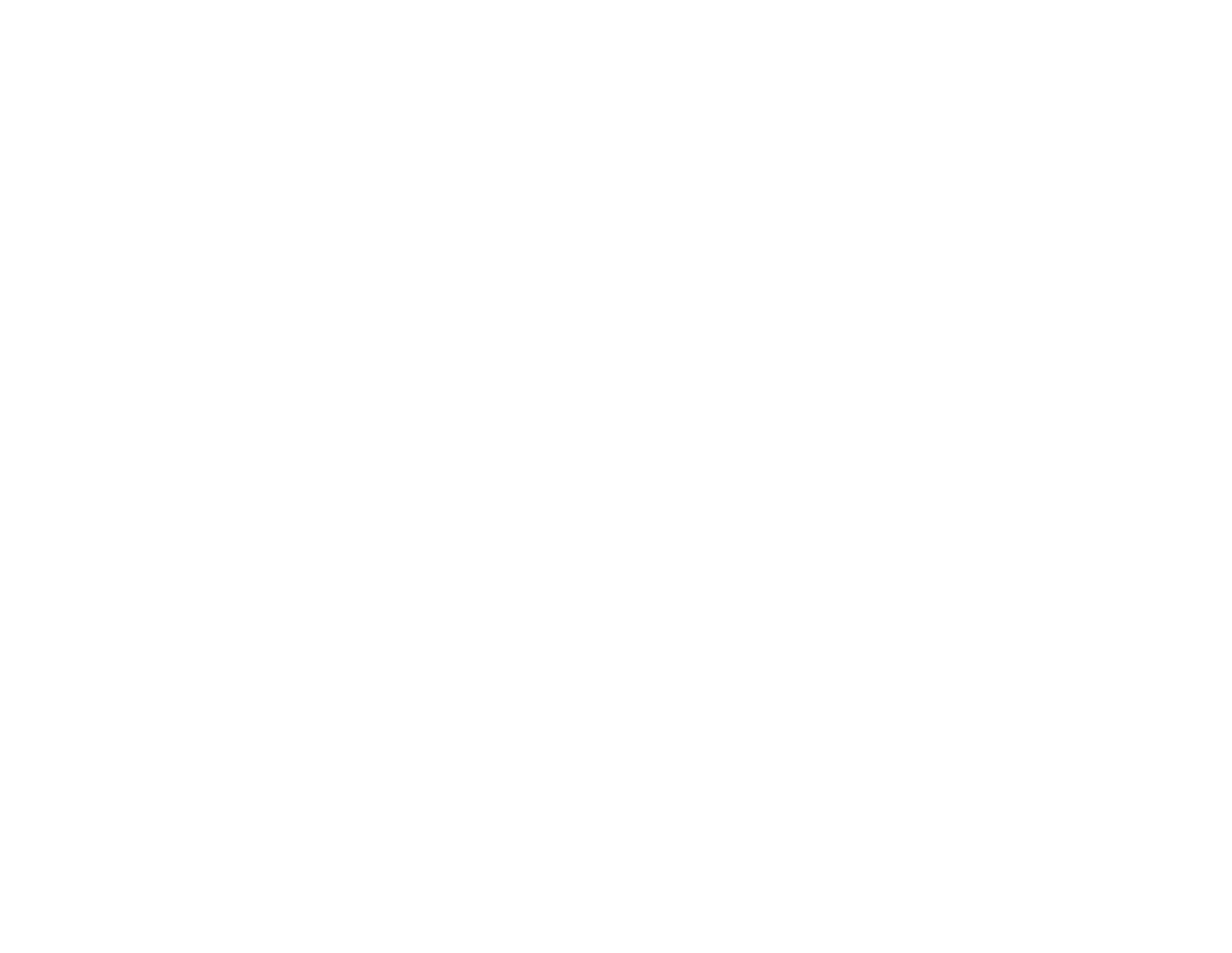|               | APPENDIX TABLE 18: SUMMARY OF AGENCY ESTIMATES FOR FINAL RULES 4/1/97 - 3/31/98<br>(As reported by the agency as of date of completion of OMB review) |                                                  |                                                  |                                                                                                                                                                                                                                                                                                                                                                                                                                                                                                                                                                                                                                                                                                                                                                                                                                                                                                                                                                                                                                                                                                                                                                                                                                                                                                                                                                                                                                                                                                                                                                                                                                                                                                                               |  |  |
|---------------|-------------------------------------------------------------------------------------------------------------------------------------------------------|--------------------------------------------------|--------------------------------------------------|-------------------------------------------------------------------------------------------------------------------------------------------------------------------------------------------------------------------------------------------------------------------------------------------------------------------------------------------------------------------------------------------------------------------------------------------------------------------------------------------------------------------------------------------------------------------------------------------------------------------------------------------------------------------------------------------------------------------------------------------------------------------------------------------------------------------------------------------------------------------------------------------------------------------------------------------------------------------------------------------------------------------------------------------------------------------------------------------------------------------------------------------------------------------------------------------------------------------------------------------------------------------------------------------------------------------------------------------------------------------------------------------------------------------------------------------------------------------------------------------------------------------------------------------------------------------------------------------------------------------------------------------------------------------------------------------------------------------------------|--|--|
| <b>AGENCY</b> | <b>RULE</b>                                                                                                                                           | <b>BENEFITS</b>                                  | <b>COSTS</b>                                     | <b>OTHER INFORMATION</b>                                                                                                                                                                                                                                                                                                                                                                                                                                                                                                                                                                                                                                                                                                                                                                                                                                                                                                                                                                                                                                                                                                                                                                                                                                                                                                                                                                                                                                                                                                                                                                                                                                                                                                      |  |  |
| <b>USDA</b>   | Environmental<br>Quality<br>Incentives<br>Program<br>(EQIP)                                                                                           | \$2.41 billion<br>(present value)<br>1997 - 2012 | \$1.65 billion<br>(present value)<br>1997 - 2012 | "The analysis estimates EQIP will have a beneficial impact on the adoption of<br>conservation practices and, when installed or applied to technical standards, will<br>increase net farm income. In addition, benefits would accrue to society for<br>long-term productivity, maintenance of the resource base, non-point source<br>pollution damage reductions, and wildlife enhancements. As a voluntary program,<br>EQIP will not impose any obligation or burden upon agricultural producers that<br>choose not to participate. The off-farm public benefits associated with on-farm<br>conservation efforts are directly dependent upon the on-farm treatment needs and<br>associated benefits. In the case of non-point source pollution from agricultural<br>sources, for instance, public benefits are not achieved until private land user<br>behavior changes and on-site conservation measures are applied. Some of the<br>off-site benefits are attributable to improvements made to enhance freshwater and<br>marine water quality and fish habitat, improved aquatic recreation opportunities,<br>reduced sedimentation of reservoirs, streams, and drainage channels, and<br>reduced flood damages. Additional benefits are from reduced pollution of surface<br>and groundwater from agrochemical management, improvements in air quality by<br>reducing wind erosion, and enhancements to wildlife habitat. EQIP encourages<br>participants to adopt a comprehensive approach to solving natural resource and<br>environmental concerns. Off-site benefits for pasture and rangeland and total<br>benefits for animal waste management were not estimated due to unavailability of<br>data." [62 FR 28258-9] |  |  |

Ξ,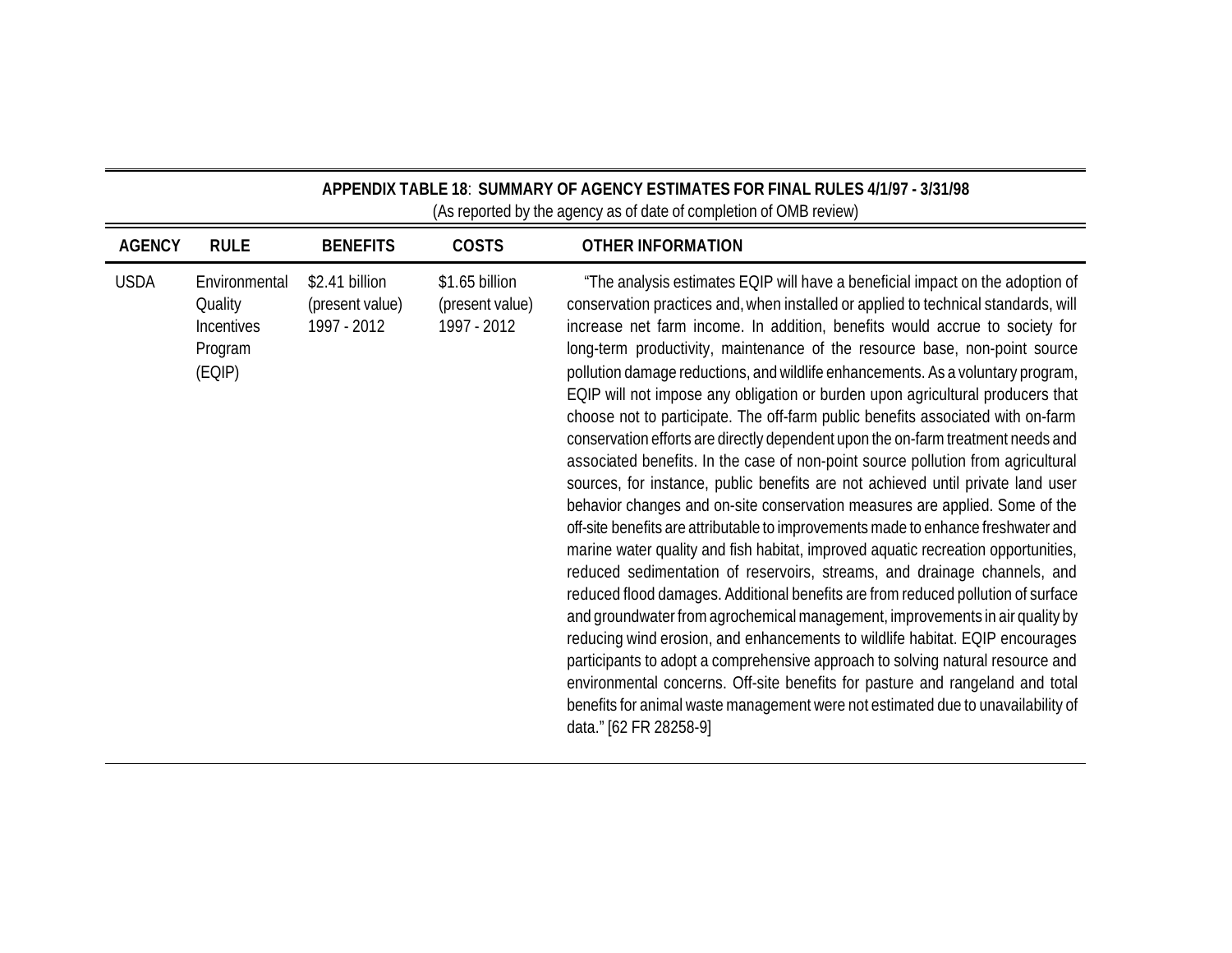|               | APPENDIX TABLE 18: SUMMARY OF AGENCY ESTIMATES FOR FINAL RULES 4/1/97 - 3/31/98<br>(As reported by the agency as of date of completion of OMB review) |                 |              |                                                                                                                                                                                                                                                                                                                                                                                                                                                                                                                                                                                                                                                                                                                                                                                                                                                                                                                                                                                                                                                        |  |  |  |
|---------------|-------------------------------------------------------------------------------------------------------------------------------------------------------|-----------------|--------------|--------------------------------------------------------------------------------------------------------------------------------------------------------------------------------------------------------------------------------------------------------------------------------------------------------------------------------------------------------------------------------------------------------------------------------------------------------------------------------------------------------------------------------------------------------------------------------------------------------------------------------------------------------------------------------------------------------------------------------------------------------------------------------------------------------------------------------------------------------------------------------------------------------------------------------------------------------------------------------------------------------------------------------------------------------|--|--|--|
| <b>AGENCY</b> | <b>RULE</b>                                                                                                                                           | <b>BENEFITS</b> | <b>COSTS</b> | OTHER INFORMATION                                                                                                                                                                                                                                                                                                                                                                                                                                                                                                                                                                                                                                                                                                                                                                                                                                                                                                                                                                                                                                      |  |  |  |
| <b>USDA</b>   | Importation of<br>Pork from<br>Sonora,<br>Mexico                                                                                                      | \$0             | \$0          | "Low-impact scenario: 67k hogs (0.02%), assuming supply elasticity = 0.15 and<br>demand elasticity = -0.44. Economic impacts on farrow-to-finish swine operators:<br>output decline. 10k-17k hogs (#0.02%); price decline. \$0.05/hundredweight<br>liveweight equivalent .; producers' receipts decline . \$10.7 million/yr (0.02%) and<br>are transferred to consumers (as consumer surplus) and Mexican producers (as<br>producer surplus). Economic Impacts on live-hog dealers/transporters: 86 trips.<br>High-impact scenario: 134.1k hogs (0.02%), assuming supply elasticity = $0.075$<br>and demand elasticity = $-0.44$ . Economic impacts on farrow-to-finish swine<br>operators: output decline. 20k-34k hogs (#0.02%); price decline.<br>\$0.11/hundredweight liveweight equivalent; producers' receipts decline. \$24.5<br>million/yr (0.2%) and are transferred to consumers (as consumer surplus) and<br>Mexican producers (as producer surplus). Economic impacts on live-hog<br>dealers/transporters: 125 trips." [62 FR 25441-15443] |  |  |  |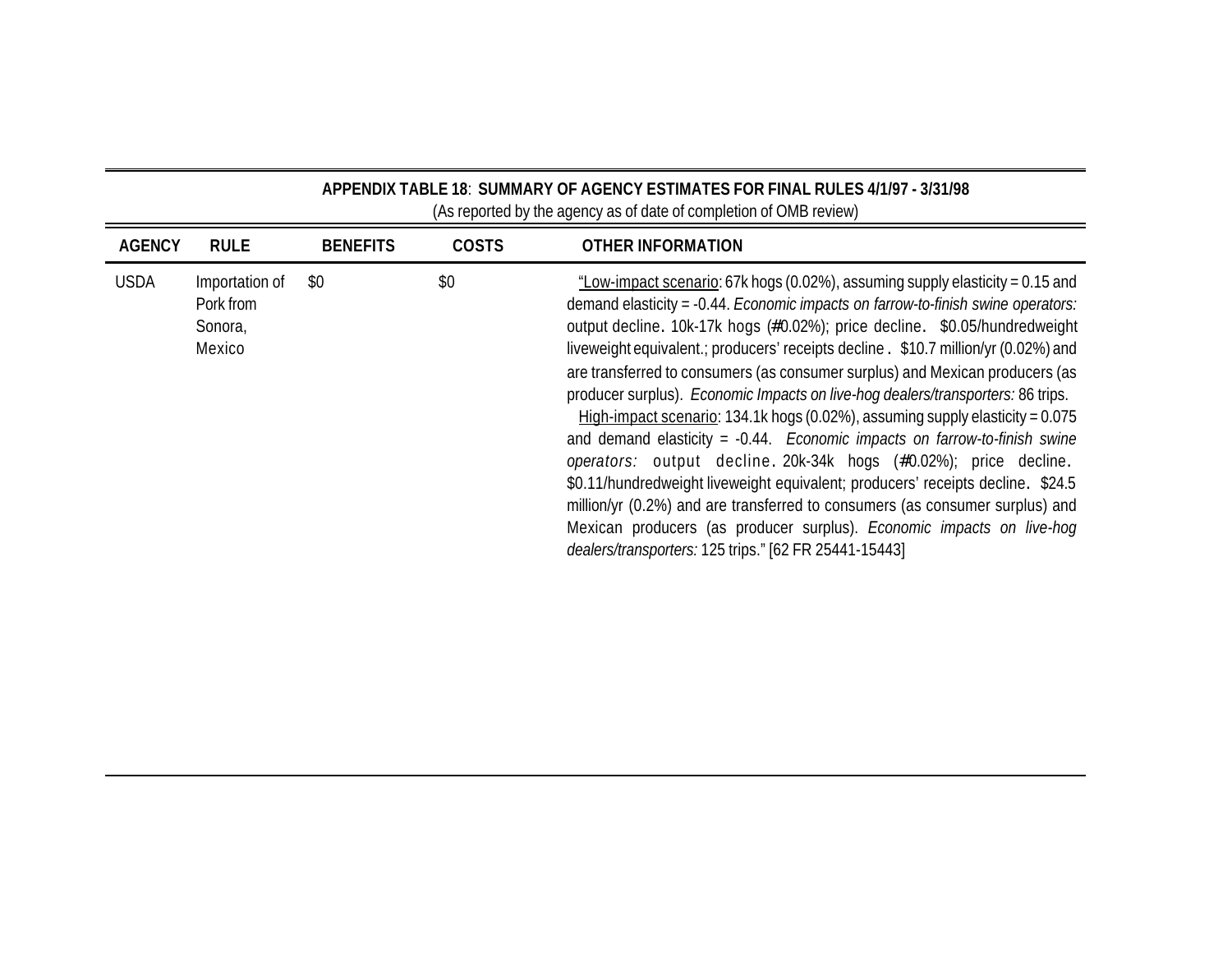| APPENDIX TABLE 18: SUMMARY OF AGENCY ESTIMATES FOR FINAL RULES 4/1/97 - 3/31/98<br>(As reported by the agency as of date of completion of OMB review) |                                          |                                                         |              |                                                                                                                                                                                                                                                                                                                                                                                                                                                                                                                                                                                                                                                                                                                                                                                                                                                                                                                                                                                                                                                                                                                                                                                                                                                                                                                                           |  |
|-------------------------------------------------------------------------------------------------------------------------------------------------------|------------------------------------------|---------------------------------------------------------|--------------|-------------------------------------------------------------------------------------------------------------------------------------------------------------------------------------------------------------------------------------------------------------------------------------------------------------------------------------------------------------------------------------------------------------------------------------------------------------------------------------------------------------------------------------------------------------------------------------------------------------------------------------------------------------------------------------------------------------------------------------------------------------------------------------------------------------------------------------------------------------------------------------------------------------------------------------------------------------------------------------------------------------------------------------------------------------------------------------------------------------------------------------------------------------------------------------------------------------------------------------------------------------------------------------------------------------------------------------------|--|
| <b>AGENCY</b>                                                                                                                                         | <b>RULE</b>                              | <b>BENEFITS</b>                                         | <b>COSTS</b> | <b>OTHER INFORMATION</b>                                                                                                                                                                                                                                                                                                                                                                                                                                                                                                                                                                                                                                                                                                                                                                                                                                                                                                                                                                                                                                                                                                                                                                                                                                                                                                                  |  |
| <b>USDA</b>                                                                                                                                           | Importation of<br>Beef from<br>Argentina | \$49 million/yr<br>(net of transfers<br>from producers) | \$0          | "Average wholesale U.S. beef prices estimated to decline by \$8.27/MT (from<br>\$4,402.17/MT to \$4,393.9/MT), less than 0.02%.<br>Effects on U.S. livestock sector: producers' receipts decline . \$40.15 million/yr<br>and are transferred to consumers (as consumer surplus) and Argentine producers<br>(as producer surplus)." [62 FR 34889-34391]<br>"If Argentina were able to fill its 20 KT quota to the U.S.'s uncooked beef market<br>with nonfed beef product, consumer welfare gains of around \$90 million annually<br>are possible. These consumer gains, as well as the likely producer welfare losses,<br>would depend on the type of beef and total quantities received in the U.S. from<br>Argentina. The 20 KT of imports will likely consist mainly of nonfed beef.<br>Consumers would enjoy both lower prices and greater supplies, while producers<br>realize lower returns from lower prices, but not lower quantities produced. These<br>gains, even after taking into account the likely producer losses  produce a net<br>social welfare gain to the United States of \$48.7 million<br>" In the aggregate, producer welfare losses of \$40.45 million are distributed<br>between the dairy and beef sectors, the latter sector being composed of cow-calf,<br>feedlot and slaughter operations." [62 FR 34392] |  |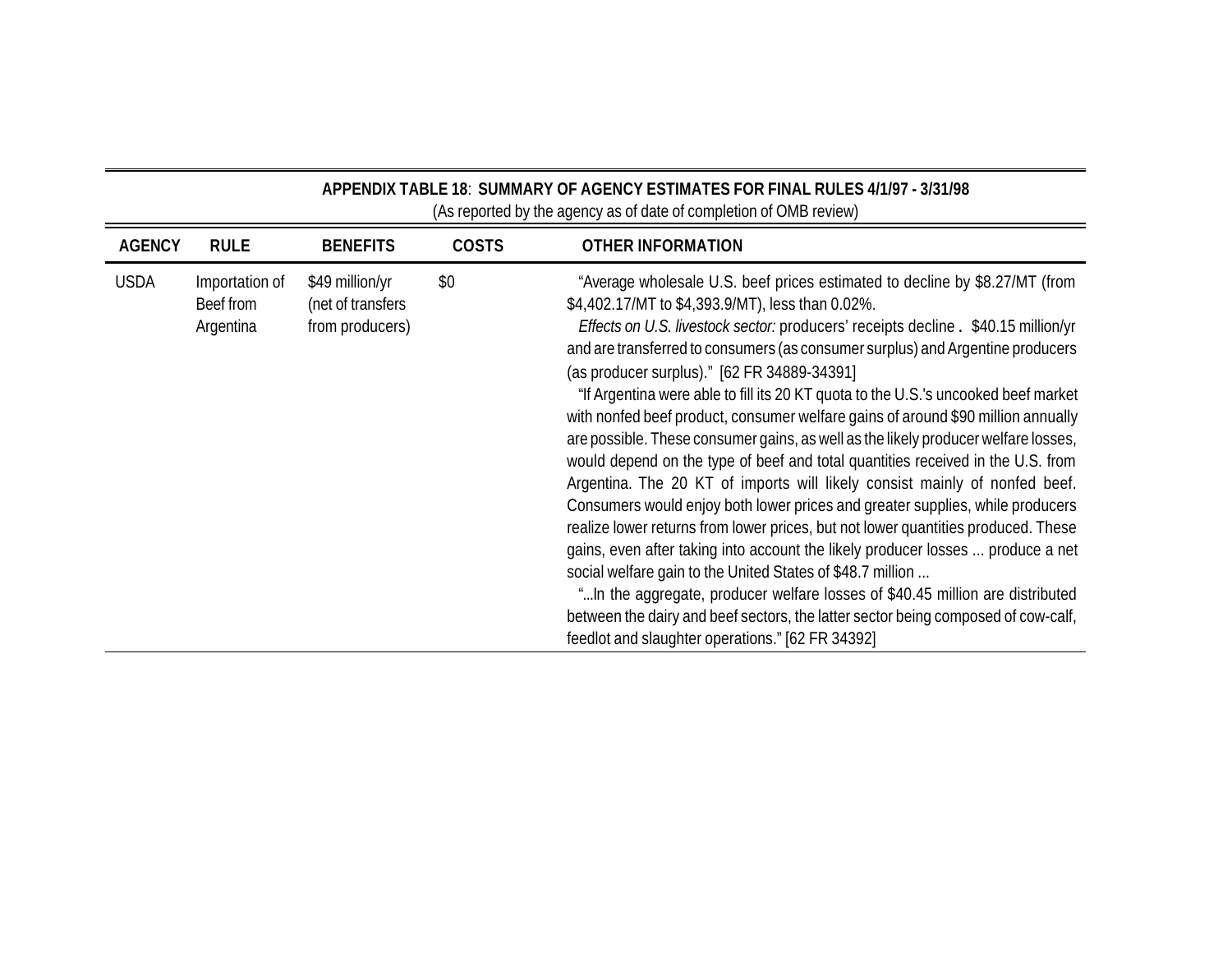| APPENDIX TABLE 18: SUMMARY OF AGENCY ESTIMATES FOR FINAL RULES 4/1/97 - 3/31/98<br>(As reported by the agency as of date of completion of OMB review) |                                                   |                 |                 |                                                                                                                                                                                                                                                                                                                                                                                                                                                                                                                                                                                                                                                                                                                                                                                                                                                                                                                                                                                                                                                                                                                                                                                                                                                                                                                       |  |
|-------------------------------------------------------------------------------------------------------------------------------------------------------|---------------------------------------------------|-----------------|-----------------|-----------------------------------------------------------------------------------------------------------------------------------------------------------------------------------------------------------------------------------------------------------------------------------------------------------------------------------------------------------------------------------------------------------------------------------------------------------------------------------------------------------------------------------------------------------------------------------------------------------------------------------------------------------------------------------------------------------------------------------------------------------------------------------------------------------------------------------------------------------------------------------------------------------------------------------------------------------------------------------------------------------------------------------------------------------------------------------------------------------------------------------------------------------------------------------------------------------------------------------------------------------------------------------------------------------------------|--|
| <b>AGENCY</b>                                                                                                                                         | <b>RULE</b>                                       | <b>BENEFITS</b> | <b>COSTS</b>    | <b>OTHER INFORMATION</b>                                                                                                                                                                                                                                                                                                                                                                                                                                                                                                                                                                                                                                                                                                                                                                                                                                                                                                                                                                                                                                                                                                                                                                                                                                                                                              |  |
| <b>HHS</b>                                                                                                                                            | <b>Substances</b><br>Prohibited in<br>Animal Feed | Not estimated   | \$53 million/yr | "FDA estimated that, if BSE were to occur in this country, the disease would be<br>associated with approximately \$3.8 billion in losses due to the destruction of<br>BSE-exposed livestock and the taking of other measures needed to prevent<br>continued BSE proliferation. While FDA could not quantify the expected additional<br>costs to consumers and producers in the United States that would result from the<br>loss of consumer confidence following a BSE outbreak, the agency found that<br>plausible scenarios indicated that the likely drop in the demand for cattle and beef<br>products could cause billions of dollars in lost market values. In addition, FDA<br>noted, but did not attempt to quantify, the value of the human lives that might be lost<br>or the associated medical treatment costs that might follow a domestic outbreak of<br>BSE." [62 FR 30967]<br>"Additional [benefits] that could not be quantified include the lost human lives<br>and medical treatment costs that could result from BSE-related disease, as well as<br>the consumer and producer losses that would result from the expected decrease<br>in the sales and consumption of beef. Sales of medical products and cosmetics<br>containing cattle-derived components could also be affected." [62 FR 30968] |  |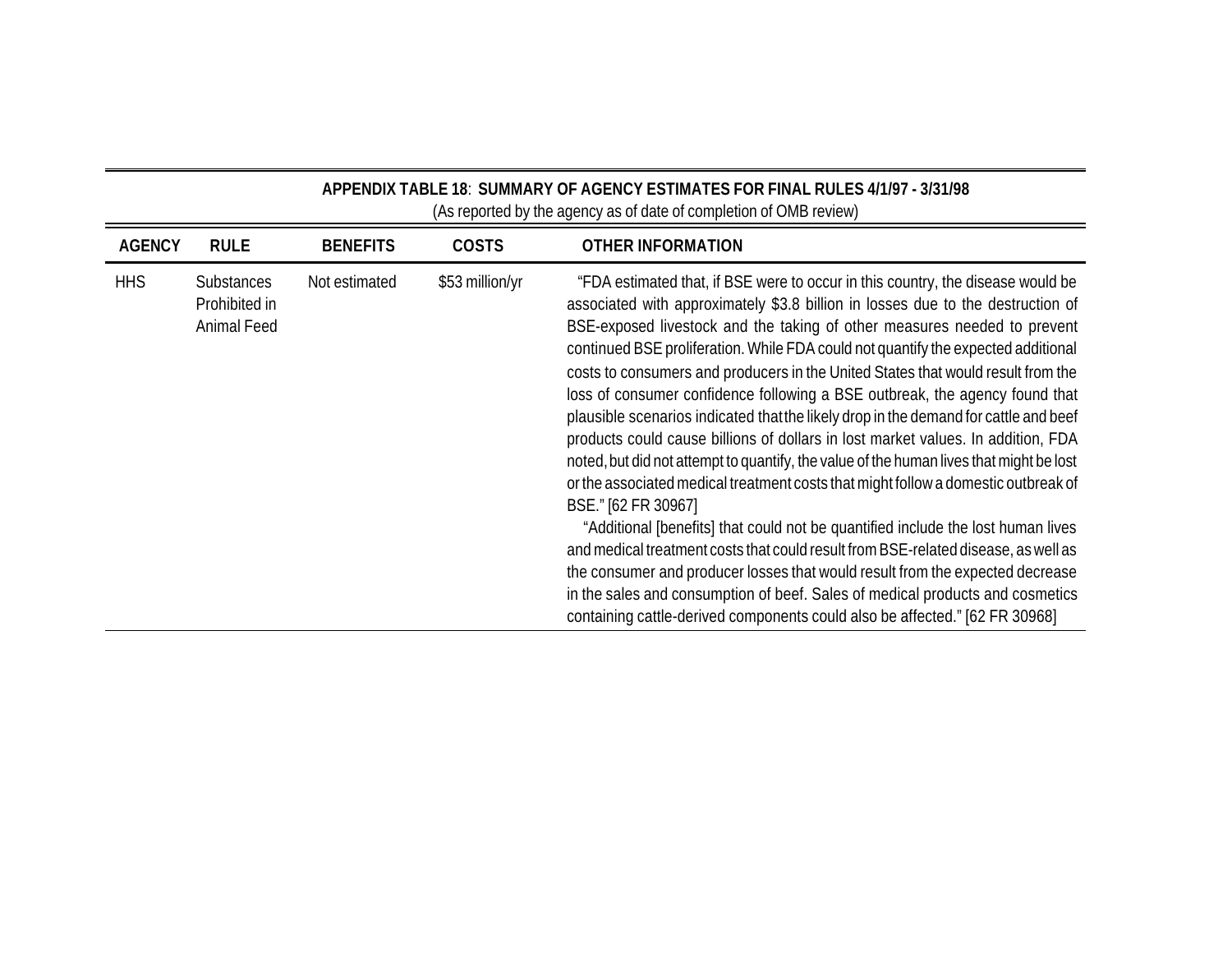|                          | APPENDIX TABLE 18: SUMMARY OF AGENCY ESTIMATES FOR FINAL RULES 4/1/97 - 3/31/98<br>(As reported by the agency as of date of completion of OMB review) |                                             |                                                  |                                                                                                                                                                                                                                                                                                                                                                                                                                                                                                                                                                                                                                                                                                                                                                                                                         |  |
|--------------------------|-------------------------------------------------------------------------------------------------------------------------------------------------------|---------------------------------------------|--------------------------------------------------|-------------------------------------------------------------------------------------------------------------------------------------------------------------------------------------------------------------------------------------------------------------------------------------------------------------------------------------------------------------------------------------------------------------------------------------------------------------------------------------------------------------------------------------------------------------------------------------------------------------------------------------------------------------------------------------------------------------------------------------------------------------------------------------------------------------------------|--|
| <b>AGENCY</b>            | <b>RULE</b>                                                                                                                                           | <b>BENEFITS</b>                             | <b>COSTS</b>                                     | <b>OTHER INFORMATION</b>                                                                                                                                                                                                                                                                                                                                                                                                                                                                                                                                                                                                                                                                                                                                                                                                |  |
| <b>HHS</b>               | Organ<br>Procurement<br>and<br>Transplan-<br>tation Network                                                                                           | 297-1,306<br>additional "life-<br>years"/yr | \$0                                              | HHS recognizes in its analysis the difficulty of quantifying the costs and the<br>benefits of the rule. The rule discusses the current costs of transplantation and the<br>analysis concludes that the final rule will not substantially increase the costs.<br>Regarding benefits, HHS discusses difficulties associated with assigning value<br>to a statistical life when quantifying the benefits for this rule. The rule also<br>discusses the benefits that arise from public oversight and accountability of the<br>organ transplant system, which will preserve public trust and confidence. Also, a<br>system of patient-oriented information of transplant performance will allow easier<br>comparison of transplant center performance and the use of performance goals will<br>create equity in the system. |  |
| <b>HHS</b>               | Quality<br>Mammography<br><b>Standards</b>                                                                                                            | \$182-263<br>million/yr                     | \$38 million/yr<br>(annualized over<br>10 years) | FDA states that it is difficult to determine the increase in the quality of<br>mammograms which the final rule will cause. However, FDA calculates the<br>following benefits assuming a 5-percent improvement. This degree of<br>improvement would prevent 75 women per year from dying of breast cancer within<br>a 20-year period. At \$5 million per life saved, the discounted value of this outcome<br>would be \$234 million per year. In addition, fewer false-positive screens and<br>decreased treatment costs add about \$29 million in annual benefits. FDA points<br>out that an improvement of quality as low as 2 percent would result in the benefits<br>outweighing the costs of the final rule.                                                                                                        |  |
| HHS/<br>DOL/<br>Treasury | <b>Mental Health</b><br>Parity                                                                                                                        | Not estimated                               | \$464 million/yr                                 | None reported.                                                                                                                                                                                                                                                                                                                                                                                                                                                                                                                                                                                                                                                                                                                                                                                                          |  |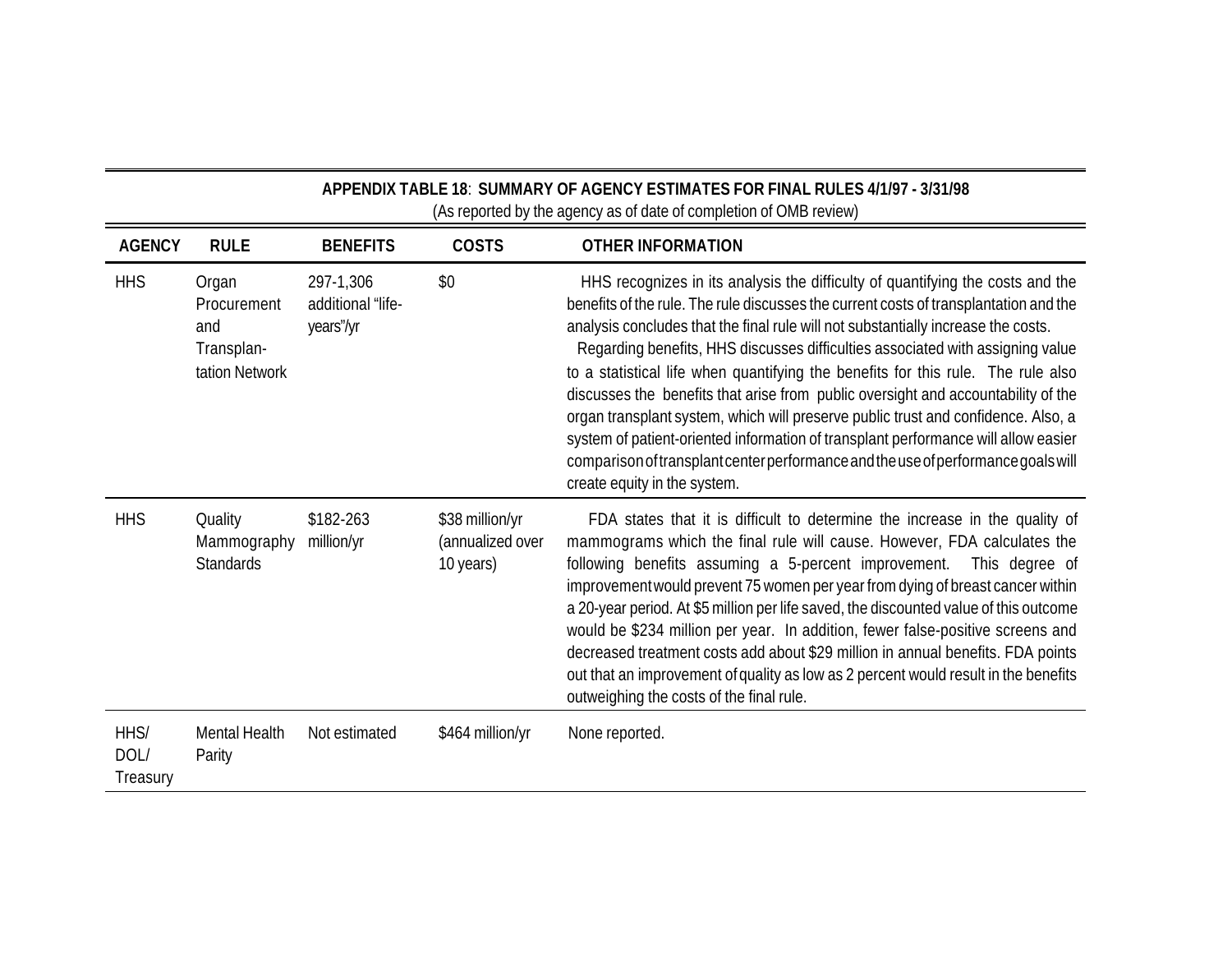|               | APPENDIX TABLE 18: SUMMARY OF AGENCY ESTIMATES FOR FINAL RULES 4/1/97 - 3/31/98<br>(As reported by the agency as of date of completion of OMB review) |                  |                  |                                                                                                                                                                                                                                                                                                                                                                                               |  |  |
|---------------|-------------------------------------------------------------------------------------------------------------------------------------------------------|------------------|------------------|-----------------------------------------------------------------------------------------------------------------------------------------------------------------------------------------------------------------------------------------------------------------------------------------------------------------------------------------------------------------------------------------------|--|--|
| <b>AGENCY</b> | <b>RULE</b>                                                                                                                                           | <b>BENEFITS</b>  | <b>COSTS</b>     | <b>OTHER INFORMATION</b>                                                                                                                                                                                                                                                                                                                                                                      |  |  |
| <b>DOI</b>    | <b>Migratory Bird</b><br>Hunting<br>(Early Season<br>Frameworks)                                                                                      | Not<br>Estimated | Not<br>Estimated | DOI reports that duck hunters spend an estimated \$416 million/yr; unquantified<br>economic stimulus benefits derived from spending on duck hunting; unquantified<br>benefit of value to hunters (consumer surplus) from more than 11 million hunting<br>days per year; unquantified benefit to bird population by reducing overcrowding<br>and ensuring continued use of resource in future. |  |  |
| <b>DOI</b>    | <b>Migratory Bird</b><br>Hunting<br>(Late Season<br>Frameworks)                                                                                       | Not<br>Estimated | Not<br>Estimated | DOI reports that duck hunters spend an estimated \$416 million/yr; unquantified<br>economic stimulus benefits derived from spending on duck hunting; unquantified<br>benefit of value to hunters (consumer surplus) from more than 11 million hunting<br>days per year; unquantified benefit to bird population by reducing overcrowding<br>and ensuring continued use of resource in future. |  |  |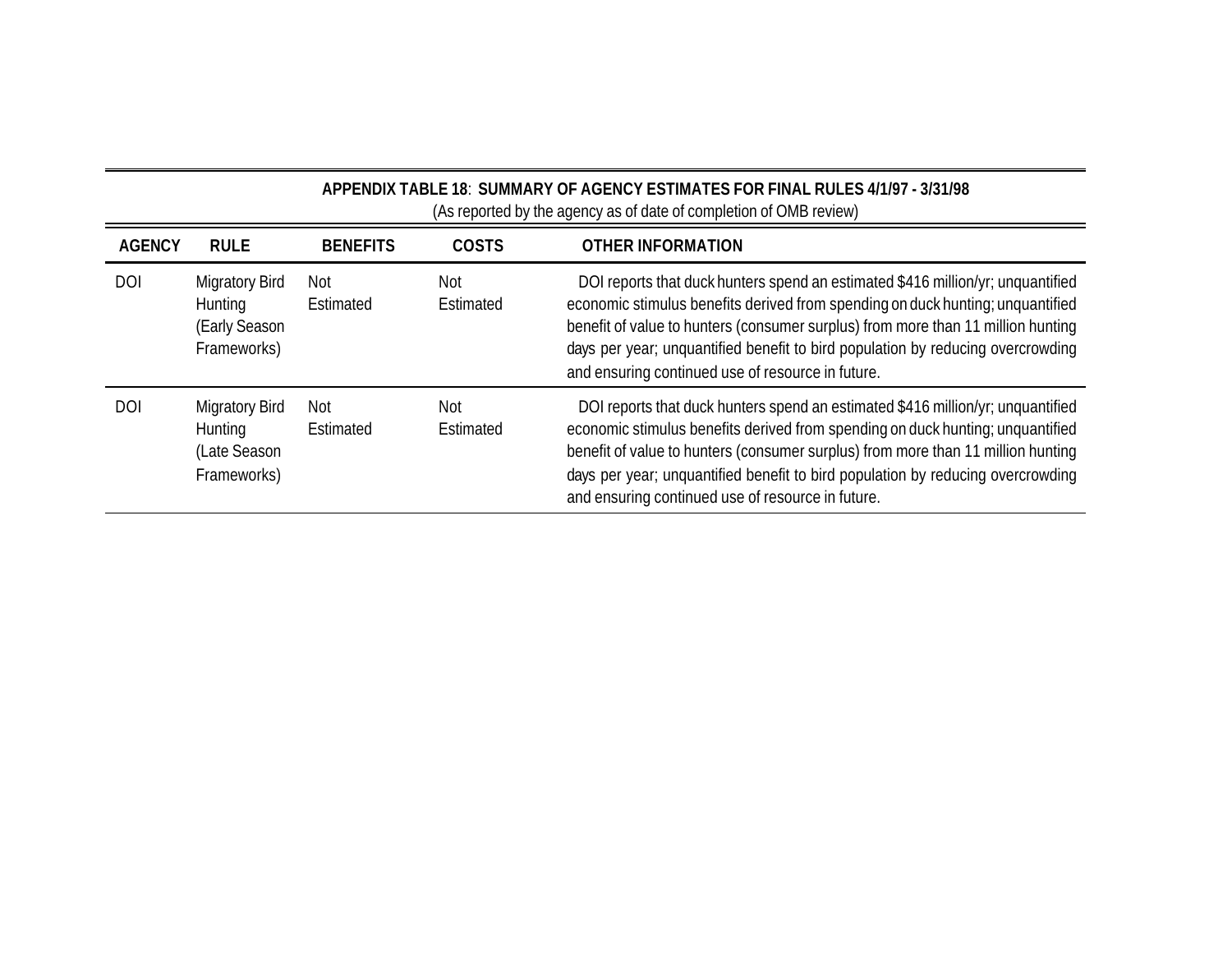| APPENDIX TABLE 18: SUMMARY OF AGENCY ESTIMATES FOR FINAL RULES 4/1/97 - 3/31/98<br>(As reported by the agency as of date of completion of OMB review) |                                                                          |                                                                                                         |                                                                                    |                                                                                                                                                                                                                                                                                                                                                                                                                                                                                                                                                                                                                                |  |
|-------------------------------------------------------------------------------------------------------------------------------------------------------|--------------------------------------------------------------------------|---------------------------------------------------------------------------------------------------------|------------------------------------------------------------------------------------|--------------------------------------------------------------------------------------------------------------------------------------------------------------------------------------------------------------------------------------------------------------------------------------------------------------------------------------------------------------------------------------------------------------------------------------------------------------------------------------------------------------------------------------------------------------------------------------------------------------------------------|--|
| <b>AGENCY</b>                                                                                                                                         | <b>RULE</b>                                                              | <b>BENEFITS</b>                                                                                         | <b>COSTS</b>                                                                       | <b>OTHER INFORMATION</b>                                                                                                                                                                                                                                                                                                                                                                                                                                                                                                                                                                                                       |  |
| <b>DOL</b>                                                                                                                                            | Respiratory<br>Protection                                                | 4,046 injuries and<br>illnesses/yr<br>avoided;<br>932 deaths/yr<br>avoided                              | \$111 million/yr                                                                   | "The Agency estimates that the standard will avert between 843 and 9,282<br>work-related injuries and illnesses annually, with a best estimate (expected value)<br>of 4,046 averted illnesses and injuries annually. This reduction is estimated to save<br>\$18.8 to \$218 million per year, with a best estimate of \$93.9 million per year. In<br>addition, the standard is estimated to prevent between 351 and 1,626 deaths<br>annually from cancer and many other chronic diseases, including cardiovascular<br>disease, with a best estimate (expected value) of 932 averted deaths from these<br>causes." [63 FR 1173] |  |
| <b>DOE</b>                                                                                                                                            | Energy<br>Conservation<br>Standards for<br>Refrigerators<br>and Freezers | \$7.62 billion<br>(present value) in<br>energy savings for<br>purchases<br>between years<br>2000 - 2030 | \$3.44 billion<br>(present value) for<br>purchases<br>between years<br>2000 - 2030 | "The estimated environmental benefits from today's final rule (based on the 1997<br>AEO fuel prices) are, over the period from 2000 to 2030, a reduction in emissions<br>of $NO_x$ by 1,362 thousand tons (1,501 thousand short tons), a reduction in<br>emissions of $CO2$ by 465 Mt (513 million short tons) and a reduction in the cost of<br>the emission controls roughly equivalent to the cost of reducing $SO_2$ emissions by<br>1,545 kt (1,703 thousand short tons)." [62 FR 23110-11]                                                                                                                               |  |
| <b>DOE</b>                                                                                                                                            | Energy<br>Conservation<br>Standards for<br>Room Air<br>Conditioners      | \$740 million<br>(present value) in<br>energy savings for<br>purchases<br>between years<br>2000 - 2030  | \$290 million<br>(present value) for<br>purchases<br>between years<br>2000 - 2030  | "The Department projects the standards to save 0.64 quad of energy through<br>2030, which is likely to result in a cumulative reduction of emissions of<br>approximately 95,000 tons of nitrogen dioxide and 54 million tons of carbon<br>dioxide." [62 FR 50122]                                                                                                                                                                                                                                                                                                                                                              |  |
| <b>DOT</b>                                                                                                                                            | Light Truck<br><b>CAFE Model-</b>                                        | Not<br>Estimated                                                                                        | Not<br>Estimated                                                                   | None reported                                                                                                                                                                                                                                                                                                                                                                                                                                                                                                                                                                                                                  |  |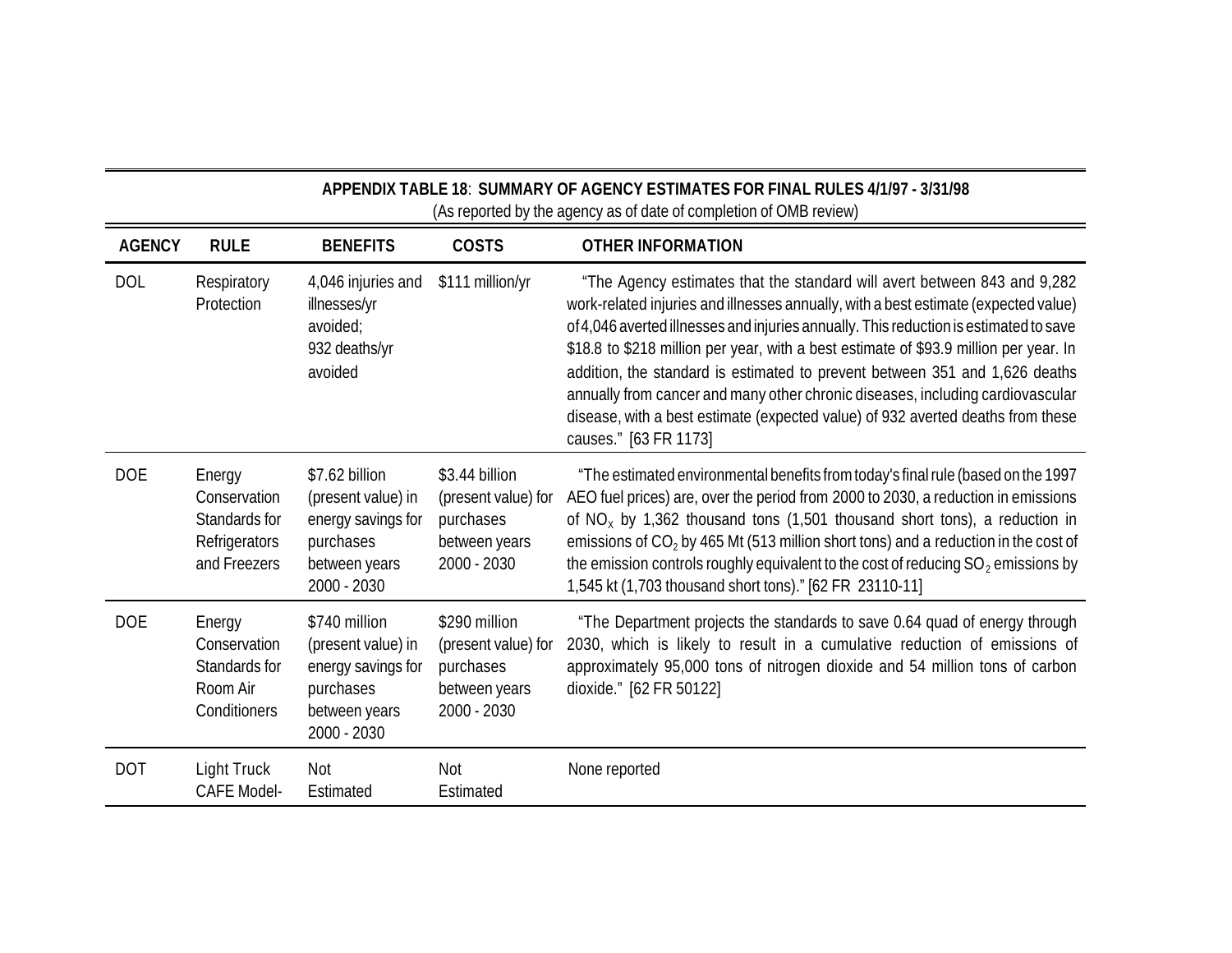| APPENDIX TABLE 18: SUMMARY OF AGENCY ESTIMATES FOR FINAL RULES 4/1/97 - 3/31/98<br>(As reported by the agency as of date of completion of OMB review) |                                                                   |                                                                                                                                                                             |                                                        |                          |
|-------------------------------------------------------------------------------------------------------------------------------------------------------|-------------------------------------------------------------------|-----------------------------------------------------------------------------------------------------------------------------------------------------------------------------|--------------------------------------------------------|--------------------------|
| <b>AGENCY</b>                                                                                                                                         | <b>RULE</b>                                                       | <b>BENEFITS</b>                                                                                                                                                             | <b>COSTS</b>                                           | <b>OTHER INFORMATION</b> |
| EPA                                                                                                                                                   | Emission<br>Standards for<br><b>New</b><br>Locomotives            | 385,000 tons of<br>nitrogen oxides;<br>$6,000$ tons of<br>hydrocarbons;<br>and 4,000 tons of<br>particulate matter<br>annualized<br>emission<br>reductions (2000 -<br>2040) | \$90 million/yr<br>annualized cost<br>$(2000 - 2040)$  | None reported            |
| EPA                                                                                                                                                   | Emission<br>Standards for<br>New Highway<br>Heavy-Duty<br>Engines | 593,000 tons of<br>nitrogen oxides<br>annualized<br>emission<br>reductions (2004 -<br>2023)                                                                                 | \$196 million/yr<br>annualized cost<br>$(2004 - 2023)$ | None reported            |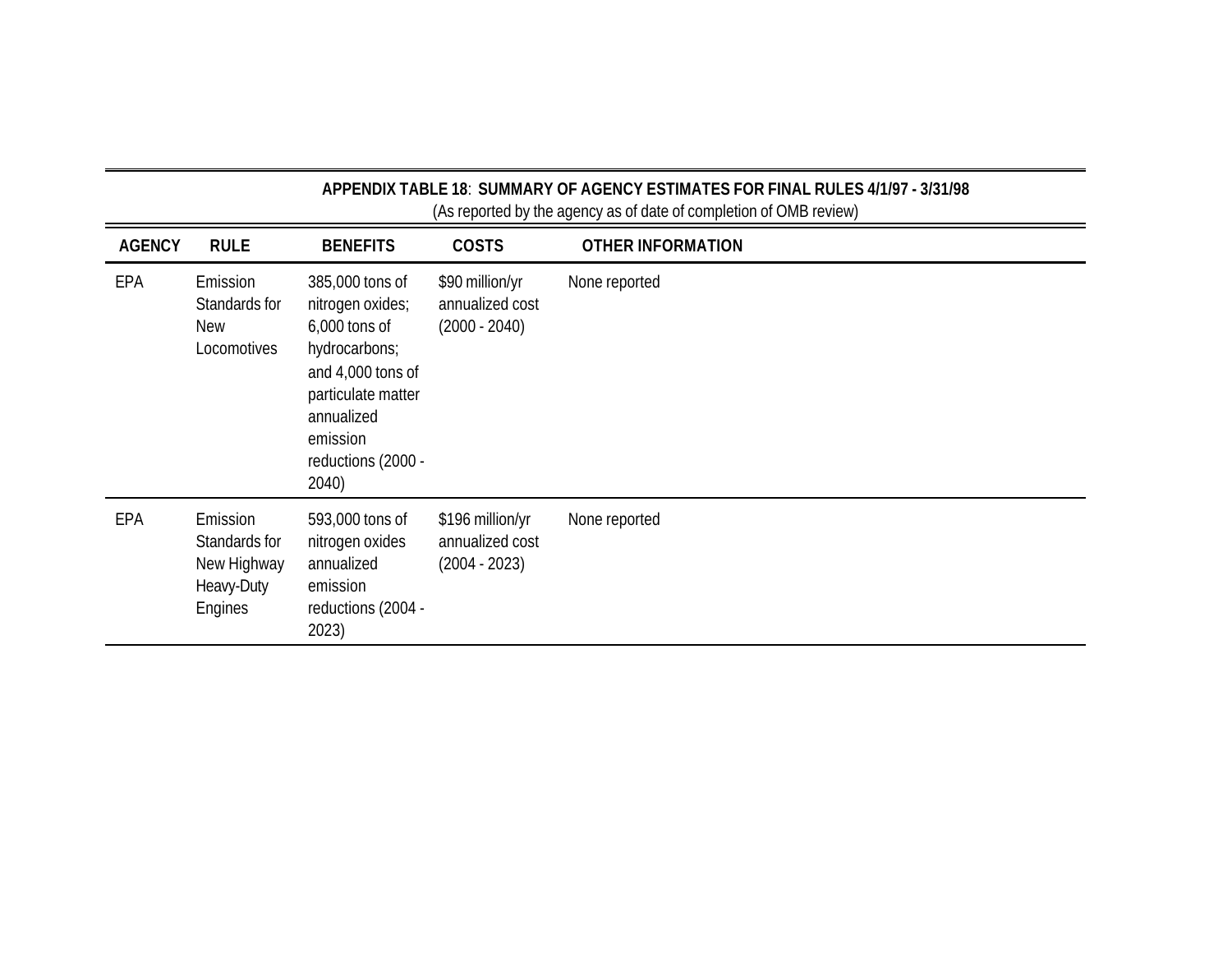| APPENDIX TABLE 18: SUMMARY OF AGENCY ESTIMATES FOR FINAL RULES 4/1/97 - 3/31/98<br>(As reported by the agency as of date of completion of OMB review) |                                                                                                       |                                                             |                           |                                                                                                                                                                                                                                                                                                                                                                                                                                                                                                                                                                                                                                                                                                     |  |
|-------------------------------------------------------------------------------------------------------------------------------------------------------|-------------------------------------------------------------------------------------------------------|-------------------------------------------------------------|---------------------------|-----------------------------------------------------------------------------------------------------------------------------------------------------------------------------------------------------------------------------------------------------------------------------------------------------------------------------------------------------------------------------------------------------------------------------------------------------------------------------------------------------------------------------------------------------------------------------------------------------------------------------------------------------------------------------------------------------|--|
| <b>AGENCY</b>                                                                                                                                         | <b>RULE</b>                                                                                           | <b>BENEFITS</b>                                             | <b>COSTS</b>              | <b>OTHER INFORMATION</b>                                                                                                                                                                                                                                                                                                                                                                                                                                                                                                                                                                                                                                                                            |  |
| EPA                                                                                                                                                   | Pulp and<br>Paper:<br>National<br>Emission<br>Standard for<br>Hazardous Air<br>Pollutants<br>(NESHAP) | $-$1.04 - 1.05$<br>billion/yr                               | \$125 million/yr          | Benefit estimate includes benefits ranging from \$24 - \$1,055 million/yr for<br>reductions in emissions of volatile organic compounds and disbenefits ranging<br>from \$1 - \$1,065 million/yr for increases in emissions of sulfur dioxide and<br>particulate matter. Other quantified (but not monetized) benefits include annual<br>reductions of 139,000 tons of hazardous air pollutants and 79,000 tons of Total<br>Reduced Sulfur. Other quantified (but not monetized) disbenefits include annual<br>increases of 5,200 tons of nitrogen oxides and 8,700 tons of carbon monoxide.<br>All estimates are for existing sources only; no benefits or costs were estimated for<br>new sources. |  |
| EPA                                                                                                                                                   | Pulp and<br>Paper Effluent<br>Guidelines                                                              | \$12 - 57 million/yr                                        | \$263 million/yr          | Other quantified (but not monetized) annual benefits include lifting of 19<br>dioxin/furan-related fish consumption advisories; elimination of 3 exceedences of<br>human health ambient water quality concentration standards (AWQC); and<br>elimination of 19 exceedences of aquatic life AWQCs. Unquantified benefits<br>include non-cancer human health effects and improvements in fish and wildlife<br>habitats.<br>All estimates are for existing sources only; no benefits or costs were estimated for<br>new sources.                                                                                                                                                                       |  |
| EPA                                                                                                                                                   | <b>Medical Waste</b><br>Incinerators                                                                  | \$7 million/yr for<br>particulate matter<br>reductions only | $$71 - 146$<br>million/yr | EPA states that it cannot quantify or monetize many of the benefits, such as the<br>reduction in the emission of hazardous air pollutants which include cadmium,<br>hydrogen chloride, lead, mercury, and dioxin/furan. In addition, reductions in<br>emissions of sulfur dioxide, carbon monoxide, and nitrogen oxides are expected.                                                                                                                                                                                                                                                                                                                                                               |  |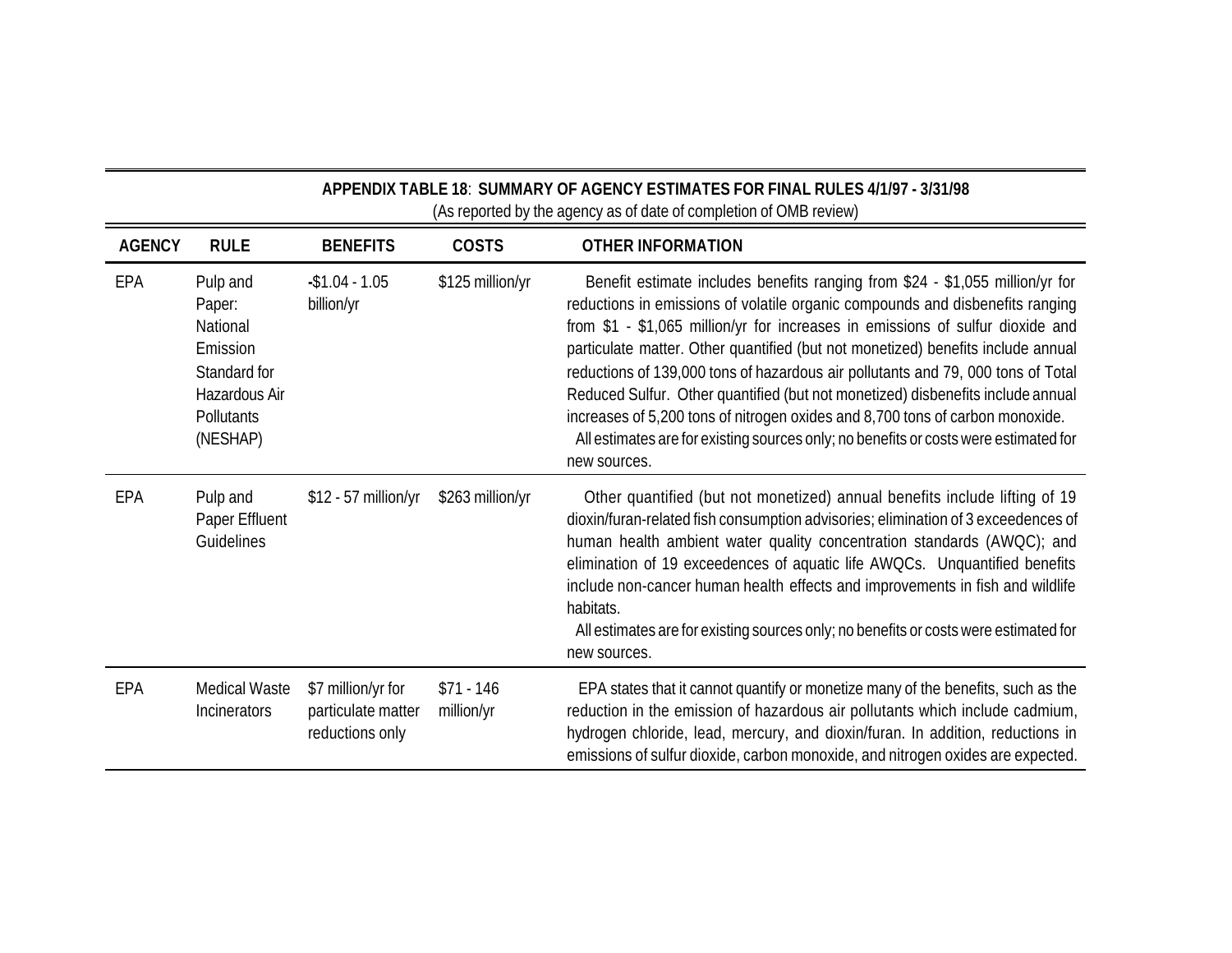| APPENDIX TABLE 18: SUMMARY OF AGENCY ESTIMATES FOR FINAL RULES 4/1/97 - 3/31/98<br>(As reported by the agency as of date of completion of OMB review) |                                                                                             |                                                                                                                   |                                                                                                      |                                                                                                                                                                                                                                                                                                                                                                                                                                                                                                                                                                                                                                   |  |  |  |  |  |
|-------------------------------------------------------------------------------------------------------------------------------------------------------|---------------------------------------------------------------------------------------------|-------------------------------------------------------------------------------------------------------------------|------------------------------------------------------------------------------------------------------|-----------------------------------------------------------------------------------------------------------------------------------------------------------------------------------------------------------------------------------------------------------------------------------------------------------------------------------------------------------------------------------------------------------------------------------------------------------------------------------------------------------------------------------------------------------------------------------------------------------------------------------|--|--|--|--|--|
| <b>AGENCY</b>                                                                                                                                         | <b>RULE</b>                                                                                 | <b>BENEFITS</b>                                                                                                   | <b>COSTS</b>                                                                                         | <b>OTHER INFORMATION</b>                                                                                                                                                                                                                                                                                                                                                                                                                                                                                                                                                                                                          |  |  |  |  |  |
| EPA                                                                                                                                                   | National<br><b>Ambient Air</b><br>Quality<br><b>Standards</b><br>(NAAQS):<br>Ozone          | \$0.4 - 2.1 billion in<br>2010<br>(partial<br>attainment)<br>$$1.5 - 8.5$ billion in<br>2010<br>(full attainment) | \$1.1 billion in<br>2010<br>(partial<br>attainment)<br>\$9.6 billion in<br>2010<br>(full attainment) | Benefit estimates do not include anticipated reductions in harmful effects in the<br>following human health areas: airway responsiveness, pulmonary inflammation,<br>increases susceptibility to respiratory infection, acute inflammation and respiratory<br>cell damage, and chronic respiratory damage/premature aging of the lungs.<br>Benefits also do not include effects in the following welfare areas: ecosystem<br>effects in "Class I" areas (e.g., national parks), damage to urban ornamentals,<br>reduced forestry yields, damage to ecosystems, materials damage, nitrates in<br>drinking water, and brown clouds. |  |  |  |  |  |
| EPA                                                                                                                                                   | National<br>Ambient Air<br>Quality<br><b>Standards</b><br>(NAAQS):<br>Particulate<br>Matter | \$19 - 104 billion in<br>2010<br>(partial<br>attainment)<br>\$20 - 110 billion/yr<br>(full attainment)            | \$8.6 billion in<br>2010<br>(partial<br>attainment)<br>\$37 billion/yr<br>(full attainment)          | Benefit estimates do not include anticipated reductions in harmful effects in the<br>following human health areas: pulmonary function, morphological changes, altered<br>host defense mechanisms, cancer, other chronic respiratory diseases, infant<br>mortality, and mercury emissions. Benefits also do not include effects in the<br>following welfare areas: materials damage (other than cleaning costs), damage to<br>ecosystems, nitrates in water, and brown clouds.                                                                                                                                                     |  |  |  |  |  |
| EPA                                                                                                                                                   | <b>Toxic Release</b><br>Reporting<br>("Community<br>Right-to-<br>Know")                     | Not estimated                                                                                                     | \$226 million in the<br>first year and<br>\$143 million/yr in<br>subsequent years                    | This rule will make available to the public information on releases and transfers<br>from these additional facilities of chemicals listed under the Toxic Release<br>Inventory Program.                                                                                                                                                                                                                                                                                                                                                                                                                                           |  |  |  |  |  |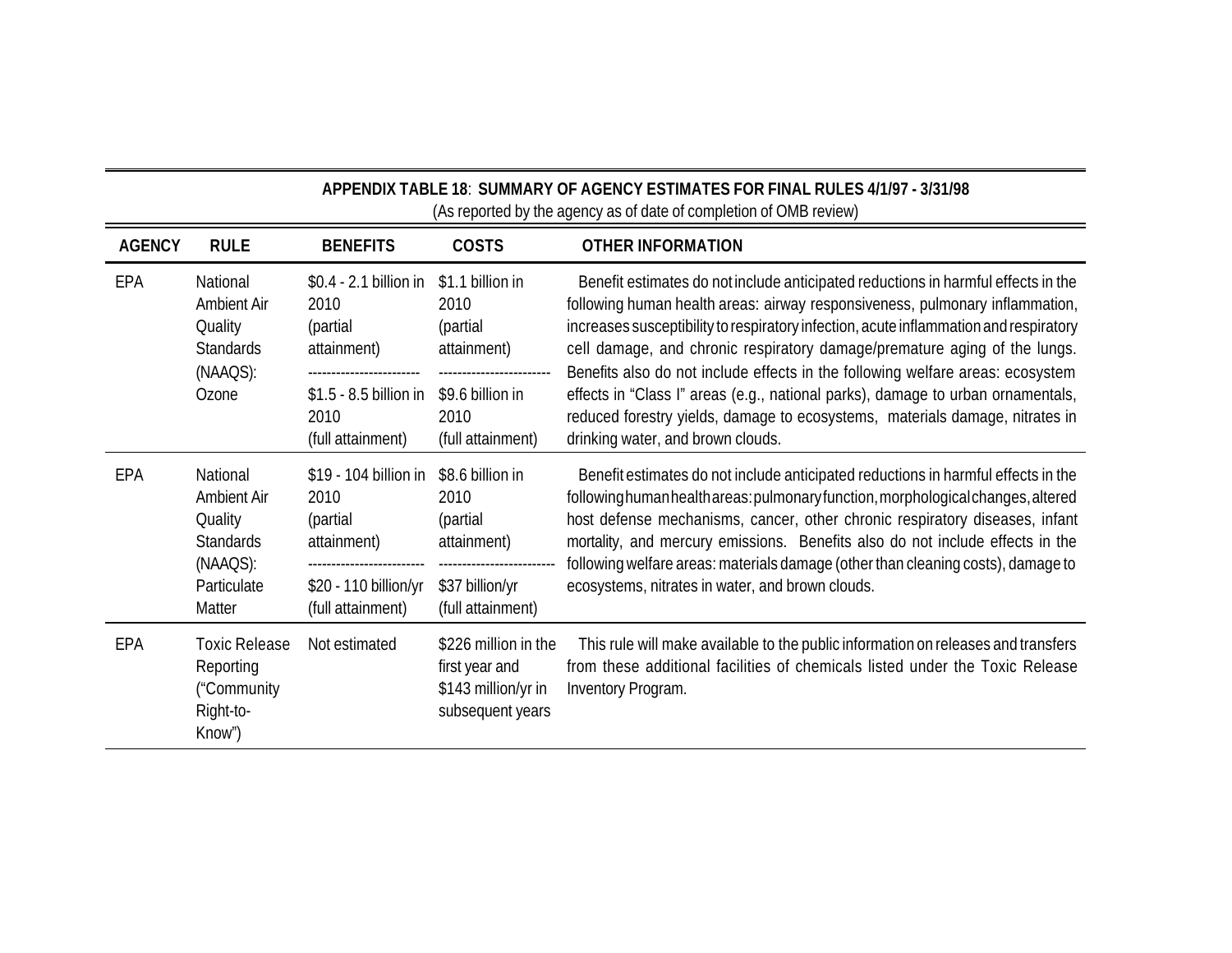| APPENDIX TABLE 18: SUMMARY OF AGENCY ESTIMATES FOR FINAL RULES 4/1/97 - 3/31/98<br>(As reported by the agency as of date of completion of OMB review) |                                                        |                                                    |                 |                   |  |  |  |  |  |
|-------------------------------------------------------------------------------------------------------------------------------------------------------|--------------------------------------------------------|----------------------------------------------------|-----------------|-------------------|--|--|--|--|--|
| <b>AGENCY</b>                                                                                                                                         | <b>RULE</b>                                            | <b>BENEFITS</b>                                    | <b>COSTS</b>    | OTHER INFORMATION |  |  |  |  |  |
| EPA                                                                                                                                                   | Disposal of<br>Polychlorinate<br>d Biphenyls<br>(PCBs) | Net cost savings<br>of \$150 - \$740<br>million/yr | \$14 million/yr | None reported.    |  |  |  |  |  |